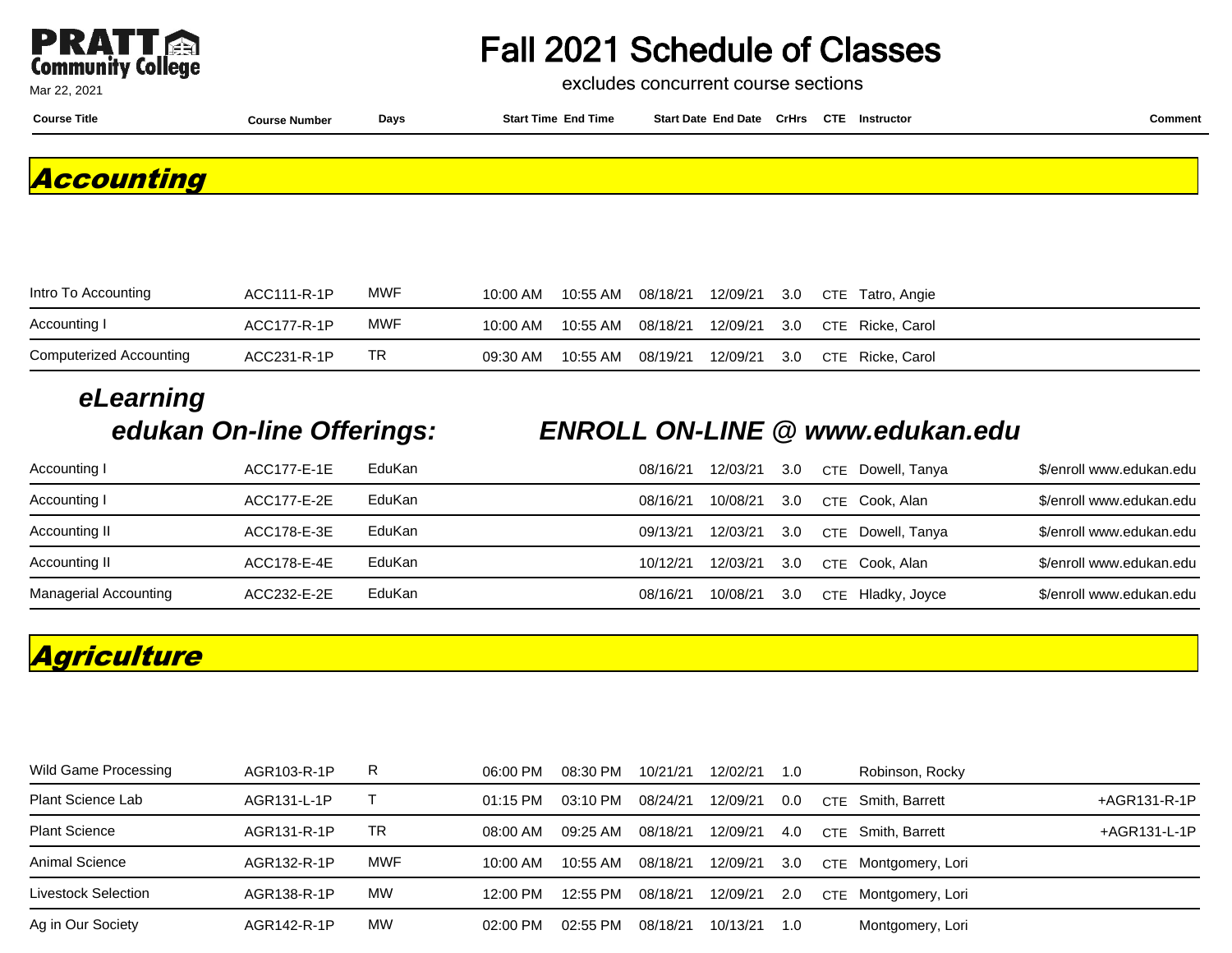# Fall 2021 Schedule of Classes

excludes concurrent course sections

| <b>Course Title</b>            | <b>Course Number</b> | Days       | <b>Start Time End Time</b> |          | <b>Start Date End Date</b> | <b>CrHrs</b> | <b>CTE</b> | <b>Instructor</b> | <b>Comment</b> |
|--------------------------------|----------------------|------------|----------------------------|----------|----------------------------|--------------|------------|-------------------|----------------|
| Applied Ag Techniques I        | AGR151-B-2P          | <b>CBA</b> |                            | 08/23/21 | 12/09/21                   | 2.0          |            | Montgomery, Lori  |                |
| Applied Ag Techniques I        | AGR151-R-1P          | M          | 06:00 PM<br>09:15 PM       | 08/23/21 | 12/09/21                   | 2.0          |            | Montgomery, Lori  |                |
| Applied Ag Techniques II       | AGR152-R-1P          | M          | 06:00 PM<br>09:15 PM       | 08/23/21 | 12/09/21                   | 2.0          |            | Montgomery, Lori  |                |
| Applied Ag Techniques III      | AGR153-B-2P          | CBA        |                            | 08/23/21 | 12/09/21                   | 2.0          |            | Montgomery, Lori  |                |
| Applied Ag Techniques III      | AGR153-R-1P          | M          | 06:00 PM<br>09:15 PM       | 08/23/21 | 12/09/21                   | 2.0          |            | Montgomery, Lori  |                |
| <b>Horse Production</b>        | AGR176-R-1P          | MW         | 09:00 AM<br>09:55 AM       | 08/18/21 | 12/09/21                   | 3.0          | <b>CTE</b> | Montgomery, Lori  | part online    |
| Computers in Agriculture       | AGR185-R-1P          | MWF        | 08:55 AM<br>08:00 AM       | 08/18/21 | 12/09/21                   | 3.0          |            | Smith, Barrett    |                |
| Occup Work Exp I               | AGR221-R-1P          | OWE        | 12:00 AM<br>12:00 AM       | 08/18/21 | 12/09/21                   | 2.0          | <b>CTE</b> | Montgomery, Lori  |                |
| Occup Work Exp I               | AGR221-R-2P          | <b>OWE</b> | 12:00 AM<br>12:00 AM       | 08/18/21 | 12/09/21                   | 4.0          | <b>CTE</b> | Montgomery, Lori  |                |
| Occup Work Exp I               | AGR225-R-1P          | <b>OWE</b> | 12:00 AM<br>12:00 AM       | 08/18/21 | 12/09/21                   | 2.0          | <b>CTE</b> | Montgomery, Lori  |                |
| Intro to Agribusiness          | AGR231-R-1P          | <b>MWF</b> | 11:55 AM<br>11:00 AM       | 08/18/21 | 12/09/21                   | 3.0          | <b>CTE</b> | Smith, Barrett    |                |
| Farm, Home, and Ranch Repair I | AGR254-B-1P          | CBA        |                            | 08/18/21 | 12/09/21                   | 3.0          | <b>CTE</b> | Smith, Barrett    |                |
| Farm, Home & Ranch Repair II   | AGR264-B-1P          | <b>CBA</b> |                            | 08/18/21 | 12/09/21                   | 3.0          | <b>CTE</b> | Smith, Barrett    |                |

| Plant & Seed Identification     | AGR128-O-1E | <b>PCC Online</b> | 12/09/21<br>08/25/21<br>Smith, Barrett<br><b>CTE</b><br>1.0   | Canvas req.              |
|---------------------------------|-------------|-------------------|---------------------------------------------------------------|--------------------------|
| Animal Science                  | AGR132-O-1E | <b>PCC Online</b> | 12/09/21<br>3.0<br>Montgomery, Lori<br>08/25/21<br><b>CTE</b> | Canvas req.              |
| Crop Production                 | AGR133-O-1E | <b>PCC Online</b> | 12/09/21<br>Smith, Barrett<br>08/18/21<br>3.0<br><b>CTE</b>   | Canvas reg.              |
| Livestock Production            | AGR134-O-1E | <b>PCC Online</b> | 3.0<br>08/25/21<br>12/09/21<br>Montgomery, Lori<br><b>CTE</b> | Canvas req.              |
| Horse Production                | AGR176-O-1E | <b>PCC Online</b> | 12/09/21<br>3.0<br>08/25/21<br>Montgomery, Lori<br><b>CTE</b> | Canvas reg.              |
| Principles of Food Science/Food | AGR215-O-1E | PCC Online        | 12/09/21<br>3.0<br>08/25/21<br>Montgomery, Lori<br><b>CTE</b> | Canvas req.              |
| edukan On-line Offerings:       |             |                   | <b>ENROLL ON-LINE @ www.edukan.edu</b>                        |                          |
| Animal Science                  | AGR132-E-1E | EduKan            | CTE Clymer, Shad<br>12/03/21<br>08/16/21<br>3.0               | \$/enroll www.edukan.edu |
| Intro to Agribusiness           | AGR231-E-1E | EduKan            | 3.0<br>08/16/21<br>12/03/21<br>Landry, Melvin<br><b>CTE</b>   | \$/enroll www.edukan.edu |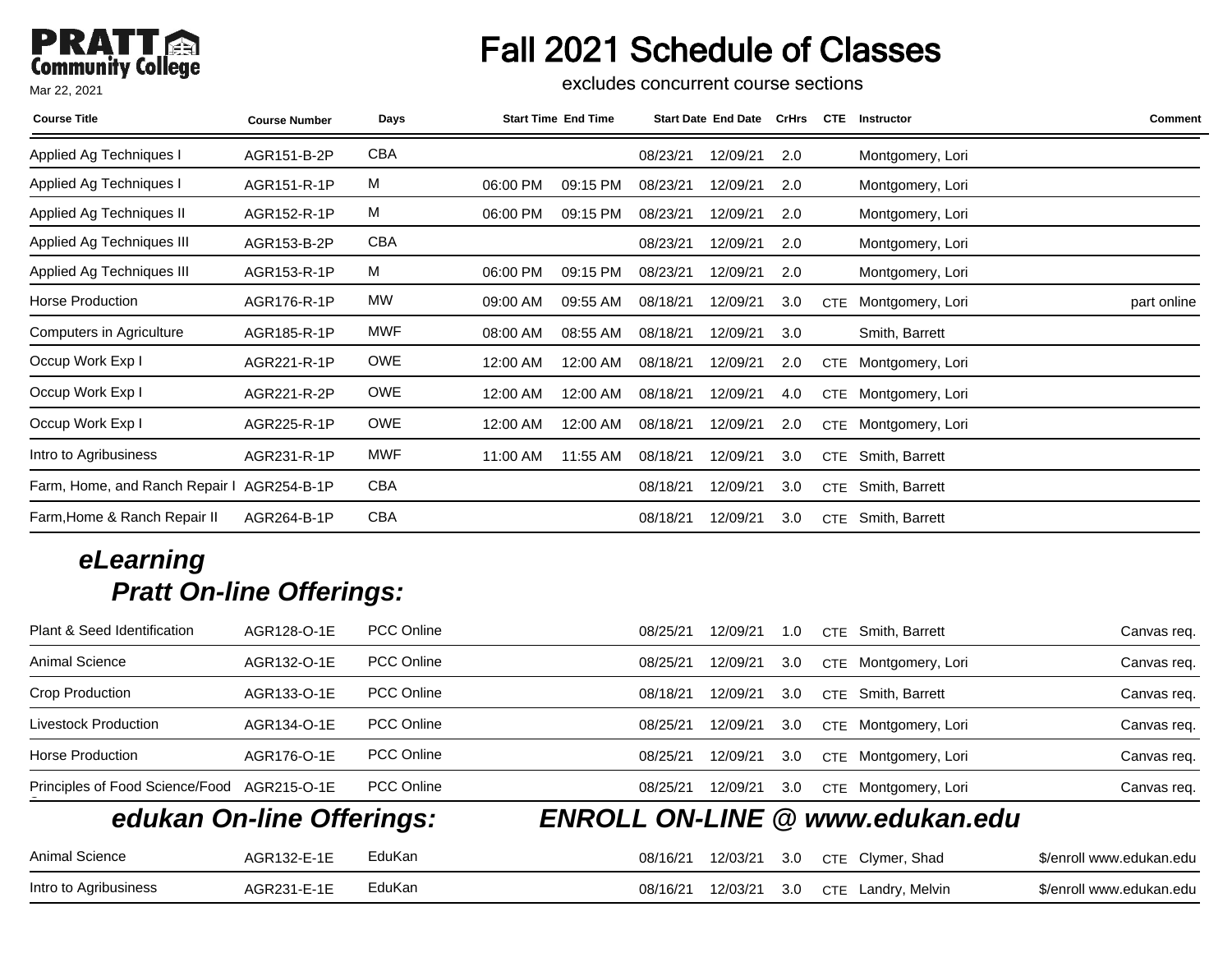

excludes concurrent course sections

Mar 22, 2021

**Course Title Course Number Days Start Time End Time Start Date End Date CrHrs Instructor Comment CTE**

### **Agriculture Power Technician**

| Welding I                        | APT101-R-1P | <b>MTWRF</b> | 01:20 PM | 03:35 PM | 10/12/21 | 11/05/21 | 2.0 | <b>CTE</b> | Williams, Ralph |                 |
|----------------------------------|-------------|--------------|----------|----------|----------|----------|-----|------------|-----------------|-----------------|
| Occup Work Experience I          | APT123-R-1P | <b>OWE</b>   | 12:00 AM | 12:00 AM | 10/12/21 | 12/06/21 | 3.0 | <b>CTE</b> | Williams, Ralph | First Yr APT    |
| <b>Outdoor Power Equipment</b>   | APT125-R-1P | <b>MTWRF</b> | 08:35 AM | 11:50 AM | 09/14/21 | 10/07/21 | 3.0 | <b>CTE</b> | Williams, Ralph |                 |
| App Elect/Electronics            | APT129-R-1P | <b>MTWRF</b> | 02:50 PM | 04:40 PM | 08/18/21 | 10/07/21 | 3.0 | CTE        | Williams, Ralph |                 |
| <b>Agricultural Seminar</b>      | APT137-R-1P | <b>MTWRF</b> | 07:55 AM | 08:30 AM | 08/18/21 | 10/07/21 | 1.0 |            | Williams, Ralph |                 |
| <b>Diesel Electrical Systems</b> | APT146-R-1P | <b>MTWRF</b> | 08:00 AM | 11:30 AM | 11/22/21 | 12/03/21 | 1.0 | CTE        | Williams, Ralph |                 |
| Material Handling & Plant Layout | APT215-R-1P | TR           | 06:00 PM | 08:00 PM | 08/24/21 | 09/23/21 | 1.0 | CTE        | Williams, Ralph |                 |
| Occup Work Experience III        | APT223-R-1P | <b>OWE</b>   | 12:00 AM | 12:00 AM | 08/18/21 | 10/08/21 | 3.0 | <b>CTE</b> | Williams, Ralph | 2nd year        |
| Tractor Maint & Repair           | APT226-R-1P | <b>MTWRF</b> | 08:00 AM | 11:30 AM | 10/12/21 | 10/27/21 | 2.0 | <b>CTE</b> | Williams, Ralph |                 |
| Ag Machinery Operation           | APT246-R-1P | <b>MTWRF</b> | 08:35 AM | 11:50 AM | 08/18/21 | 09/13/21 | 3.0 | CTE        | Williams, Ralph |                 |
| Ag Machinery Operation           | APT246-R-2P |              | 05:30 PM | 09:30 PM | 08/24/21 | 11/30/21 | 3.0 | CTE        | Smith, Barrett  | Crop Applicator |
| Elect Acc Diag & Repair          | APT247-R-1P | <b>MTWRF</b> | 08:00 AM | 11:30 AM | 10/28/21 | 11/19/21 | 3.0 | CTE        | Williams, Ralph |                 |

## **Allied Health Occupations**

| Nurse Aide I | HOC101-O-1E | <b>PCC Online</b> | 08/16/21          | 10/03/21 |  | 5.0 CTE Buchmueller, Linda |
|--------------|-------------|-------------------|-------------------|----------|--|----------------------------|
| Nurse Aide I | HOC101-O-2E | <b>PCC Online</b> | 08/30/21 10/17/21 |          |  | 5.0 CTE Schmitz, Nikki     |
| Nurse Aide I | HOC101-O-3E | <b>PCC Online</b> | 09/27/21          | 11/21/21 |  | 5.0 CTE Buchmueller, Linda |
| Nurse Aide I | HOC101-O-4E | <b>PCC Online</b> | 10/18/21          | 12/12/21 |  | 5.0 CTE Buchmueller, Linda |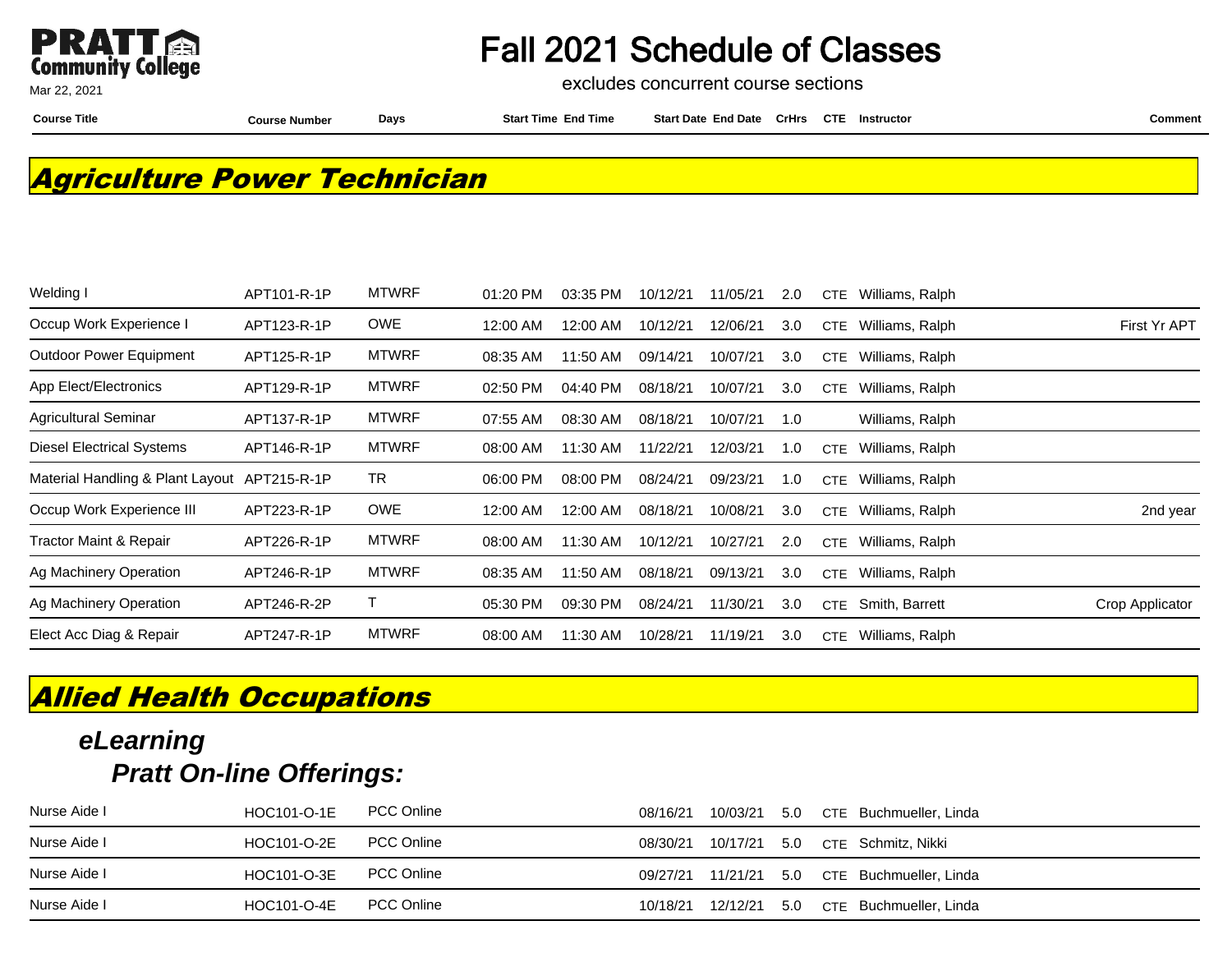# Fall 2021 Schedule of Classes

excludes concurrent course sections

| <b>Course Title</b> | <b>Course Number</b> | Days              | <b>Start Time End Time</b> | Start Date End Date CrHrs CTE Instructor |  |                                         | Comment |
|---------------------|----------------------|-------------------|----------------------------|------------------------------------------|--|-----------------------------------------|---------|
| Medication Aide     | HOC102-O-1E          | <b>PCC Online</b> |                            |                                          |  | 08/23/21 10/10/21 5.0 CTE Denney, Kelli |         |
| Medication Aide     | HOC102-O-2E          | <b>PCC Online</b> |                            |                                          |  | 09/20/21 11/07/21 5.0 CTE Denney, Kelli |         |
| Medication Aide     | HOC102-O-3E          | <b>PCC Online</b> |                            |                                          |  | 10/25/21 12/12/21 5.0 CTE Denney, Kelli |         |

#### **Art**

| Digital Photography | ART128-R-1P | TR         | 11:00 AM   | 12:25 PM | 08/19/21 | 12/09/21 | 3.0 |     | Dellrocco, Valarie | Part Zoom, Dig Camera reg |
|---------------------|-------------|------------|------------|----------|----------|----------|-----|-----|--------------------|---------------------------|
| Painting I          | ART132-R-1P | MWF        | $01:00$ PM | 02:10 PM | 08/18/21 | 12/09/21 | 3.0 |     | Freeman, Mark      | Hybrid                    |
| 2D Design           | ART134-R-1P | <b>MWF</b> | 01:00 PM   | 02:10 PM | 08/18/21 | 12/09/21 | 3.0 |     | Dellrocco, Valarie | Part Zoom                 |
| Art Appreciation    | ART139-R-1P | <b>MWF</b> | 11:00 AM   | 11:55 AM | 08/18/21 | 12/09/21 | 3.0 |     | Freeman, Mark      |                           |
| Art Appreciation    | ART139-R-2P | <b>MWF</b> | 12:00 PM   | 12:55 PM | 08/18/21 | 12/09/21 | 3.0 |     | Freeman, Mark      |                           |
| Ceramics I          | ART141-R-1P | TR         | 11:00 AM   | 12:45 PM | 08/19/21 | 12/09/21 | 3.0 |     | Freeman, Mark      |                           |
| Adobe Microcomputer | ART187-R-1P | MWF        | 10:00 AM   | 10:55 AM | 08/18/21 | 12/09/21 | 3.0 |     | Dellrocco, Valarie | Part Zoom                 |
| Projects In Art     | ART191-R-1P | <b>MW</b>  | 02:15 PM   | 03:15 PM | 10/13/21 | 12/09/21 | 1.0 |     | Dellrocco, Valarie | Part Zoom (Airbrush)      |
| Visual Media Design | ART235-R-1P | TR         | 12:50 PM   | 02:35 PM | 08/19/21 | 12/09/21 | 3.0 | CTE | Dellrocco, Valarie | Part Zoom                 |
| Ceramics II         | ART243-R-1P | TR         | 01:00 PM   | 02:45 PM | 08/19/21 | 12/09/21 | 3.0 |     | Freeman, Mark      |                           |

| Art Appreciation    | ART139-O-1E               | <b>PCC Online</b> | 08/25/21 | 12/09/21 | 3.0  | Freeman, Mark                          |                          |
|---------------------|---------------------------|-------------------|----------|----------|------|----------------------------------------|--------------------------|
|                     | edukan On-line Offerings: |                   |          |          |      | <b>ENROLL ON-LINE @ www.edukan.edu</b> |                          |
| Digital Photography | ART128-E-1E               | EduKan            | 08/16/21 | 12/03/21 | 3.0  | Copas, Susan                           | \$/enroll www.edukan.edu |
| Art Appreciation    | ART139-E-1E               | EduKan            | 08/16/21 | 12/03/21 | -3.0 | Farmer, Dustin                         | \$/enroll www.edukan.edu |
| Art Appreciation    | ART139-E-2E               | EduKan            | 08/16/21 | 10/08/21 | .3.O | Mahieu, Rebel                          | \$/enroll www.edukan.edu |
| Art Appreciation    | ART139-E-3E               | EduKan            | 09/13/21 | 12/03/21 | 3.0  | Mahieu, Rebel                          | \$/enroll www.edukan.edu |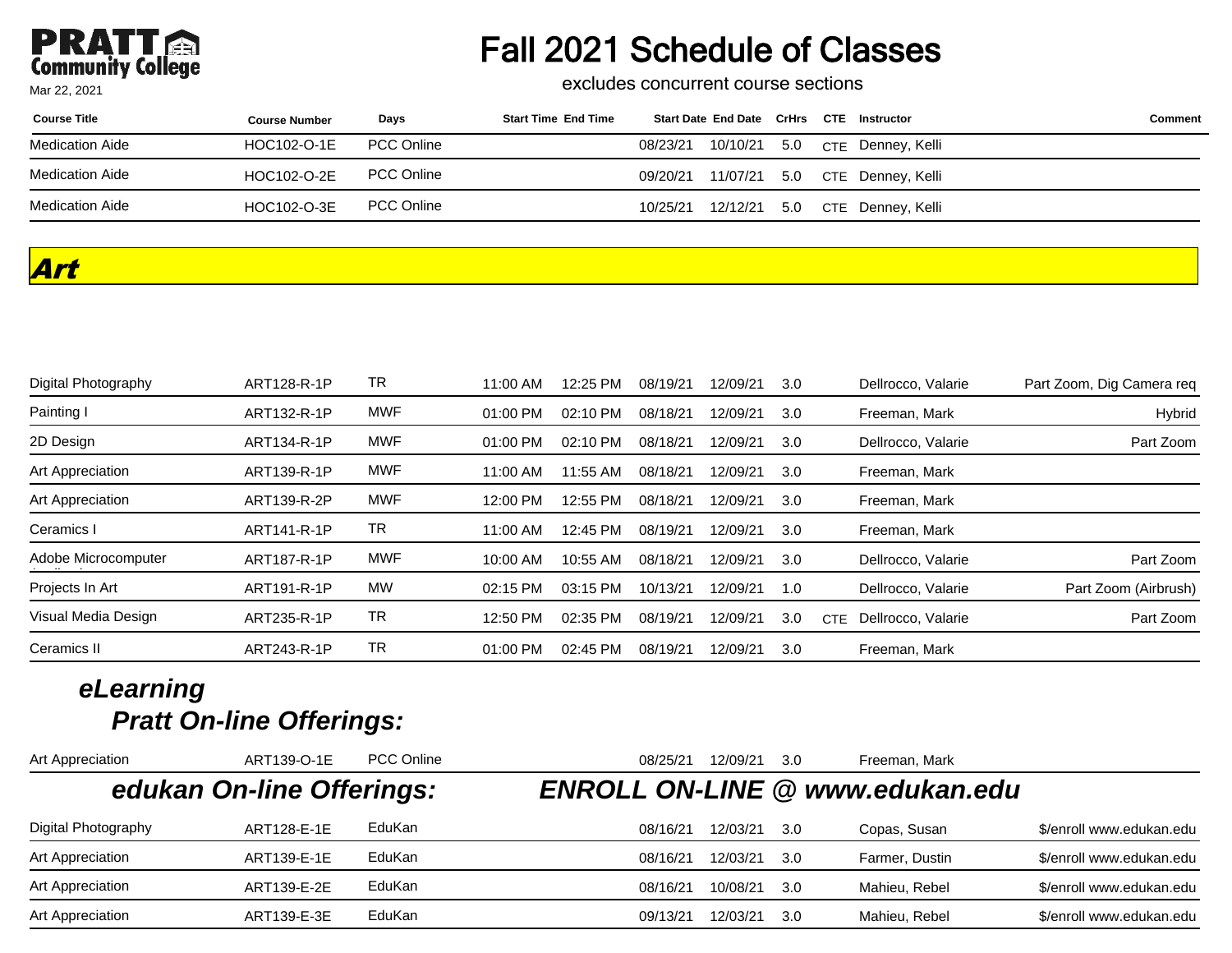# Fall 2021 Schedule of Classes

excludes concurrent course sections

| <b>Course Title</b>      | <b>Course Number</b> | Days   | <b>Start Time End Time</b> |          | Start Date End Date CrHrs |      | CTE | Instructor     | <b>Comment</b>           |
|--------------------------|----------------------|--------|----------------------------|----------|---------------------------|------|-----|----------------|--------------------------|
| Art Appreciation         | ART139-E-4E          | EduKan |                            | 10/12/21 | 12/03/21                  | -3.0 |     | Mahieu, Rebel  | \$/enroll www.edukan.edu |
| Art Appreciation         | ART139-E-5E          | EduKan |                            | 11/22/21 | 12/17/21                  | -3.0 |     | Farmer, Dustin | \$/enroll www.edukan.edu |
| Survey of Art History I  | ART176-E-1E          | EduKan |                            | 08/16/21 | 12/03/21                  | -3.0 |     | Copas, Susan   | \$/enroll www.edukan.org |
| Survey of Art History II | ART177-E-1E          | EduKan |                            | 08/16/21 | 12/03/21                  | 3.0  |     | Copas, Susan   | \$/enroll www.edukan.edu |

## **Automotive Technology**

| Engine Repair I          | AMC111-R-1P | <b>MTWRF</b> | 01:00 PM   | 03:00 PM | 08/18/21 | 10/08/21 | 3.0 | CTE        | Ziegler, Alan  |
|--------------------------|-------------|--------------|------------|----------|----------|----------|-----|------------|----------------|
| Engine Repair II         | AMC112-R-1P | <b>MTWRF</b> | 03:05 PM   | 05:00 PM | 08/18/21 | 10/08/21 | 3.0 | <b>CTE</b> | Ziegler, Alan  |
| Suspension & Steering I  | AMC132-B-2P | <b>CBA</b>   |            |          | 10/12/21 | 12/09/21 | 3.0 | CTE        | Ziegler, Alan  |
| Suspension & Steering I  | AMC132-R-1P | <b>MTWRF</b> | $01:00$ PM | 03:00 PM | 10/12/21 | 12/09/21 | 3.0 | CTE        | Ziegler, Alan  |
| Engine Performance III   | AMC208-R-1P | <b>MTWRF</b> | 09:20 AM   | 10:14 AM | 08/18/21 | 12/09/21 | 3.0 | <b>CTE</b> | Tunstead, Lane |
| <b>Electrical III</b>    | AMC235-R-1P | <b>MTWRF</b> | 08:00 AM   | 09:05 AM | 08/18/21 | 12/09/21 | 3.0 | <b>CTE</b> | Tunstead, Lane |
| Manual Transmission      | AMC236-R-1P | <b>MTWRF</b> | 10:30 AM   | 11:52 AM | 08/18/21 | 12/09/21 | 5.0 | CTE        | Tunstead, Lane |
| Suspension & Steering II | AMC238-B-1P | <b>CBA</b>   |            |          | 08/18/21 | 12/09/21 | 2.0 | <b>CTE</b> | Ziegler, Alan  |
| Suspension & Steering II | AMC238-R-1P | <b>MTWRF</b> | 03:05 PM   | 05:00 PM | 10/12/21 | 12/09/21 | 2.0 | <b>CTE</b> | Ziegler, Alan  |

#### **Attica**

| Suspension & Steering I  | AMC132-R-1B | MTWRF        | 08:15 AM | 10:15 AM | 08/18/21 | 12/09/21 | 3.0 | CTE Meng, Dan |
|--------------------------|-------------|--------------|----------|----------|----------|----------|-----|---------------|
| Suspension & Steering I  | AMC132-R-2B | <b>MTWRF</b> | 01:15 PM | 03:15 PM | 08/18/21 | 12/09/21 | 3.0 | CTE Meng, Dan |
| Suspension & Steering II | AMC238-R-1B | <b>MTWRF</b> | 11:35 AM | 12:30 PM | 08/18/21 | 12/09/21 | 2.0 | CTE Meng, Dan |
| Brakes I                 | AMC254-R-1B | <b>MTWRF</b> | 08:15 AM | 10:15 AM | 08/18/21 | 12/09/21 | 3.0 | CTE Meng, Dan |
| Brakes I                 | AMC254-R-2B | <b>MTWRF</b> | 01:15 PM | 03:15 PM | 08/18/21 | 12/09/21 | 3.0 | CTE Meng, Dan |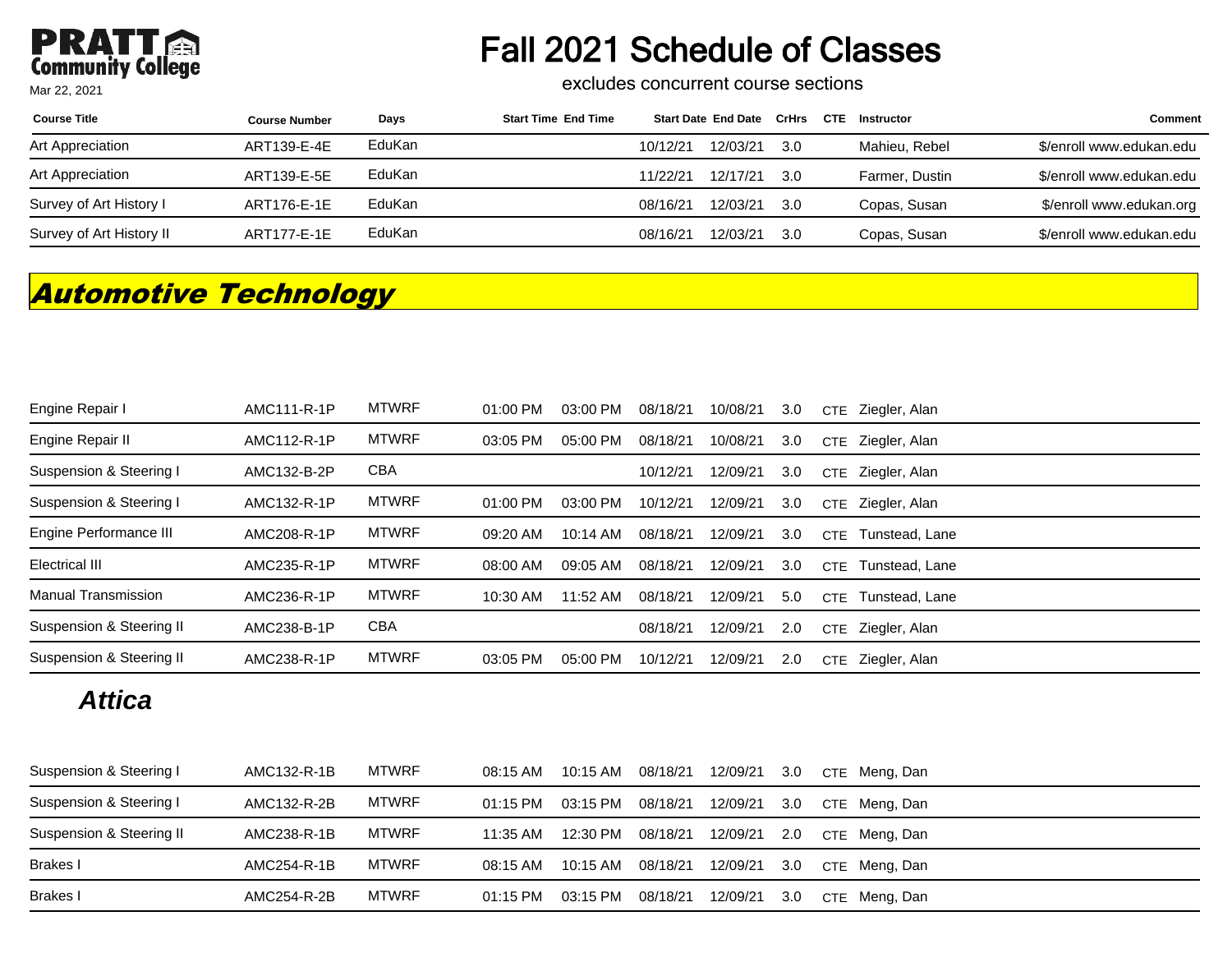

excludes concurrent course sections

| <b>Course Title</b>     | <b>Course Number</b> | Days         | <b>Start Time End Time</b> | <b>Start Date End Date CrHrs</b> |      | <b>CTE</b> | <b>Instructor</b> | <b>Comment</b> |
|-------------------------|----------------------|--------------|----------------------------|----------------------------------|------|------------|-------------------|----------------|
| Kingman                 |                      |              |                            |                                  |      |            |                   |                |
| Suspension & Steering I | AMC132-R-1K          | MTWRF        | 10:15 AM<br>08:15 AM       | 12/09/21<br>08/18/21             | -3.0 | <b>CTF</b> | Wells, Tyler      |                |
| Suspension & Steering I | AMC132-R-2K          | <b>MTWRF</b> | 01:15 PM<br>03:15 PM       | 12/09/21<br>08/18/21             | 3.0  |            | CTE Wells, Tyler  |                |
| Brakes I                | AMC254-R-1K          | <b>MTWRF</b> | 10:15 AM<br>08:15 AM       | 12/09/21<br>08/18/21             | 3.0  |            | CTE Wells, Tyler  |                |
| Brakes I                | AMC254-R-2K          | <b>MTWRF</b> | 01:15 PM<br>03:15 PM       | 12/09/21<br>08/18/21             | 3.0  | <b>CTE</b> | Wells, Tyler      |                |

## **Biology**

| <b>Environmental Science Lab</b> | BIO123-L-1P | R         | 09:30 AM | 10:55 AM | 08/19/21 | 12/09/21 | 0.0 | Chambers, Dave | + BIO123 Lec. |
|----------------------------------|-------------|-----------|----------|----------|----------|----------|-----|----------------|---------------|
| <b>Environmental Science</b>     | BIO123-R-1P | MWF       | 09:00 AM | 09:55 AM | 08/18/21 | 12/09/21 | 4.0 | Chambers, Dave | + BIO123 Lab  |
| General Biology Lab              | BIO125-L-1P | TR        | 01:00 PM | 02:25 PM | 08/19/21 | 12/09/21 | 0.0 | Chambers, Dave | +BIO125 Lec.  |
| General Biology Lab              | BIO125-L-2P | TR        | 09:30 AM | 10:55 AM | 08/19/21 | 12/09/21 | 0.0 | Ghumm, Jason   | + BIO125 Lec. |
| General Biology Lab              | BIO125-L-3P | <b>TR</b> | 11:00 AM | 12:25 PM | 08/19/21 | 12/09/21 | 0.0 | Chambers, Dave | + BIO125 Lec. |
| General Biology Lab              | BIO125-L-4P | TR        | 08:00 AM | 09:25 AM | 08/19/21 | 12/09/21 | 0.0 | Chambers, Dave | + BIO125 Lec. |
| General Biology                  | BIO125-R-1P | MWF       | 09:00 AM | 09:55 AM | 08/18/21 | 12/09/21 | 5.0 | Ghumm, Jason   | +BIO125 Lab   |
| General Biology                  | BIO125-R-2P | MWF       | 01:00 PM | 01:55 PM | 08/18/21 | 12/09/21 | 5.0 | Chambers, Dave | + BIO125 Lab  |
| Microbiology Lab                 | BIO165-L-1P | TR        | 02:00 PM | 03:25 PM | 08/19/21 | 12/09/21 | 0.0 | Ghumm, Jason   | +BIO165-R-1P  |
| Microbiology                     | BIO165-R-1P | TR        | 12:30 PM | 01:55 PM | 08/19/21 | 12/09/21 | 5.0 | Ghumm, Jason   | +BIO165-L-1P  |
| Anatomy & Physiology Lab         | BIO278-L-1P | MW        | 01:30 PM | 02:55 PM | 08/18/21 | 12/09/21 | 0.0 | Ghumm, Jason   | +BIO278 Lec   |
| Anatomy & Physiology             | BIO278-R-1P | <b>MW</b> | 12:00 PM | 01:25 PM | 08/18/21 | 12/09/21 | 5.0 | Ghumm, Jason   | +BIO278 Lab   |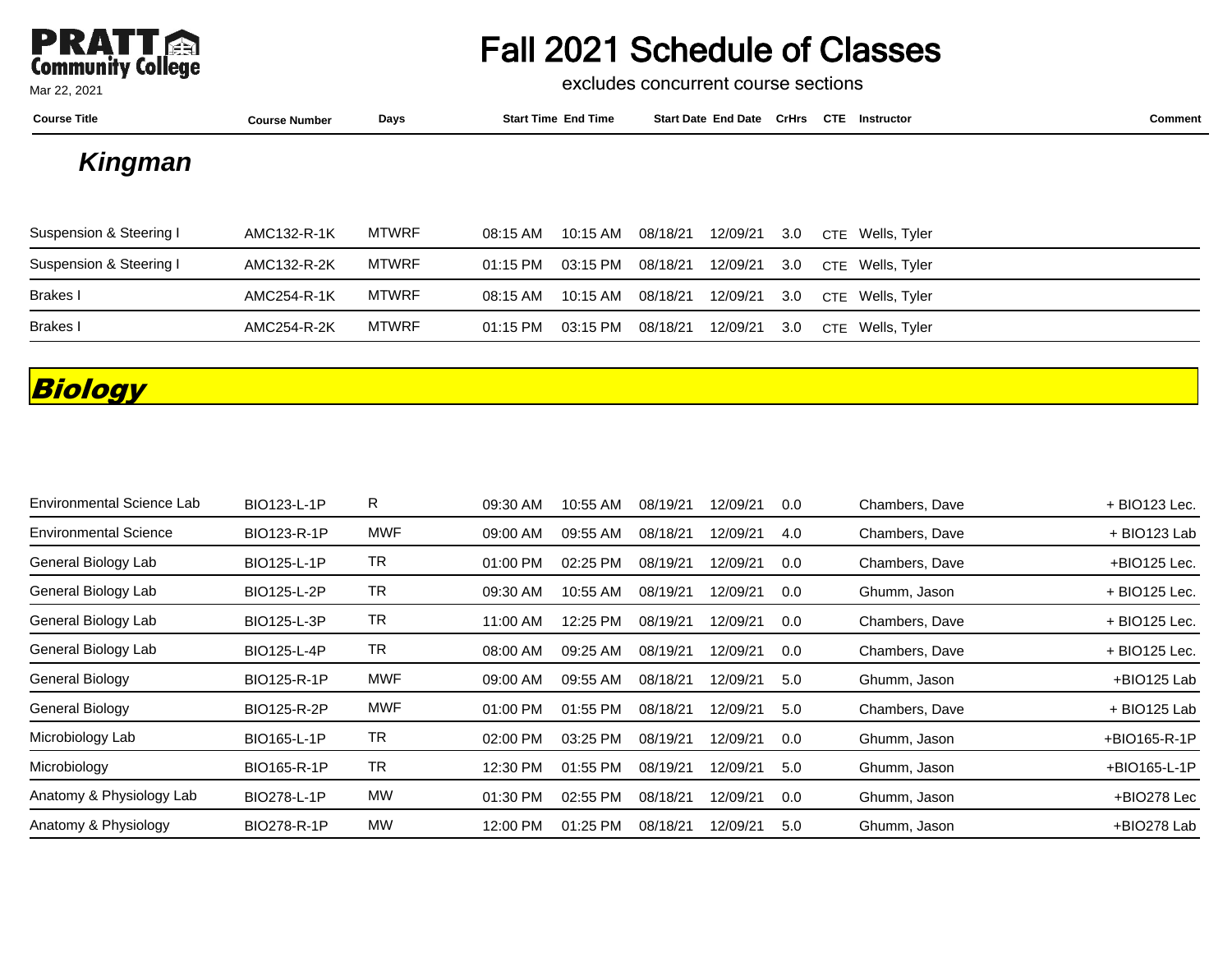

#### Mar 22, 2021

## Fall 2021 Schedule of Classes

excludes concurrent course sections

| <b>Course Title</b>              | <b>Course Number</b>            | Days              | <b>Start Time End Time</b> |          | <b>Start Date End Date CrHrs</b> |     | <b>CTE</b> Instructor                  | <b>Comment</b>           |
|----------------------------------|---------------------------------|-------------------|----------------------------|----------|----------------------------------|-----|----------------------------------------|--------------------------|
| eLearning                        |                                 |                   |                            |          |                                  |     |                                        |                          |
|                                  | <b>Pratt On-line Offerings:</b> |                   |                            |          |                                  |     |                                        |                          |
| <b>General Biology</b>           | BIO125-O-1E                     | <b>PCC Online</b> |                            | 09/07/21 | 12/09/21                         | 5.0 | Chambers, Dave                         |                          |
| Anatomy & Physiology             | BIO278-O-1E                     | PCC Online        |                            | 09/07/21 | 12/09/21                         | 5.0 | Ghumm, Jason                           |                          |
|                                  | edukan On-line Offerings:       |                   |                            |          |                                  |     | <b>ENROLL ON-LINE @ www.edukan.edu</b> |                          |
| <b>Basic Nutrition</b>           | BIO101-E-1E                     | EduKan            |                            | 08/16/21 | 12/03/21                         | 3.0 | Kerin, Allison                         | \$/enroll www.edukan.edu |
| <b>Basic Nutrition</b>           | BIO101-E-2E                     | EduKan            |                            | 08/16/21 | 10/08/21                         | 3.0 | Kerin, Allison                         | \$/enroll www.edukan.org |
| <b>Basic Nutrition</b>           | BIO101-E-3E                     | EduKan            |                            | 09/13/21 | 12/03/21                         | 3.0 | Kerin, Allison                         | \$/enroll www.edukan.edu |
| <b>Basic Nutrition</b>           | BIO101-E-4E                     | EduKan            |                            | 10/12/21 | 12/03/21                         | 3.0 | Kerin, Allison                         | \$/enroll www.edukan.org |
| <b>Environmental Science</b>     | BIO121-E-1E                     | EduKan            |                            | 08/16/21 | 12/03/21                         | 3.0 | Clemens, Paul                          | \$/enroll www.edukan.org |
| <b>Environmental Science Lab</b> | BIO122-E-1E                     | EduKan            |                            | 08/16/21 | 12/03/21                         | 2.0 | Clemens, Paul                          | \$/enroll www.edukan.org |
| <b>General Biology</b>           | BIO125-E-1E                     | EduKan            |                            | 08/16/21 | 12/03/21                         | 5.0 | Tarus, Heidi                           | \$/enroll www.edukan.edu |
| <b>General Biology</b>           | BIO125-E-2E                     | EduKan            |                            | 08/16/21 | 10/08/21                         | 5.0 | Haas, Jared                            | \$/enroll www.edukan.edu |
| General Biology                  | BIO125-E-3E                     | EduKan            |                            | 09/13/21 | 12/03/21                         | 5.0 | Pfortmiller, Jennifer                  | \$/enroll www.edukan.edu |
| <b>General Biology</b>           | BIO125-E-4E                     | EduKan            |                            | 10/12/21 | 12/03/21                         | 5.0 | Haas, Jared                            | \$/enroll www.edukan.edu |
| Microbiology                     | BIO165-E-2E                     | EduKan            |                            | 08/16/21 | 10/08/21                         | 5.0 | Patterson, Mary                        | \$/enroll www.edukan.edu |
| Microbiology                     | BIO165-E-3E                     | EduKan            |                            | 09/13/21 | 12/03/21                         | 5.0 | Walker, Jason                          | \$/enroll www.edukan.edu |
| Microbiology                     | <b>BIO165-E-AE</b>              | EduKan            |                            | 08/16/21 | 12/03/21                         | 5.0 | Walker, Jason                          | \$/enroll www.edukan.edu |
| Microbiology                     | BIO165-E-BE                     | EduKan            |                            | 08/16/21 | 12/03/21                         | 5.0 | Patterson, Mary                        | \$/enroll www.edukan.edu |
| Microbiology                     | <b>BIO165-E-CE</b>              | EduKan            |                            | 08/16/21 | 12/03/21                         | 5.0 | Tarus, Heidi                           | \$/enroll www.edukan.edu |
| Anatomy & Physiology I           | <b>BIO276-E-AE</b>              | EduKan            |                            | 08/16/21 | 12/03/21                         | 4.0 | Reichert, Tricia                       | \$/enroll www.edukan.edu |
| Anatomy & Physiology I           | <b>BIO276-E-BE</b>              | EduKan            |                            | 08/16/21 | 12/03/21                         | 4.0 | Tamburro, Maria                        | \$/enroll www.edukan.edu |
| Anatomy & Physiology I           | <b>BIO276-E-CE</b>              | EduKan            |                            | 08/16/21 | 10/08/21                         | 4.0 | Reichert, Tricia                       | \$/enroll www.edukan.edu |
| Anatomy & Physiology I           | <b>BIO276-E-DE</b>              | EduKan            |                            | 08/16/21 | 10/08/21                         | 4.0 | Hayes, Donald                          | \$/enroll www.edukan.edu |
| Anatomy & Physiology I           | <b>BIO276-E-EE</b>              | EduKan            |                            | 09/13/21 | 12/03/21                         | 4.0 | Reichert, Tricia                       | \$/enroll www.edukan.edu |
| Anatomy & Physiology I           | <b>BIO276-E-FE</b>              | EduKan            |                            | 09/13/21 | 12/03/21                         | 4.0 | Pfeifer, Chuck                         | \$/enroll www.edukan.edu |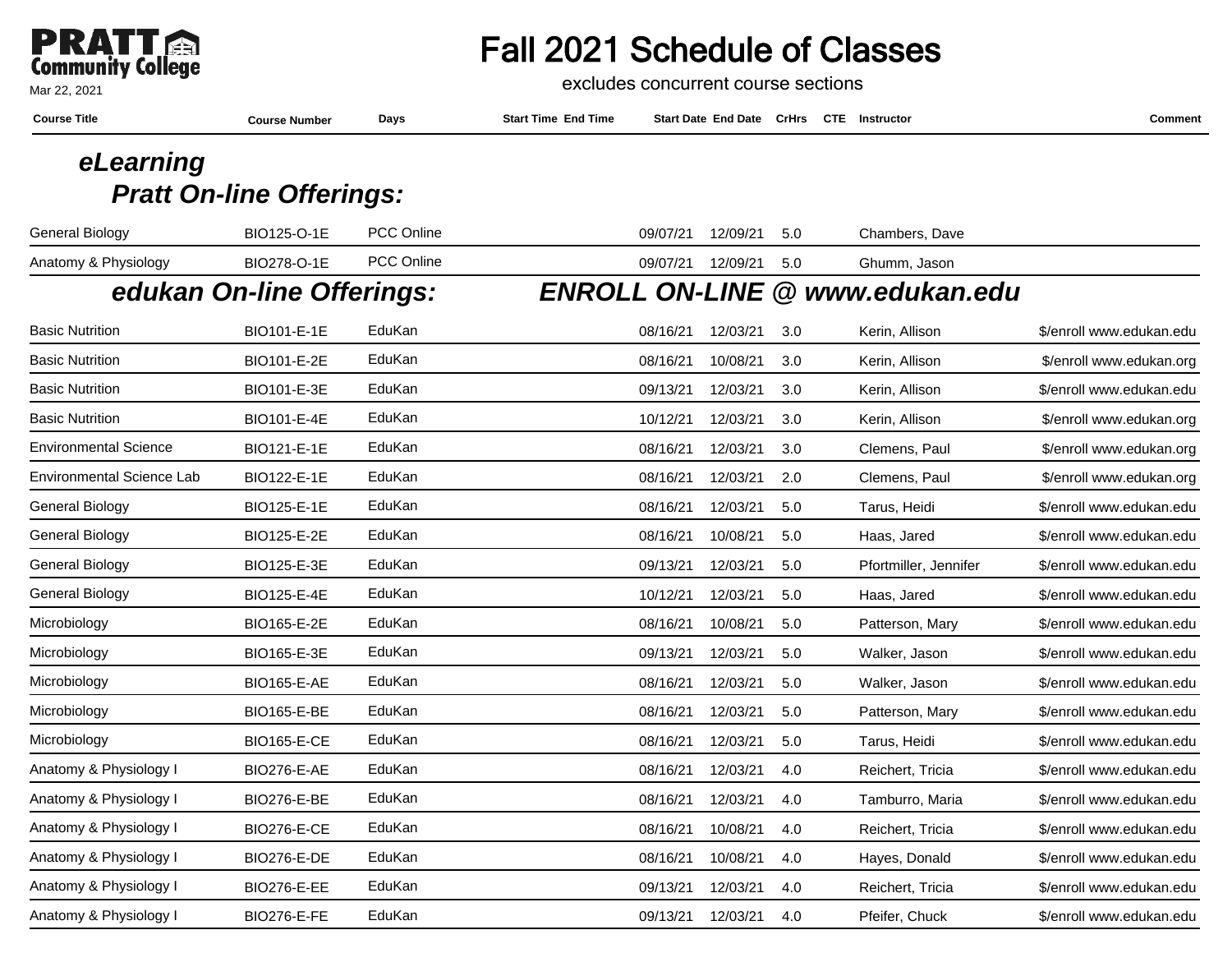## **PRATT** Mar 22, 2021

# Fall 2021 Schedule of Classes

excludes concurrent course sections

| <b>Course Title</b>     | <b>Course Number</b> | Days   | <b>Start Time End Time</b> |          | <b>Start Date End Date</b> | CrHrs | <b>CTE</b> | Instructor            | Comment                  |
|-------------------------|----------------------|--------|----------------------------|----------|----------------------------|-------|------------|-----------------------|--------------------------|
| Anatomy & Physiology I  | <b>BIO276-E-GE</b>   | EduKan |                            | 10/12/21 | 12/03/21                   | 4.0   |            | Altman, Michael       | \$/enroll www.edukan.edu |
| Anatomy & Physiology I  | <b>BIO276-E-HE</b>   | EduKan |                            | 10/12/21 | 12/03/21                   | 4.0   |            | Reichert, Tricia      | \$/enroll www.edukan.edu |
| Anatomy & Physiology II | <b>BIO277-E-AE</b>   | EduKan |                            | 08/16/21 | 12/03/21                   | 4.0   |            | Payne, J. Nicole      | \$/enroll www.edukan.edu |
| Anatomy & Physiology II | <b>BIO277-E-BE</b>   | EduKan |                            | 08/16/21 | 12/03/21                   | 4.0   |            | Tamburro, Maria       | \$/enroll www.edukan.edu |
| Anatomy & Physiology II | <b>BIO277-E-CE</b>   | EduKan |                            | 08/16/21 | 10/08/21                   | 4.0   |            | Pfeifer, Chuck        | \$/enroll www.edukan.edu |
| Anatomy & Physiology II | <b>BIO277-E-DE</b>   | EduKan |                            | 08/16/21 | 10/08/21                   | 4.0   |            | Altman, Michael       | \$/enroll www.edukan.edu |
| Anatomy & Physiology II | <b>BIO277-E-EE</b>   | EduKan |                            | 09/13/21 | 12/03/21                   | 4.0   |            | Payne, J. Nicole      | \$/enroll www.edukan.edu |
| Anatomy & Physiology II | <b>BIO277-E-FE</b>   | EduKan |                            | 09/13/21 | 12/03/21                   | 4.0   |            | Tamburro, Maria       | \$/enroll www.edukan.edu |
| Anatomy & Physiology II | <b>BIO277-E-GE</b>   | EduKan |                            | 10/12/21 | 12/03/21                   | 4.0   |            | Hayes, Donald         | \$/enroll www.edukan.edu |
| Anatomy & Physiology II | <b>BIO277-E-HE</b>   | EduKan |                            | 10/12/21 | 12/03/21                   | 4.0   |            | Pfeifer, Chuck        | \$/enroll www.edukan.edu |
| Anatomy & Physiology    | BIO278-E-1E          | EduKan |                            | 08/16/21 | 12/03/21                   | 5.0   |            | Hayes, Donald         | \$/enroll www.edukan.edu |
| Anatomy & Physiology    | BIO278-E-2E          | EduKan |                            | 08/16/21 | 10/08/21                   | 5.0   |            | Pfortmiller, Jennifer | \$/enroll www.edukan.edu |
| Anatomy & Physiology    | BIO278-E-3E          | EduKan |                            | 09/13/21 | 12/03/21                   | 5.0   |            | Pfortmiller, Jennifer | \$/enroll www.edukan.edu |
| Pathophysiology         | BIO290-E-1E          | EduKan |                            | 08/16/21 | 12/03/21                   | 4.0   | <b>CTE</b> | Samuels, Michael      | \$/enroll www.edukan.edu |

#### **Business**

| Records Management       | <b>BUS157-R-1P</b> | TR  | 11:00 AM | 12:25 PM | 08/19/21 | 12/09/21 | 3.0 | CTE.       | Tatro, Angie  |             |
|--------------------------|--------------------|-----|----------|----------|----------|----------|-----|------------|---------------|-------------|
| <b>Office Procedures</b> | <b>BUS158-R-1P</b> | TR. | 09:30 AM | 10:55 AM | 08/19/21 | 12/09/21 | 3.0 | <b>CTE</b> | Tatro, Angie  |             |
| Document Processing      | <b>BUS160-R-1P</b> | TR  | 09:30 AM | 10:55 AM | 08/19/21 | 12/09/21 | 2.0 |            | Tatro, Angie  |             |
| Intro Word Process       | <b>BUS162-R-1P</b> | W   | 06:00 PM | 08:00 PM | 08/18/21 | 10/06/21 | 1.0 |            | Patton, John  |             |
| Intro Word Process       | <b>BUS162-R-2P</b> | W   | 06:00 PM | 08:00 PM | 10/13/21 | 12/09/21 | 1.0 |            | Patton, John  | Part online |
| <b>Human Relations</b>   | <b>BUS177-R-1P</b> | TR  | 06:00 PM | 08:50 PM | 10/12/21 | 12/07/21 | 3.0 |            | Egging, Jenny |             |
| Introduction to Business | <b>BUS178-R-1P</b> | TR  | 12:30 PM | 01:55 PM | 08/19/21 | 12/09/21 | 3.0 | <b>CTF</b> | Patton, John  |             |
| Web Page Design          | <b>BUS201-R-1P</b> | TR. | 08:00 AM | 09:25 AM | 08/19/21 | 12/09/21 | 3.0 | <b>CTE</b> | Patton, John  |             |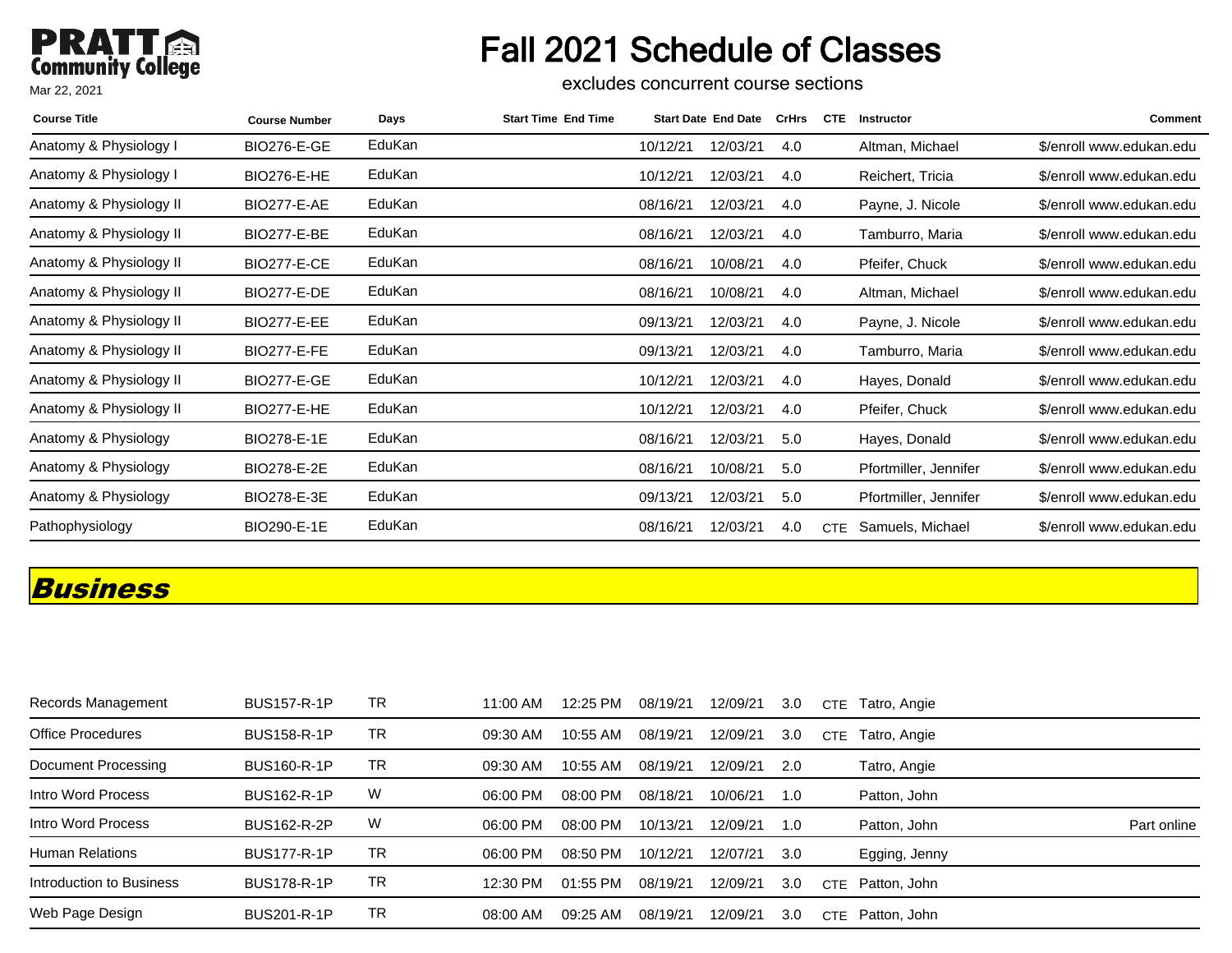# Fall 2021 Schedule of Classes

excludes concurrent course sections

| <b>Course Title</b>          | <b>Course Number</b> | Days       |          | <b>Start Time End Time</b> |          | <b>Start Date End Date</b> | CrHrs | <b>CTE</b> | <b>Instructor</b> | <b>Comment</b>      |
|------------------------------|----------------------|------------|----------|----------------------------|----------|----------------------------|-------|------------|-------------------|---------------------|
| <b>Business Law</b>          | <b>BUS233-R-1P</b>   | MWF        | 09:00 AM | 09:55 AM                   | 08/18/21 | 12/09/21                   | 3.0   | <b>CTE</b> | Patton, John      |                     |
| Marketing                    | <b>BUS234-R-1P</b>   | MWF        | 12:00 PM | 12:55 PM                   | 08/18/21 | 12/09/21                   | 3.0   | CTE        | Patton, John      |                     |
| Microcomp Office Apps I      | <b>BUS235-R-1P</b>   | MWF        | 08:00 AM | 08:55 AM                   | 08/18/21 | 12/09/21                   | 3.0   |            | Tatro, Angie      |                     |
| Microcomp Office Apps I      | <b>BUS235-R-2P</b>   | MWF        | 11:00 AM | 11:55 AM                   | 08/18/21 | 12/09/21                   | 3.0   |            | Tatro, Angie      |                     |
| Microcomp Office Apps I      | <b>BUS235-R-3P</b>   | TR         | 09:30 AM | 10:55 AM                   | 08/19/21 | 12/09/21                   | 3.0   |            | Patton, John      |                     |
| Microcomp Office Apps I      | <b>BUS235-R-4P</b>   | TR         | 11:00 AM | 12:25 PM                   | 08/19/21 | 12/09/21                   | 3.0   |            | Patton, John      |                     |
| Microcomp Office Apps I      | <b>BUS235-R-5P</b>   | MWF        | 01:00 PM | 01:55 PM                   | 08/18/21 | 12/09/21                   | 3.0   |            | Tatro, Angie      |                     |
| Occup Work Experience I      | <b>BUS243-R-1P</b>   | <b>OWE</b> | 12:00 AM | 12:00 AM                   | 08/18/21 | 12/09/21                   | 1.0   | CTE        | Tatro, Angie      | Instruc. Permission |
| Medical Terminology          | <b>BUS249-R-1P</b>   | W          | 08:00 AM | 08:55 AM                   | 08/25/21 | 12/09/21                   | 3.0   | CTE        | Ricke, Carol      | part online         |
| Med Transcription I          | <b>BUS250-B-1P</b>   | CBA        |          |                            | 08/18/21 | 12/09/21                   | 3.0   | CTE        | Ricke, Carol      |                     |
| Principles of Macroeconomics | <b>BUS276-R-1P</b>   | TR         | 11:00 AM | 12:25 PM                   | 08/19/21 | 12/09/21                   | 3.0   |            | Ricke, Carol      |                     |

| Advertising              | <b>BUS150-E-2E</b> | EduKan | 08/16/21 | 10/08/21 | 3.0 | CTE  | Shiao, Ling       | \$/enroll www.edukan.edu |
|--------------------------|--------------------|--------|----------|----------|-----|------|-------------------|--------------------------|
| Advertising              | <b>BUS150-E-4E</b> | EduKan | 10/12/21 | 12/03/21 | 3.0 | CTE. | Shiao, Ling       | \$/enroll www.edukan.edu |
| <b>Personal Finance</b>  | <b>BUS176-E-3E</b> | EduKan | 09/13/21 | 12/03/21 | 3.0 |      | Hladky, Joyce     | \$/enroll www.edukan.edu |
| <b>Human Relations</b>   | <b>BUS177-E-2E</b> | EduKan | 08/16/21 | 10/08/21 | 3.0 |      | Willhite, Joyce   | \$/enroll www.edukan.org |
| <b>Human Relations</b>   | <b>BUS177-E-4E</b> | EduKan | 10/12/21 | 12/03/21 | 3.0 |      | Creach, Lisa      | \$/enroll www.edukan.org |
| <b>Human Relations</b>   | <b>BUS177-E-5E</b> | EduKan | 11/22/21 | 12/17/21 | 3.0 |      | Willhite, Joyce   | \$/enroll www.edukan.edu |
| Introduction to Business | <b>BUS178-E-2E</b> | EduKan | 08/16/21 | 10/08/21 | 3.0 |      | CTE Hladky, Joyce | \$/enroll www.edukan.org |
| <b>Business Ethics</b>   | <b>BUS218-E-3E</b> | EduKan | 09/13/21 | 12/03/21 | 3.0 |      | Creach, Lisa      | \$/enroll www.edukan.org |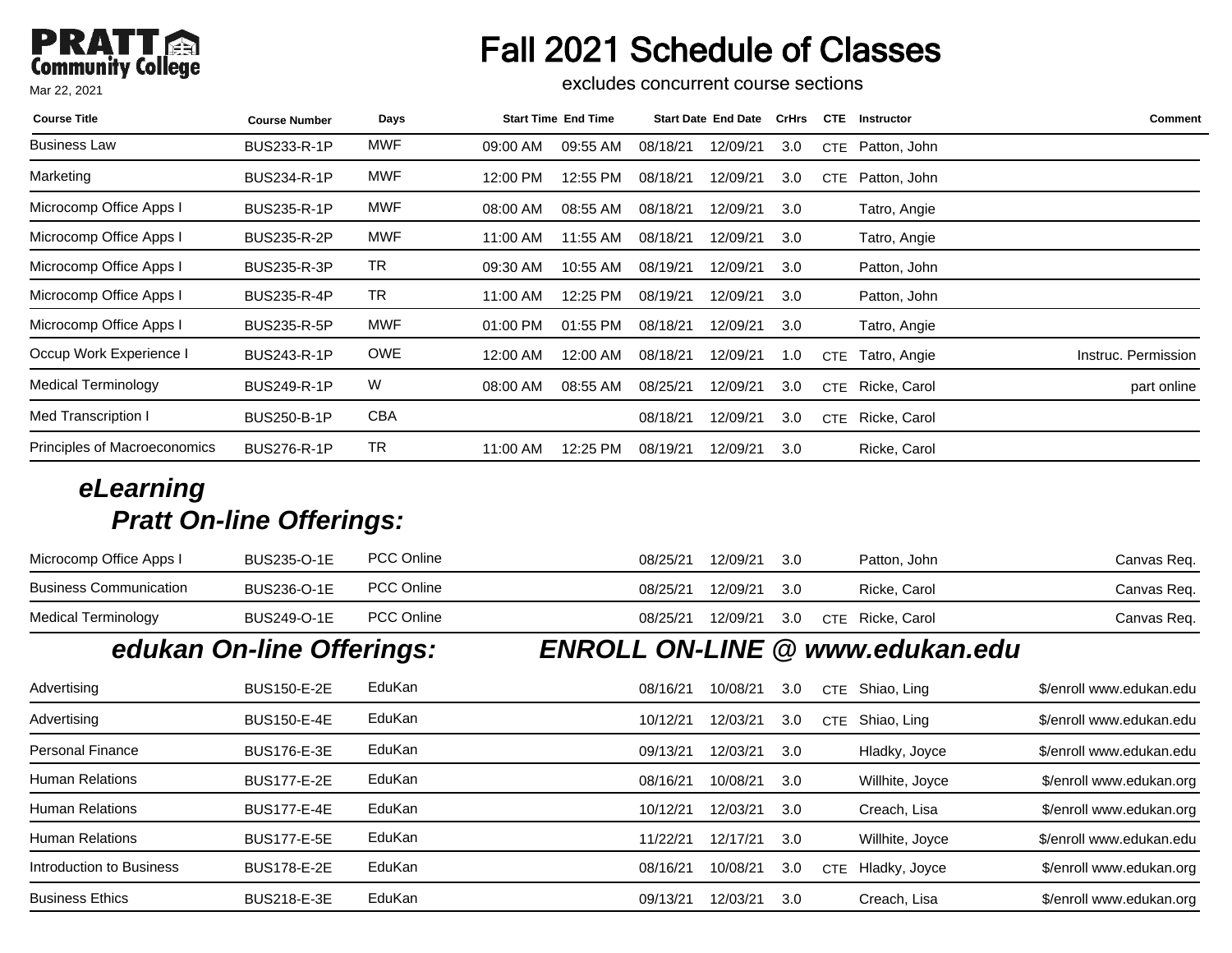# Fall 2021 Schedule of Classes

excludes concurrent course sections

| <b>Course Title</b>                       | <b>Course Number</b> | Days   | <b>Start Time End Time</b> |          | <b>Start Date End Date</b> | <b>CrHrs</b> |            | <b>CTE</b> Instructor | Comment                  |
|-------------------------------------------|----------------------|--------|----------------------------|----------|----------------------------|--------------|------------|-----------------------|--------------------------|
| Human Resource Mangement                  | <b>BUS221-E-1E</b>   | EduKan |                            | 08/16/21 | 12/03/21                   | 3.0          | <b>CTE</b> | Willhite, Joyce       | \$/enroll www.edukan.edu |
| Human Resource Mangement                  | BUS221-E-3E          | EduKan |                            | 09/13/21 | 12/03/21                   | 3.0          |            | CTE Hladky, Joyce     | \$/enroll www.edukan.org |
| <b>Business Law</b>                       | BUS233-E-1E          | EduKan |                            | 08/16/21 | 12/03/21                   | 3.0          |            | CTE Lahargoue, Esther | \$/enroll www.edukan.edu |
| <b>Business Law</b>                       | BUS233-E-2E          | EduKan |                            | 08/16/21 | 10/08/21                   | 3.0          |            | CTE Lahargoue, Brian  | \$/enroll www.edukan.edu |
| <b>Business Law</b>                       | BUS233-E-3E          | EduKan |                            | 09/13/21 | 12/03/21                   | 3.0          |            | CTE Lahargoue, Esther | \$/enroll www.edukan.edu |
| <b>Business Law</b>                       | BUS233-E-4E          | EduKan |                            | 10/12/21 | 12/03/21                   | 3.0          |            | CTE Lahargoue, Brian  | \$/enroll www.edukan.edu |
| Marketing                                 | BUS234-E-1E          | EduKan |                            | 08/16/21 | 12/03/21                   | 3.0          |            | CTE Shiao, Ling       | \$/enroll www.edukan.edu |
| Marketing                                 | BUS234-E-3E          | EduKan |                            | 09/13/21 | 12/03/21                   | 3.0          | <b>CTE</b> | Shiao, Ling           | \$/enroll www.edukan.edu |
| Marketing                                 | <b>BUS234-E-4E</b>   | EduKan |                            | 10/12/21 | 12/03/21                   | 3.0          | <b>CTE</b> | Shiao, Ling           | \$/enroll www.edukan.edu |
| <b>Business Management</b>                | <b>BUS237-E-2E</b>   | EduKan |                            | 08/16/21 | 10/08/21                   | 3.0          |            | CTE Hladky, Joyce     | \$/enroll www.edukan.org |
| Entrepreneurship                          | BUS242-E-2E          | EduKan |                            | 08/16/21 | 10/08/21                   | 3.0          |            | Creach, Lisa          | \$/enroll www.edukan.edu |
| <b>Medical Terminology</b>                | BUS249-E-2E          | EduKan |                            | 08/16/21 | 10/08/21                   | 3.0          | <b>CTE</b> | Farrell, Sherry       | \$/enroll www.edukan.edu |
| <b>Medical Terminology</b>                | BUS249-E-3E          | EduKan |                            | 09/13/21 | 12/03/21                   | 3.0          |            | CTE Farrell, Sherry   | \$/enroll www.edukan.edu |
| <b>Medical Terminology</b>                | <b>BUS249-E-4E</b>   | EduKan |                            | 10/12/21 | 12/03/21                   | 3.0          | <b>CTE</b> | Farrell, Sherry       | \$/enroll www.edukan.edu |
| <b>Medical Terminology</b>                | <b>BUS249-E-AE</b>   | EduKan |                            | 08/16/21 | 12/03/21                   | 3.0          |            | CTE Ricke, Carol      | \$/enroll www.edukan.edu |
| Medical Terminology                       | <b>BUS249-E-BE</b>   | EduKan |                            | 08/16/21 | 12/03/21                   | 3.0          | <b>CTE</b> | Farrell, Sherry       | \$/enroll www.edukan.edu |
| Principles of Macroeconomics              | <b>BUS276-E-1E</b>   | EduKan |                            | 08/16/21 | 12/03/21                   | 3.0          |            | Gunasekara, Hiran     | \$/enroll www.edukan.edu |
| Principles of Macroeconomics              | <b>BUS276-E-3E</b>   | EduKan |                            | 09/13/21 | 12/03/21                   | 3.0          |            | Bryant, Gene          | \$/enroll www.edukan.edu |
| Principles of Microeconomics              | <b>BUS277-E-1E</b>   | EduKan |                            | 08/16/21 | 12/03/21                   | 3.0          |            | Gunasekara, Hiran     | \$/enroll www.edukan.edu |
| Principles of Microeconomics              | <b>BUS277-E-3E</b>   | EduKan |                            | 09/13/21 | 12/03/21                   | 3.0          |            | Bryant, Gene          | \$/enroll www.edukan.edu |
| <b>Business &amp; Economic Statistics</b> | <b>BUS278-E-3E</b>   | EduKan |                            | 09/13/21 | 12/03/21                   | 3.0          |            | Creach, Lisa          | \$/enroll www.edukan.org |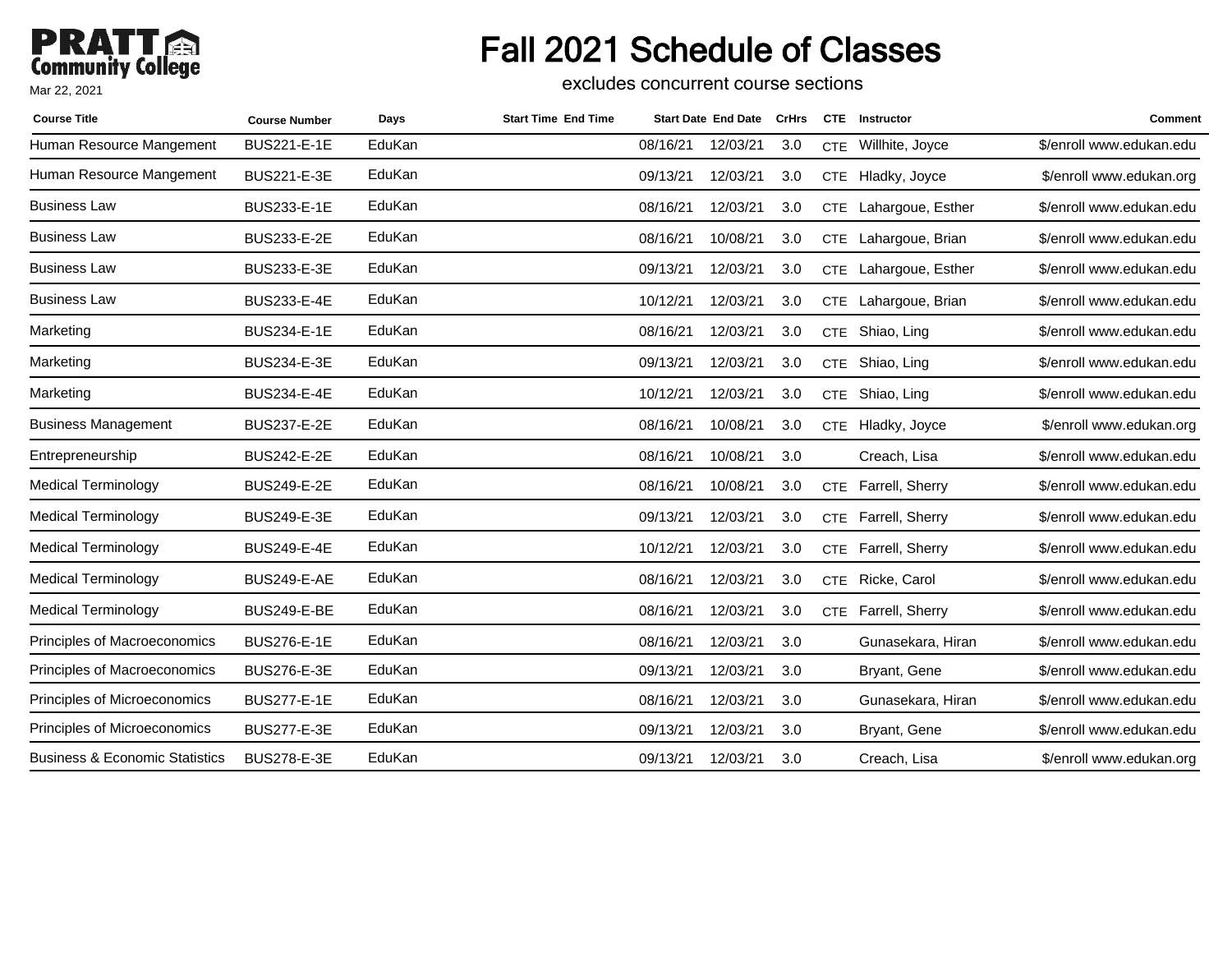

excludes concurrent course sections

**Course Title Course Number Days Start Time End Time Start Date End Date CrHrs Instructor Comment CTE**

**Chemistry**

| Fundamentals of Chemistry Lab    | CHM176-L-1P | TR  | $02:00$ PM | 03:25 PM | 08/19/21 | 12/09/21 | .0 O | Primrose, Aaron | + CHM176-R-1P |
|----------------------------------|-------------|-----|------------|----------|----------|----------|------|-----------------|---------------|
| <b>Fundamentals of Chemistry</b> | CHM176-R-1P | TR  | 12:30 PM   | 01:55 PM | 08/19/21 | 12/09/21 | .5.0 | Primrose, Aaron | + CHM176-L-1P |
| General Chemistry I Lab          | CHM186-L-1P | TR  | 09:30 AM   | 10:55 AM | 08/19/21 | 12/09/21 | 0.0  | Primrose, Aaron | +CHM186-R-1P  |
| General Chemistry I              | CHM186-R-1P | MWF | 09:00 AM   | 09:55 AM | 08/18/21 | 12/09/21 | .5.0 | Primrose, Aaron | +CHM186-L-1P  |

# **eLearning**

#### **edukan On-line Offerings: ENROLL ON-LINE @ www.edukan.edu**

| <b>Fundamentals of Chemistry</b> | CHM176-E-1E | EduKan | 08/16/21 | 12/03/21 | 5.0  | Tews, Jason     | \$/enroll www.edukan.edu |
|----------------------------------|-------------|--------|----------|----------|------|-----------------|--------------------------|
| <b>Fundamentals of Chemistry</b> | CHM176-E-3E | EduKan | 09/13/21 | 12/03/21 | 5.0  | Tews, Jason     | \$/enroll www.edukan.edu |
| General Chemistry I              | CHM186-E-2E | EduKan | 08/16/21 | 12/03/21 | 5.0  | Marshall, Karen | \$/enroll www.edukan.edu |
| General Chemistry I              | CHM186-E-AE | EduKan | 08/16/21 | 12/03/21 | -5.0 | Clemens, Paul   | \$/enroll www.edukan.edu |
| General Chemistry I              | CHM186-E-BE | EduKan | 08/16/21 | 12/03/21 | 5.0  | Marshall, Karen | \$/enroll www.edukan.edu |
| Gen Chem II & Qual Analysis      | CHM187-E-1E | EduKan | 08/16/21 | 12/03/21 | 5.0  | Clemens, Paul   | \$/enroll www.edukan.edu |
| Gen Chem II & Qual Analysis      | CHM187-E-4E | EduKan | 10/12/21 | 12/03/21 | 5.0  | Marshall, Karen | \$/enroll www.edukan.edu |

## **Communications**

| Communication for the Workplace COM130-R-1P |             | TR  | 12:35 PM | 01:20 PM 08/19/21 |          | 10/07/21 3.0 |       | Wilson, Heather | Part Online |
|---------------------------------------------|-------------|-----|----------|-------------------|----------|--------------|-------|-----------------|-------------|
| Speech Communication                        | COM131-R-1P | TR  | 12:30 PM |                   |          | 12/09/21 3.0 |       | Wilson, Heather | Part online |
| <b>Public Speaking</b>                      | COM276-R-1P | MWF | 10:00 AM | 10:55 AM          | 08/18/21 | 12/09/21     | - 3.0 | Beck, Misty     |             |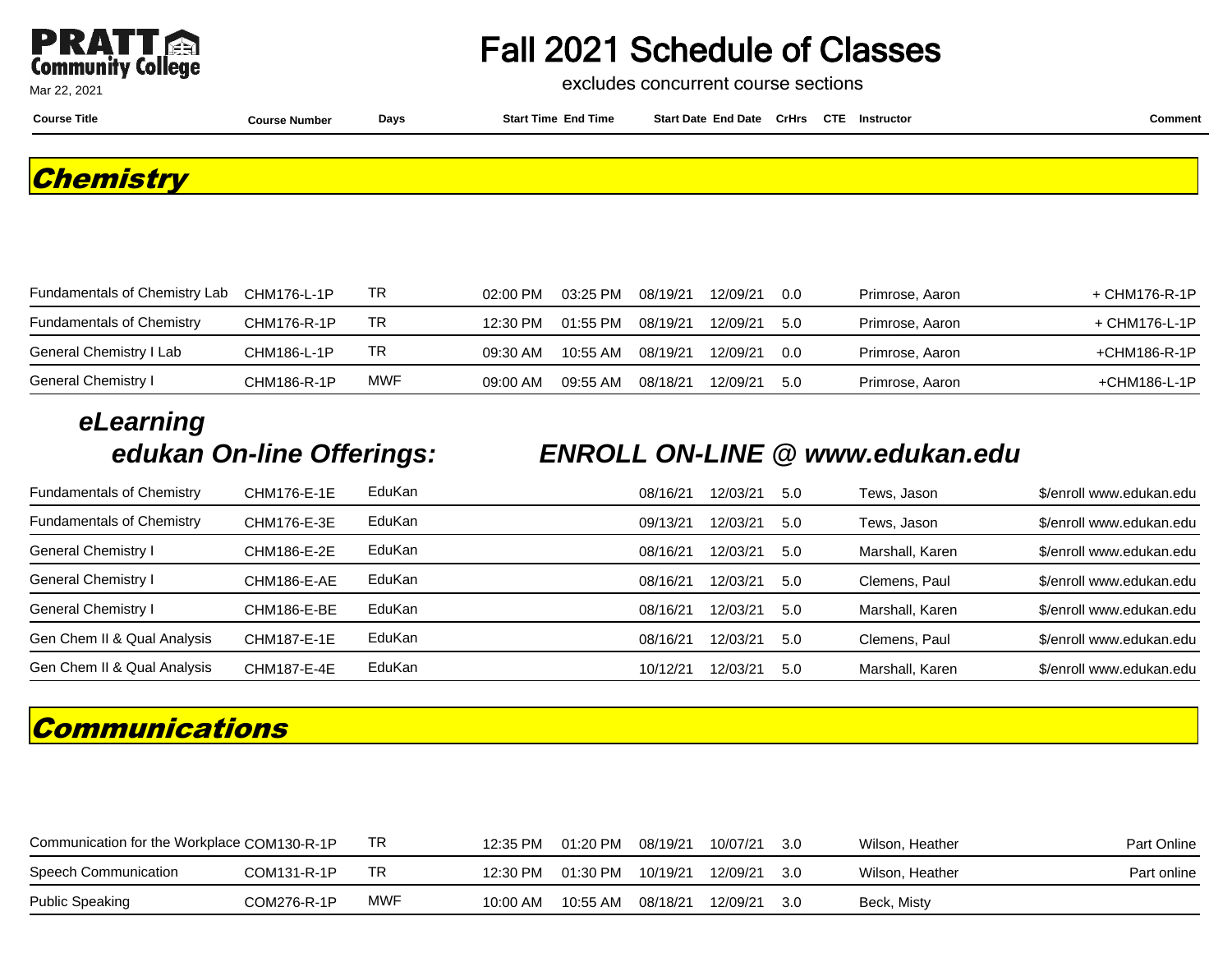# **PRATT**<br>Community College

Mar 22, 2021

# Fall 2021 Schedule of Classes

excludes concurrent course sections

| <b>Course Title</b> | <b>Course Number</b> | Days       | <b>Start Time End Time</b> |          |          | Start Date End Date CrHrs |      | CTE | Instructor      | Comment             |
|---------------------|----------------------|------------|----------------------------|----------|----------|---------------------------|------|-----|-----------------|---------------------|
| Public Speaking     | COM276-R-2P          | <b>MWF</b> | $01:00$ PM                 | 01:55 PM | 08/18/21 | 12/09/21                  | 3.0  |     | Beck, Misty     |                     |
| Public Speaking     | COM276-R-3P          | MWF        | 09:00 AM                   | 09:55 AM | 08/18/21 | 12/09/21                  | 3.0  |     | Beck, Misty     |                     |
| Public Speaking     | COM276-R-4P          | TR         | 09:30 AM                   | 10:55 AM | 08/19/21 | 12/09/21                  | -3.0 |     | Wilson, Heather |                     |
| Public Speaking     | COM276-R-5P          | MWF        | 09:00 AM                   | 09:55 AM | 08/18/21 | 12/09/21                  | 3.0  |     | Wilson, Heather | ZOOM lecture/online |

#### **eLearning Pratt On-line Offerings:**

| <b>Public Speaking</b>              | COM276-O-1E | <b>PCC Online</b> | 08/25/21 | 12/09/21 | 3.0 | Wilson, Heather                        | Canvas Required          |
|-------------------------------------|-------------|-------------------|----------|----------|-----|----------------------------------------|--------------------------|
| <b>Public Speaking</b>              | COM276-O-2E | <b>PCC Online</b> | 08/25/21 | 12/09/21 | 3.0 | Wilson, Heather                        | Canvas req.              |
| edukan On-line Offerings:           |             |                   |          |          |     | <b>ENROLL ON-LINE @ www.edukan.edu</b> |                          |
| <b>Interpersonal Communications</b> | COM106-E-1E | EduKan            | 08/16/21 | 12/03/21 | 3.0 | Carr, Stacey                           | \$/enroll www.edukan.edu |
| <b>Interpersonal Communications</b> | COM106-E-2E | EduKan            | 08/16/21 | 10/08/21 | 3.0 | Carr, Stacey                           | \$/enroll www.edukan.edu |
| Interpersonal Communications        | COM106-E-3E | EduKan            | 09/13/21 | 12/03/21 | 3.0 | Carr, Stacey                           | \$/enroll www.edukan.edu |
| Interpersonal Communications        | COM106-E-4E | EduKan            | 10/12/21 | 12/03/21 | 3.0 | Carr, Stacey                           | \$/enroll www.edukan.edu |
| <b>Public Speaking</b>              | COM276-E-1E | EduKan            | 08/16/21 | 12/03/21 | 3.0 | Oleson, Angela                         | \$/enroll www.edukan.edu |
| <b>Public Speaking</b>              | COM276-E-3E | EduKan            | 09/13/21 | 12/03/21 | 3.0 | Oleson, Angela                         | \$/enroll www.edukan.edu |
| <b>Public Speaking</b>              | COM276-E-4E | EduKan            | 10/12/21 | 12/03/21 | 3.0 | Oleson, Angela                         | \$/enroll www.edukan.edu |

## **Computer Science**

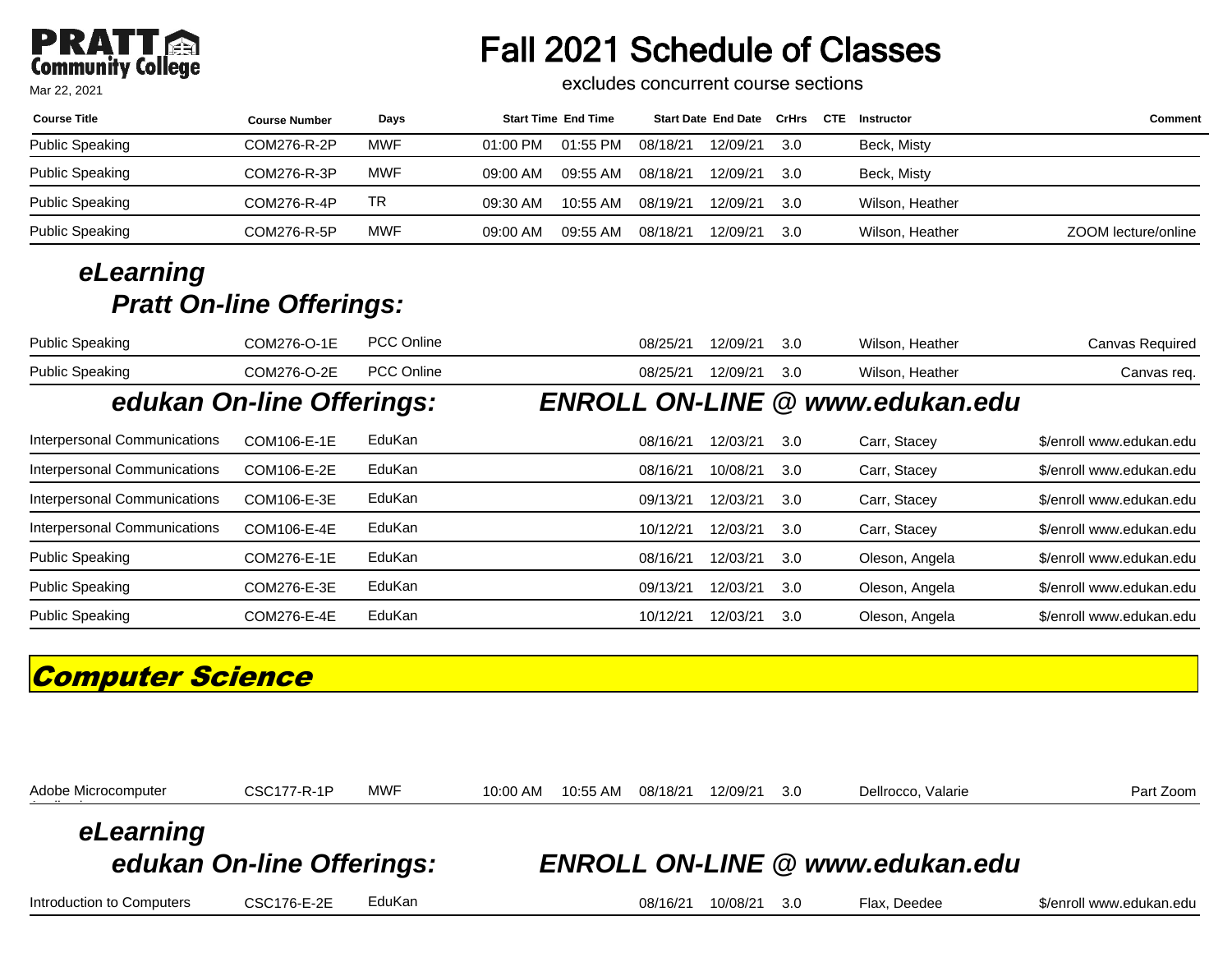## **PRATT** Mar 22, 2021

# Fall 2021 Schedule of Classes

excludes concurrent course sections

| <b>Course Title</b>       | <b>Course Number</b> | Days   | <b>Start Time End Time</b> |          | <b>Start Date End Date</b> | CrHrs | <b>CTE</b> | Instructor   | <b>Comment</b>           |
|---------------------------|----------------------|--------|----------------------------|----------|----------------------------|-------|------------|--------------|--------------------------|
| Introduction to Computers | CSC176-E-3E          | EduKan |                            | 09/13/21 | 12/03/21                   | 3.0   |            | Flax. Deedee | \$/enroll www.edukan.edu |
| Introduction to Computers | CSC176-E-5E          | EduKan |                            | 11/22/21 | 12/17/21                   | .3.O  |            | Bryant, Gene | \$/enroll www.edukan.edu |
| Web Page Design           | CSC201-E-1E          | EduKan |                            | 08/16/21 | 12/03/21                   | 3.0   | <b>CTF</b> | Flax. Deedee | \$/enroll www.edukan.edu |
| Web Page Design           | CSC201-E-3E          | EduKan |                            | 09/13/21 | 12/03/21                   | 3.0   | <b>CTE</b> | Flax. Deedee | \$/enroll www.edukan.edu |
| Web Page Design           | CSC201-E-4E          | EduKan |                            | 10/12/21 | 12/03/21                   | 3.0   | <b>CTE</b> | Flax. Deedee | \$/enroll www.edukan.edu |

#### **Drama**

| <b>Theatre Production</b>   | DRM122-B-1P | СВА | 08/30/21 | 12/06/21 | -3.0 | Beck, Misty | Instruc. Permission |
|-----------------------------|-------------|-----|----------|----------|------|-------------|---------------------|
| Technical Production        | DRM125-B-1P | СВА | 08/30/21 | 12/06/21 | -3.0 | Beck, Misty | Instruc. Permission |
| <b>Technical Production</b> | DRM125-B-2P | СВА | 08/30/21 | 12/06/21 |      | Beck, Misty | Instruc. Permission |

| Theatre Appreciation | DRM131-O-1E               | <b>PCC Online</b> | 08/25/21 | 12/09/21 | 3.0  | Thompson, Jerry                        |                          |
|----------------------|---------------------------|-------------------|----------|----------|------|----------------------------------------|--------------------------|
|                      | edukan On-line Offerings: |                   |          |          |      | <b>ENROLL ON-LINE @ www.edukan.edu</b> |                          |
| Introduction to Film | DRM200-E-1E               | EduKan            | 08/16/21 | 12/03/21 | .3.O | Banerjee, Deb                          | \$/enroll www.edukan.org |
| Introduction to Film | DRM200-E-2E               | EduKan            | 08/16/21 | 10/08/21 | -3.0 | Banerjee, Deb                          | \$/enroll www.edukan.org |
| Introduction to Film | DRM200-E-3E               | EduKan            | 09/13/21 | 12/03/21 | 3.0  | Banerjee, Deb                          | \$/enroll www.edukan.org |
| Introduction to Film | DRM200-E-4E               | EduKan            | 10/12/21 | 12/03/21 | 30   | Banerjee, Deb                          | \$/enroll www.edukan.org |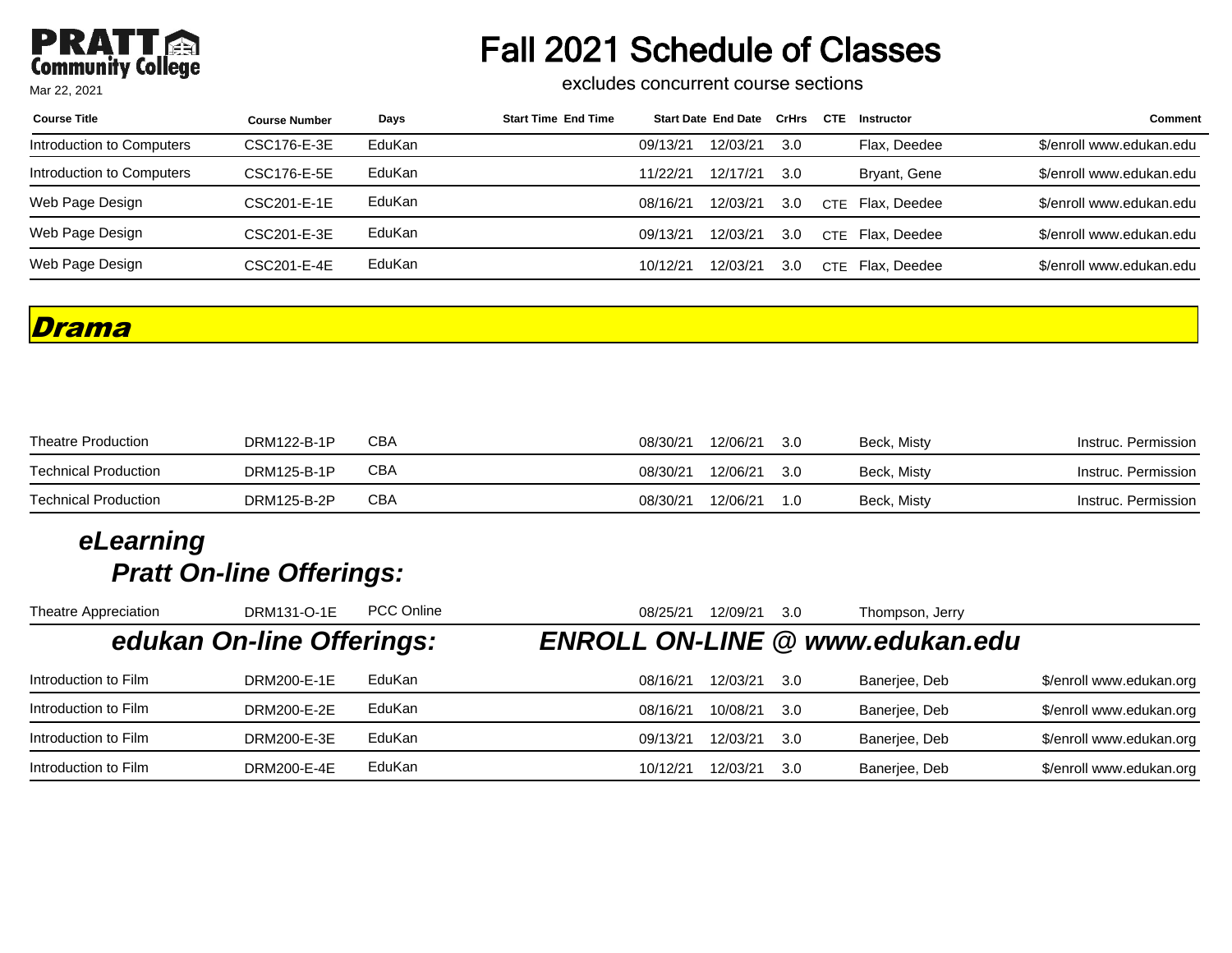

excludes concurrent course sections

Mar 22, 2021

**Course Title Course Number Days Start Time End Time Start Date End Date CrHrs Instructor Comment CTE**

**Education**

| <b>PASS Orientation:</b>                    | EDU110-B-2P | CBA         |          |          | 08/18/21 | 12/09/21 | 1.0 | Montgomery, Lori    | RODEO ONLY |
|---------------------------------------------|-------------|-------------|----------|----------|----------|----------|-----|---------------------|------------|
| <b>PASS Orientation:</b>                    | EDU110-B-CP | CBA         |          |          | 08/18/21 | 12/09/21 | 1.0 | Jordan, Jason       |            |
| <b>PASS Orientation: WBB</b>                | EDU110-R-1P | MWF         | 03:30 PM | 05:00 PM | 08/18/21 | 12/09/21 | 1.0 | Kenner, Steven      |            |
| <b>PASS Orientation: MBB</b>                | EDU110-R-2P | MWF         | 03:30 PM | 05:00 PM | 08/18/21 | 12/09/21 | 1.0 | Flynn, Sean         |            |
| <b>PASS Orientation: Baseball</b>           | EDU110-R-3P | MWF         | 03:30 PM | 05:00 PM | 08/18/21 | 12/09/21 | 1.0 | Reller, Todd        |            |
| PASS Orientation: Volleyball                | EDU110-R-4P | MWF         | 03:30 PM | 05:00 PM | 08/18/21 | 12/09/21 | 1.0 | Rambo, Zachary      |            |
| <b>PASS Orientation: Track</b>              | EDU110-R-5P | MWF         | 03:30 PM | 05:00 PM | 08/18/21 | 12/09/21 | 1.0 | Campbell, Joshua    |            |
| <b>PASS Orientation: Cheer</b>              | EDU110-R-6P | MWF         | 03:30 PM | 05:00 PM | 08/18/21 | 12/09/21 | 1.0 | Napier, Shae        |            |
| <b>PASS Orientation: Softball</b>           | EDU110-R-7P | MWF         | 03:30 PM | 05:00 PM | 08/18/21 | 12/09/21 | 1.0 | Jordan, Jason       |            |
| <b>PASS Orientation: M Soccer</b>           | EDU110-R-8P | MWF         | 03:30 PM | 05:00 PM | 08/18/21 | 12/06/21 | 1.0 | Kewley, John        |            |
| <b>PASS Orientation: Wrestling</b>          | EDU110-R-9P | MWF         | 03:30 PM | 05:00 PM | 08/18/21 | 12/09/21 | 1.0 | Kepley, Kenneth     |            |
| <b>PASS Orientation: eSports</b>            | EDU110-R-BP | <b>MTWR</b> | 04:00 PM | 05:00 PM | 08/18/21 | 12/09/21 | 1.0 | Nelson, Christopher |            |
| PASS Orientation: Cross Country EDU110-R-CP |             | MWF         | 03:30 PM | 05:00 PM | 08/18/21 | 12/09/21 | 1.0 | Pearson, Joel       |            |
| <b>PASS Orientation: W Soccer</b>           | EDU110-R-DP | MWF         | 03:30 PM | 05:00 PM | 08/18/21 | 12/09/21 | 1.0 | Burnett, Ashley     |            |
| Found of Modern Education                   | EDU177-R-1P | <b>TR</b>   | 09:30 AM | 10:25 AM | 08/19/21 | 12/09/21 | 3.0 | Etheridge, Meagan   | Hybrid     |
|                                             |             |             |          |          |          |          |     |                     |            |

# **eLearning**

## **edukan On-line Offerings: ENROLL ON-LINE @ www.edukan.edu**

| Orientation: | EDU111-E-1E | EduKan | 08/16/21 | 12/03/21 | 1.0         | Lundgren, Kirsten | \$/enroll www.edukan.edu |
|--------------|-------------|--------|----------|----------|-------------|-------------------|--------------------------|
| Orientation: | EDU111-E-2E | EduKan | 08/16/21 | 10/08/21 | 1.O         | Lundgren, Kirsten | \$/enroll www.edukan.edu |
| Orientation: | EDU111-E-3E | EduKan | 09/13/21 | 12/03/21 | 1. $\Omega$ | Lundgren, Kirsten | \$/enroll www.edukan.edu |
| Orientation: | EDU111-E-4E | EduKan | 10/12/21 | 12/03/21 | 1. $\Omega$ | Lundgren, Kirsten | \$/enroll www.edukan.edu |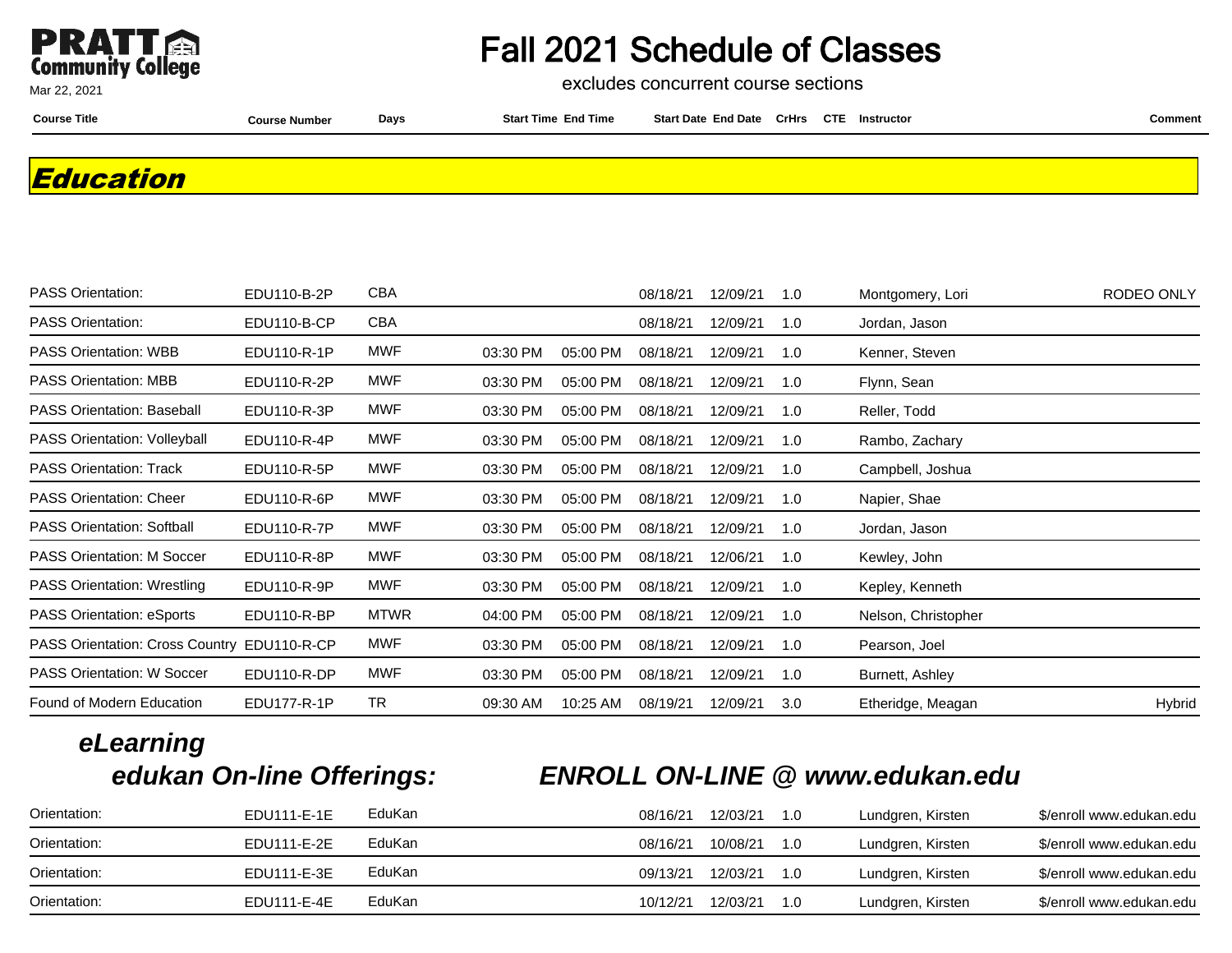# Fall 2021 Schedule of Classes

excludes concurrent course sections

| <b>Course Title</b>       | <b>Course Number</b> | Days   | <b>Start Time End Time</b> |          | <b>Start Date End Date</b> | CrHrs | <b>CTE</b> | Instructor        | <b>Comment</b>           |
|---------------------------|----------------------|--------|----------------------------|----------|----------------------------|-------|------------|-------------------|--------------------------|
| Found of Modern Education | EDU177-E-1E          | EduKan |                            | 08/16/21 | 12/03/21                   | 3.0   |            | Petrilla, Jamie   | \$/enroll www.edukan.edu |
| Found of Modern Education | EDU177-E-2E          | EduKan |                            | 08/18/21 | 10/08/21                   | 3.0   |            | Petrilla, Jamie   | \$/enroll www.edukan.edu |
| Found of Modern Education | EDU177-E-3E          | EduKan |                            | 09/13/21 | 12/03/21                   | 3.0   |            | Petrilla, Jamie   | \$/enroll www.edukan.edu |
| Found of Modern Education | EDU177-E-4E          | EduKan |                            | 10/12/21 | 12/03/21                   | 3.0   |            | Petrilla, Jamie   | \$/enroll www.edukan.edu |
| Children's Literature     | EDU277-E-1E          | EduKan |                            | 08/16/21 | 12/03/21                   | -3.0  |            | Lundgren, Kirsten | \$/enroll www.edukan.edu |
| Children's Literature     | EDU277-E-2E          | EduKan |                            | 08/16/21 | 10/08/21                   | 3.0   |            | Lundgren, Kirsten | \$/enroll www.edukan.edu |
| Children's Literature     | EDU277-E-4E          | EduKan |                            | 10/12/21 | 12/03/21                   | 3.0   |            | Lundgren, Kirsten | \$/enroll www.edukan.edu |

## **Electrical Power Distribution**

| <b>Electrical Theory</b> | EPD124-R-1P | TR          | 08:00 AM | 09:55 AM | 08/19/21 | 12/09/21 | 3.0 | CTE Campbell, Phillip                        |  |
|--------------------------|-------------|-------------|----------|----------|----------|----------|-----|----------------------------------------------|--|
| <b>Electrical Theory</b> | EPD124-R-2P | TR          | 10:00 AM | 11:55 AM | 08/19/21 | 12/09/21 | 3.0 | CTE Campbell, Phillip                        |  |
| Sys Des Const Maint      | EPD131-R-1P | MW          | 10:00 AM | 11:55 AM | 08/18/21 | 12/09/21 | 3.0 | CTE Hoffman, Jeff                            |  |
| Sys Des Const Maint      | EPD131-R-2P | MW          | 08:00 AM | 09:55 AM | 08/18/21 | 12/09/21 | 3.0 | CTE Hoffman, Jeff                            |  |
| Lab & Field Tr I         | EPD141-R-1P | <b>MTWR</b> | 01:15 PM | 03:55 PM | 08/18/21 | 12/09/21 | 8.0 | CTE Campbell, Phillip                        |  |
| Lab & Field Tr I         | EPD141-R-2P | <b>MTWR</b> | 01:15 PM | 03:55 PM | 08/18/21 | 12/09/21 | 8.0 | CTE Hoffman, Jeff                            |  |
| Lab & Field Tr III       | EPD143-R-1P | <b>TWR</b>  | 01:25 PM | 03:55 PM | 08/18/21 | 12/09/21 | 6.0 | CTE Campbell, Phillip                        |  |
| Lab & Field Tr III       | EPD143-R-4P | <b>OWE</b>  | 12:00 AM | 12:00 AM | 08/18/21 | 12/09/21 | 6.0 | OJT for online students<br>CTE Hoffman, Jeff |  |
| Occup Work Exp           | EPD221-R-1P | <b>OWE</b>  | 12:00 AM | 12:00 AM | 08/18/21 | 12/09/21 | 4.0 | CTE Hoffman, Jeff                            |  |
| Ind Safety & Rel         | EPD236-R-1P | MW          | 08:00 AM | 09:55 AM | 08/18/21 | 12/09/21 | 3.0 | CTE Campbell, Phillip                        |  |
| Ind Safety & Rel         | EPD236-R-2P | MW          | 10:00 AM | 11:55 AM | 08/18/21 | 12/09/21 | 3.0 | CTE Campbell, Phillip                        |  |

#### **Coffeyville**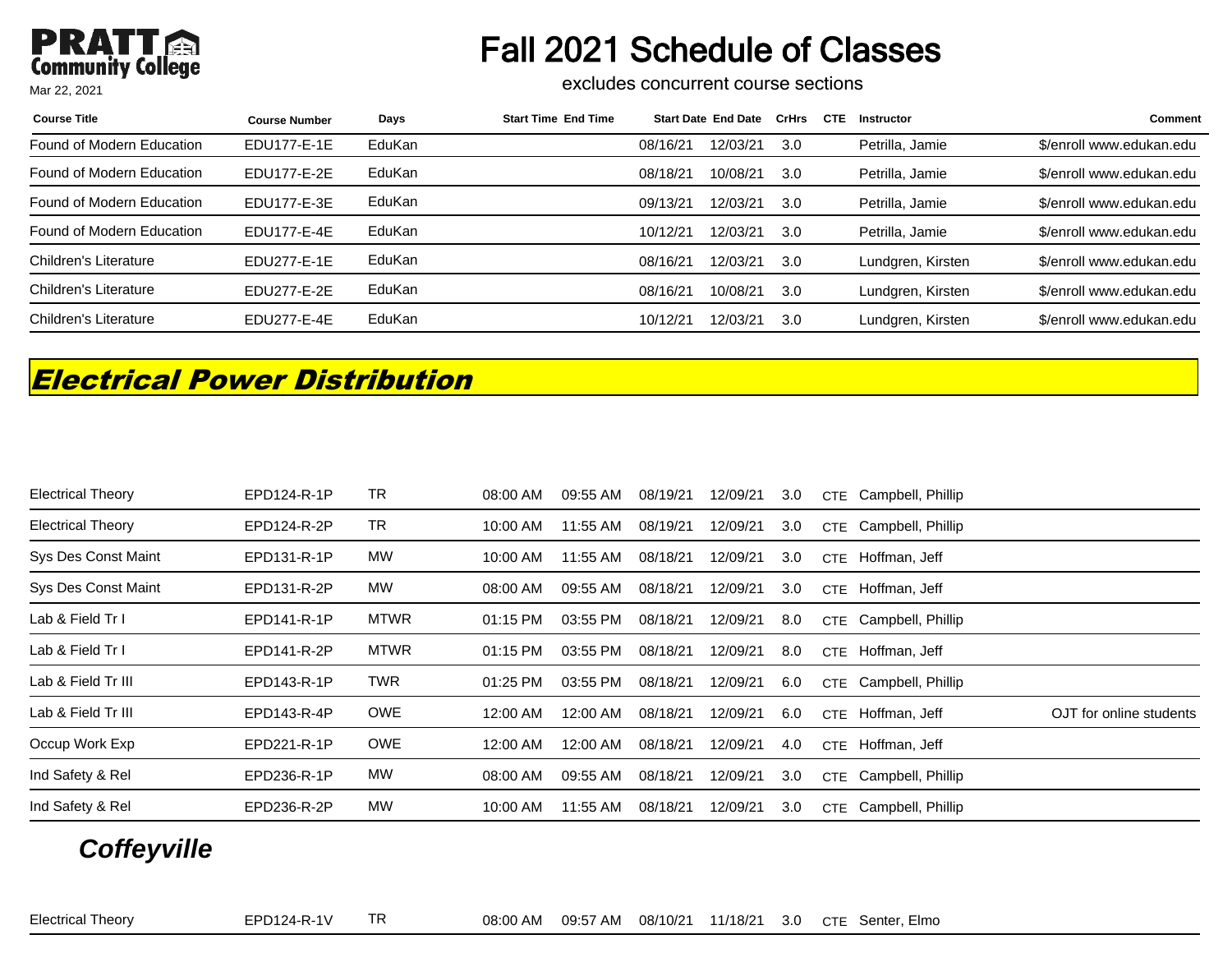# Fall 2021 Schedule of Classes

excludes concurrent course sections

| <b>Course Title</b> | <b>Course Number</b> | Days        | <b>Start Time End Time</b> | <b>Start Date End Date</b> | CrHrs | <b>CTE</b> | Instructor   | <b>Comment</b>          |
|---------------------|----------------------|-------------|----------------------------|----------------------------|-------|------------|--------------|-------------------------|
| Sys Des Const Maint | EPD131-R-1V          | <b>MW</b>   | $10:00$ AM<br>12:00 PM     | 11/17/21<br>08/09/21       | 3.0   | <b>CTE</b> | Senter, Elmo |                         |
| Lab & Field Tr I    | EPD141-R-1V          | <b>MTWR</b> | 12:30 PM<br>03:06 PM       | 08/09/21<br>11/18/21       | 8.0   | <b>CTE</b> | Senter, Elmo |                         |
| Lab & Field Tr III  | EPD143-R-1V          | TR          | 12:30 PM<br>04:30 PM       | 08/10/21<br>11/18/21       | 6.0   | <b>CTE</b> | Senter, Elmo |                         |
| Lab & Field Tr III  | EPD143-R-4V          | <b>OWE</b>  | 12:00 AM<br>12:00 AM       | 11/19/21<br>08/09/21       | 6.0   | <b>CTE</b> | Senter, Elmo | OJT for online students |
| Lab & Field Tr IV   | EPD144-R-1V          | <b>MW</b>   | 12:30 PM<br>04:30 PM       | 08/09/21<br>11/19/21       | 6.0   | <b>CTE</b> | Senter, Elmo |                         |
| Lab & Field Tr IV   | EPD144-R-4V          | <b>OWE</b>  | 12:00 AM<br>12:00 AM       | 11/19/21<br>08/09/21       | 6.0   | <b>CTE</b> | Senter, Elmo | OJT for online students |
| Occup Work Exp      | EPD221-R-1V          | <b>OWE</b>  | 12:00 AM<br>12:00 AM       | 11/19/21<br>08/09/21       | 4.0   | <b>CTE</b> | Senter, Elmo | Instruc. permission     |
| Ind Safety & Rel    | EPD236-R-1V          | TR          | 12:00 PM<br>$10:00$ AM     | 11/18/21<br>08/10/21       | 3.0   | <b>CTE</b> | Senter, Elmo |                         |

## **Dodge City**

| <b>Electrical Theory</b> | EPD124-R-1U | TR          | 10:00 AM   | 11:55 AM | 08/17/21 | 12/16/21 | 3.0 | CTE Orosco, Otto |
|--------------------------|-------------|-------------|------------|----------|----------|----------|-----|------------------|
| Sys Des Const Maint      | EPD131-R-1U | МW          | 10:00 AM   | 11:55 AM | 08/16/21 | 12/16/21 | 3.0 | CTE Orosco, Otto |
| Lab & Field Tr I         | EPD141-R-1U | <b>MTWR</b> | $01:15$ PM | 03:55 PM | 08/16/21 | 12/16/21 | 8.0 | CTE Orosco, Otto |
| Lab & Field Tr III       | EPD143-R-1U | <b>MTWR</b> | $01:15$ PM | 03:55 PM | 08/16/21 | 12/16/21 | 6.0 | CTE Orosco, Otto |
| Lab & Field Tr III       | EPD143-R-4U | <b>OWE</b>  | 12:00 AM   | 12:00 AM | 08/16/21 | 12/16/21 | 6.0 | CTE Orosco, Otto |
| Ind Safety & Rel         | EPD236-R-1U | TR          | 08:00 AM   | 09:55 AM | 08/17/21 | 12/16/21 | 3.0 | CTE Orosco, Otto |

#### **eLearning Pratt On-line Offerings:**

| <b>Electrical Theory</b> | EPD124-O-1E | <b>PCC Online</b> | 08/25/21 | 12/09/21 | 3.0 | CTE Campbell, Phillip     | Canvas Reg. |
|--------------------------|-------------|-------------------|----------|----------|-----|---------------------------|-------------|
| Underground Systems      | EPD126-O-1E | <b>PCC Online</b> | 08/25/21 | 12/09/21 |     | 3.0 CTE Campbell, Phillip |             |
| Sys Des Const Maint      | EPD131-O-1E | <b>PCC Online</b> | 08/25/21 | 12/09/21 |     | 3.0 CTE Campbell, Phillip | Canvas reg. |
| Ind Safety & Rel         | EPD236-O-1E | <b>PCC Online</b> | 08/25/21 | 12/09/21 | 3.0 | CTE Campbell, Phillip     | Canvas req. |

#### **PCC/WATC Partnership Courses -Located in Wichita**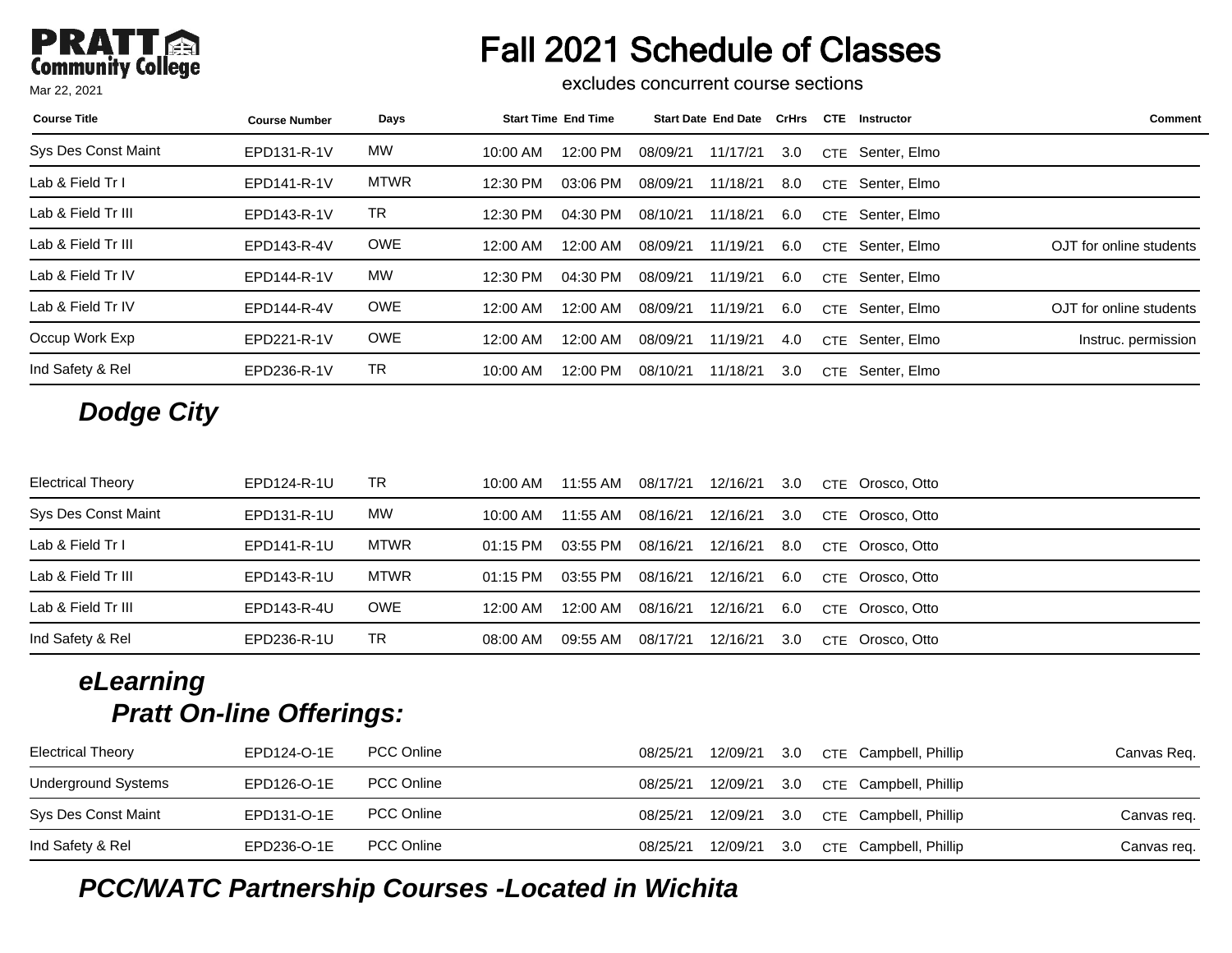

excludes concurrent course sections

| <b>Course Title</b>      | <b>Course Number</b> | Days        | <b>Start Time End Time</b> | <b>Start Date End Date</b> | CrHrs | <b>CTE</b> | Instructor         | Comment |
|--------------------------|----------------------|-------------|----------------------------|----------------------------|-------|------------|--------------------|---------|
|                          |                      |             |                            |                            |       |            |                    |         |
| <b>Electrical Theory</b> | EPD124-R-21          | MWF         | 08:55 AM<br>08:00 AM       | 08/18/21<br>12/09/21       | 3.0   |            | CTE Haskell, Jerry |         |
| Sys Des Const Maint      | EPD131-R-21          | MWF         | $10:00$ AM<br>10:55 AM     | 12/09/21<br>08/18/21       | 3.0   |            | CTE Haskell, Jerry |         |
| Lab & Field Training IA  | EPD136-L-21          | TR.         | 10:55 AM<br>08:00 AM       | 08/19/21<br>12/09/21       | 4.0   |            | CTE Haskell, Jerry |         |
| Lab & Field Training IIA | EPD138-L-21          | TR.         | 10:55 AM<br>08:00 AM       | 08/19/21<br>12/09/21       | 4.0   |            | CTE Haskell, Jerry |         |
| Lab & Field Tr I         | EPD141-R-21          | <b>MTWR</b> | 02:40 PM<br>12:00 PM       | 08/18/21<br>12/09/21       | 8.0   |            | CTE Haskell, Jerry |         |
| Ind Safety & Rel         | EPD236-R-21          | MWF         | 09:00 AM<br>09:55 AM       | 08/18/21<br>12/09/21       | 3.0   |            | CTE Haskell, Jerry |         |

## **English**

| <b>Fundamentals of Writing</b> | <b>ENG005-R-1P</b> | <b>MWF</b>   | 10:00 AM | 10:55 AM | 08/18/21 | 12/09/21 | 3.0 | Staff, .          | <b>Per Placement Scores</b> |
|--------------------------------|--------------------|--------------|----------|----------|----------|----------|-----|-------------------|-----------------------------|
| <b>Fundamentals of Reading</b> | <b>ENG007-R-1P</b> | <b>TR</b>    | 08:30 AM | 09:25 AM | 08/19/21 | 12/09/21 | 3.0 | Etheridge, Meagan | Hybrid                      |
| <b>Basic Reading</b>           | <b>ENG096-R-1P</b> | <b>MTWRF</b> | 01:00 PM | 01:55 PM | 08/18/21 | 09/28/21 | 2.0 | Cummins, Brandon  | Per Placement Scores        |
| <b>Basic Writing</b>           | <b>ENG098-R-1P</b> | <b>MTWRF</b> | 11:00 AM | 11:55 AM | 08/18/21 | 09/28/21 | 2.0 | Wiese, Stephanie  | + ENG176-R-1P ONLY          |
| <b>Basic Writing</b>           | <b>ENG098-R-2P</b> | <b>MTWRF</b> | 11:00 AM | 11:55 AM | 08/18/21 | 09/28/21 | 2.0 | Staff, .          | +ENG176-R-2P ONLY           |
| Writing for the Workplace      | <b>ENG135-R-2P</b> | TR           | 08:00 AM | 09:25 AM | 08/18/21 | 12/09/21 | 3.0 | Wiese, Stephanie  | Part online                 |
| Writing for the Workplace      | ENG135-R-3P        | <b>MTWR</b>  | 12:00 PM | 01:10 PM | 10/12/21 | 12/09/21 | 3.0 | Wiese, Stephanie  | Part online                 |
| <b>English Composition I</b>   | <b>ENG176-R-1P</b> | <b>MTWRF</b> | 11:00 AM | 11:55 AM | 09/30/21 | 12/09/21 | 3.0 | Wiese, Stephanie  | +ENG098-R-1P ONLY           |
| <b>English Composition I</b>   | <b>ENG176-R-2P</b> | <b>MTWRF</b> | 11:00 AM | 11:55 AM | 09/30/21 | 12/09/21 | 3.0 | Staff, .          | +ENG098-R-2P ONLY           |
| <b>English Composition I</b>   | <b>ENG176-R-3P</b> | <b>MWF</b>   | 10:00 AM | 10:55 AM | 08/18/21 | 12/09/21 | 3.0 | Cummins, Brandon  |                             |
| <b>English Composition I</b>   | <b>ENG176-R-4P</b> | <b>TR</b>    | 09:30 AM | 10:55 AM | 08/19/21 | 12/09/21 | 3.0 | Staff, .          |                             |
| <b>English Composition I</b>   | <b>ENG176-R-5P</b> | <b>MWF</b>   | 12:00 PM | 12:55 PM | 08/18/21 | 12/09/21 | 3.0 | Cummins, Brandon  |                             |
| <b>English Composition I</b>   | <b>ENG176-R-6P</b> | TR           | 11:00 AM | 12:25 PM | 08/18/21 | 12/09/21 | 3.0 | Cummins, Brandon  |                             |
| <b>English Composition II</b>  | <b>ENG177-R-1P</b> | <b>MWF</b>   | 10:00 AM | 10:55 AM | 08/18/21 | 12/09/21 | 3.0 | Wiese, Stephanie  |                             |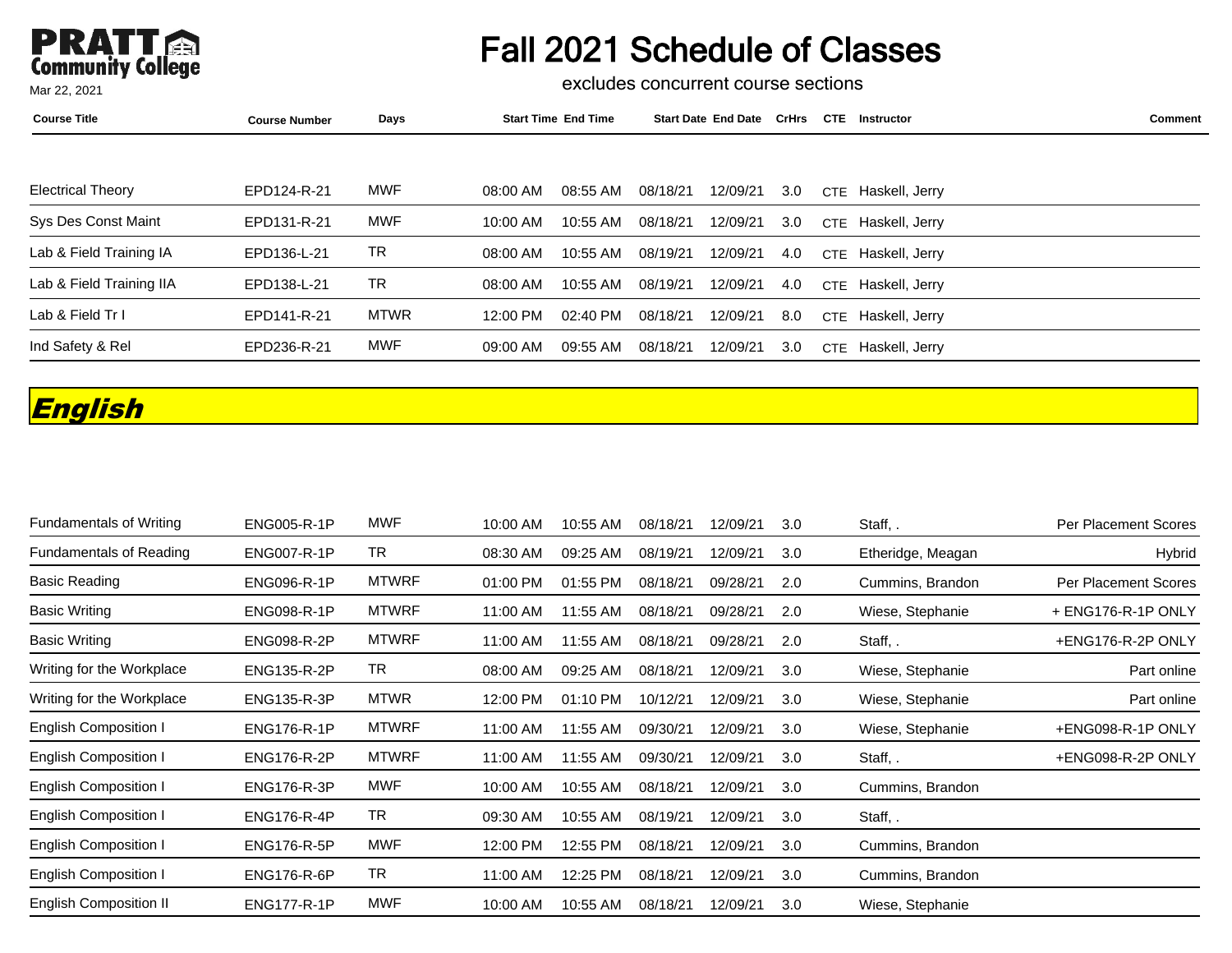# **PRATT**<br>Community College

Mar 22, 2021

# Fall 2021 Schedule of Classes

excludes concurrent course sections

| <b>Course Title</b>           | Course Number | Days      | <b>Start Time End Time</b> | <b>Start Date End Date CrHrs</b> |     | <b>CTE</b><br>Instructor | Comment |
|-------------------------------|---------------|-----------|----------------------------|----------------------------------|-----|--------------------------|---------|
| <b>English Composition II</b> | ENG177-R-2P   | <b>TR</b> | 10:55 AM<br>09:30 AM       | 12/09/21<br>08/19/21             | 3.0 | Cummins.<br>. Brandon    |         |

| Writing for the Workplace      | ENG135-O-1E               | PCC Online | 09/07/21 | 12/09/21 | 3.0 | Wiese, Stephanie                | Canvas Req.              |
|--------------------------------|---------------------------|------------|----------|----------|-----|---------------------------------|--------------------------|
| <b>English Composition I</b>   | ENG176-O-1E               | PCC Online | 08/25/21 | 12/09/21 | 3.0 | Wiese, Stephanie                |                          |
|                                | edukan On-line Offerings: |            |          |          |     | ENROLL ON-LINE @ www.edukan.edu |                          |
| <b>Fundamentals of Writing</b> | <b>ENG005-E-1E</b>        | EduKan     | 08/16/21 | 12/03/21 | 3.0 | Hart, Nick                      | \$/enroll www.edukan.edu |
| <b>Fundamentals of Writing</b> | ENG005-E-2E               | EduKan     | 08/16/21 | 10/08/21 | 3.0 | Theis, Kathleen                 | \$/enroll www.edukan.edu |
| <b>Fundamentals of Writing</b> | ENG005-E-3E               | EduKan     | 09/13/21 | 12/03/21 | 3.0 | Swanson, Bret                   | \$/enroll www.edukan.edu |
| <b>English Composition I</b>   | ENG176-E-AE               | EduKan     | 08/16/21 | 12/03/21 | 3.0 | Hart, Nick                      | \$/enroll www.edukan.edu |
| English Composition I          | ENG176-E-BE               | EduKan     | 08/16/21 | 12/03/21 | 3.0 | Metz, Allan                     | \$/enroll www.edukan.edu |
| <b>English Composition I</b>   | ENG176-E-CE               | EduKan     | 08/16/21 | 10/08/21 | 3.0 | Astacio, James                  | \$/enroll www.edukan.edu |
| <b>English Composition I</b>   | ENG176-E-DE               | EduKan     | 08/16/21 | 10/08/21 | 3.0 | Metz, Allan                     | \$/enroll www.edukan.edu |
| <b>English Composition I</b>   | ENG176-E-EE               | EduKan     | 09/13/21 | 12/03/21 | 3.0 | Theis, Kathleen                 | \$/enroll www.edukan.edu |
| <b>English Composition I</b>   | ENG176-E-FE               | EduKan     | 09/13/21 | 12/03/21 | 3.0 | Mustell, Sher                   | \$/enroll www.edukan.edu |
| <b>English Composition I</b>   | ENG176-E-GE               | EduKan     | 10/12/21 | 12/03/21 | 3.0 | Mustell, Sher                   | \$/enroll www.edukan.edu |
| <b>English Composition I</b>   | ENG176-E-HE               | EduKan     | 10/12/21 | 12/03/21 | 3.0 | Swanson, Bret                   | \$/enroll www.edukan.edu |
| <b>English Composition II</b>  | ENG177-E-AE               | EduKan     | 08/16/21 | 12/03/21 | 3.0 | Metz, Allan                     | \$/enroll www.edukan.edu |
| <b>English Composition II</b>  | ENG177-E-BE               | EduKan     | 08/16/21 | 12/03/21 | 3.0 | Hart, Nick                      | \$/enroll www.edukan.edu |
| <b>English Composition II</b>  | ENG177-E-CE               | EduKan     | 08/16/21 | 10/08/21 | 3.0 | Mustell, Sher                   | \$/enroll www.edukan.edu |
| <b>English Composition II</b>  | ENG177-E-DE               | EduKan     | 08/16/21 | 10/08/21 | 3.0 | Swanson, Bret                   | \$/enroll www.edukan.edu |
| <b>English Composition II</b>  | ENG177-E-EE               | EduKan     | 09/13/21 | 12/03/21 | 3.0 | Swanson, Bret                   | \$/enroll www.edukan.edu |
| <b>English Composition II</b>  | ENG177-E-FE               | EduKan     | 09/13/21 | 12/03/21 | 3.0 | Astacio, James                  | \$/enroll www.edukan.edu |
| <b>English Composition II</b>  | ENG177-E-GE               | EduKan     | 10/12/21 | 12/03/21 | 3.0 | Metz, Allan                     | \$/enroll www.edukan.edu |
| <b>English Composition II</b>  | ENG177-E-HE               | EduKan     | 10/12/21 | 12/03/21 | 3.0 | Astacio, James                  | \$/enroll www.edukan.edu |
|                                |                           |            |          |          |     |                                 |                          |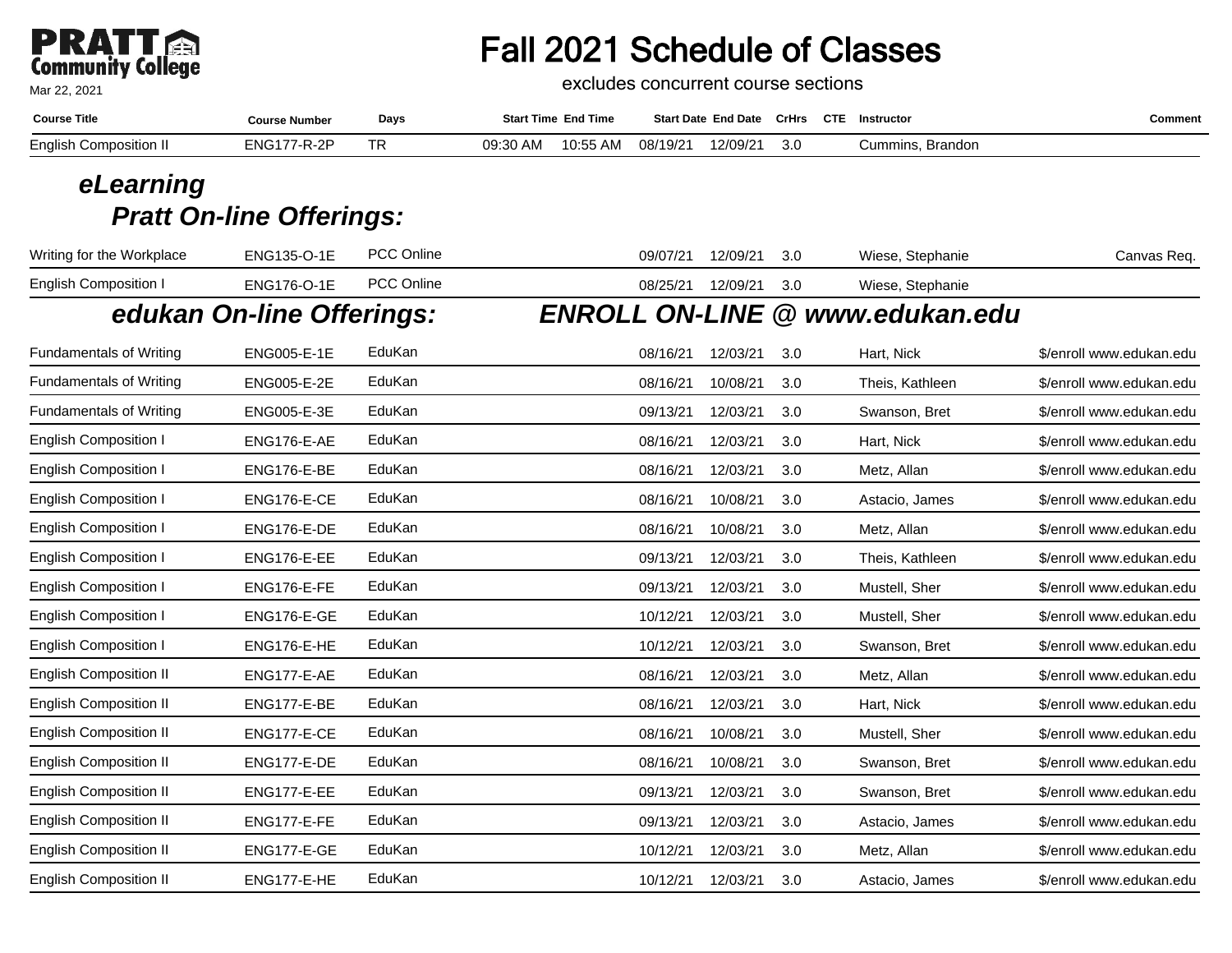

excludes concurrent course sections

Mar 22, 2021

**Course Title Course Number Days Start Time End Time Start Date End Date CrHrs Instructor Comment CTE**

## **Health, Physical Education & Recreation**

| Concepts of Physical Health                  | HPR101-R-1P        | <b>TR</b>    | 08:00 AM | 09:25 AM | 08/19/21 | 10/28/21 | 2.0 | Forest, Carmen      |                         |
|----------------------------------------------|--------------------|--------------|----------|----------|----------|----------|-----|---------------------|-------------------------|
| Concepts of Physical Health                  | HPR101-R-2P        | <b>TR</b>    | 09:30 AM | 10:55 AM | 08/18/21 | 10/29/21 | 2.0 | Forest, Carmen      |                         |
| <b>Concepts of Physical Health</b>           | <b>HPR101-R-4P</b> | <b>MWF</b>   | 11:00 AM | 11:55 AM | 09/20/21 | 12/09/21 | 2.0 | Forest, Carmen      |                         |
| Concepts of Physical Health                  | HPR101-R-5P        | <b>MWF</b>   | 12:00 PM | 12:55 PM | 09/20/21 | 12/09/21 | 2.0 | Forest, Carmen      |                         |
| Concepts of Physical Health                  | <b>HPR101-R-6P</b> | <b>TR</b>    | 09:30 AM | 10:55 AM | 08/19/21 | 10/28/21 | 2.0 | Jordan, Jason       |                         |
| Concepts of Physical Health                  | HPR101-V-3P        | $\mathsf{T}$ | 06:00 PM | 09:00 PM | 08/24/21 | 10/19/21 | 2.0 | Forest, Carmen      | Video/\$                |
| Shooting Sports & Firearm Safety HPR112-B-2P |                    | CBA          |          |          | 08/18/21 | 12/08/21 | 2.0 | Robinson, Rocky     |                         |
| Shooting Sports & Firearm Safety HPR112-R-1P |                    | W            | 06:00 PM | 09:20 PM | 08/18/21 | 12/08/21 | 2.0 | Robinson, Rocky     | Actv. Class at gun club |
| Rules & Officiating I                        | HPR120-R-1P        | <b>MWF</b>   | 12:00 PM | 12:55 PM | 08/18/21 | 12/09/21 | 3.0 | Villanueva, Richard |                         |
| Concepts & Apps of Excercise                 | <b>HPR123-R-1P</b> | <b>MWF</b>   | 08:00 AM | 08:55 AM | 08/18/21 | 12/09/21 | 3.0 | Kepley, Kenneth     |                         |
| Psychology of Sport                          | HPR125-R-1P        | <b>TR</b>    | 08:00 AM | 09:25 AM | 08/19/21 | 12/09/21 | 3.0 | Villanueva, Richard |                         |
| Shooting Sports & Firearm Safety HPR129-R-1P |                    | W            | 06:00 PM | 09:20 PM | 08/18/21 | 12/08/21 | 2.0 | Robinson, Rocky     | Actv. Class at gun club |
| Intro to Health, PE, Recreation              | HPR135-R-1P        | <b>MWF</b>   | 09:00 AM | 09:55 AM | 08/18/21 | 12/09/21 | 3.0 | Villanueva, Richard |                         |
| Beg Weightlifting, R & F                     | <b>HPR137-B-1P</b> | <b>CBA</b>   |          |          | 08/18/21 | 10/08/21 | 1.0 | Forest, Carmen      | <b>Activity Class</b>   |
| Beg Weighlifting, R & F                      | HPR137-B-2P        | <b>CBA</b>   |          |          | 10/12/21 | 12/03/21 | 1.0 | Forest, Carmen      | <b>Activity Class</b>   |
| Ath Cond I: WBB                              | HPR155-R-1P        | <b>MTWRF</b> | 06:00 AM | 06:55 AM | 08/18/21 | 10/08/21 | 1.0 | Kenner, Steven      |                         |
| Ath Cond I: MBB                              | HPR155-R-2P        | <b>MTWRF</b> | 06:00 AM | 06:55 AM | 08/18/21 | 10/08/21 | 1.0 | Flynn, Sean         |                         |
| Ath Cond I: Baseball                         | HPR155-R-3P        | <b>MTWRF</b> | 06:00 AM | 06:55 AM | 10/12/21 | 12/03/21 | 1.0 | Reller, Todd        |                         |
| Ath Cond I: Volleyball                       | <b>HPR155-R-4P</b> | <b>MTWRF</b> | 06:00 AM | 06:55 AM | 10/12/21 | 12/03/21 | 1.0 | Rambo, Zachary      |                         |
| Ath Cond I: Track                            | HPR155-R-5P        | <b>MTWRF</b> | 06:00 AM | 06:55 AM | 10/12/21 | 12/03/21 | 1.0 | Campbell, Joshua    |                         |
| Ath Cond I: Cheer                            | HPR155-R-6P        | <b>MTWRF</b> | 06:00 AM | 06:55 AM | 08/18/21 | 10/08/21 | 1.0 | Napier, Shae        |                         |
| Ath Cond I: Softball                         | <b>HPR155-R-7P</b> | <b>MTWRF</b> | 06:00 AM | 06:55 AM | 10/12/21 | 12/03/21 | 1.0 | Jordan, Jason       |                         |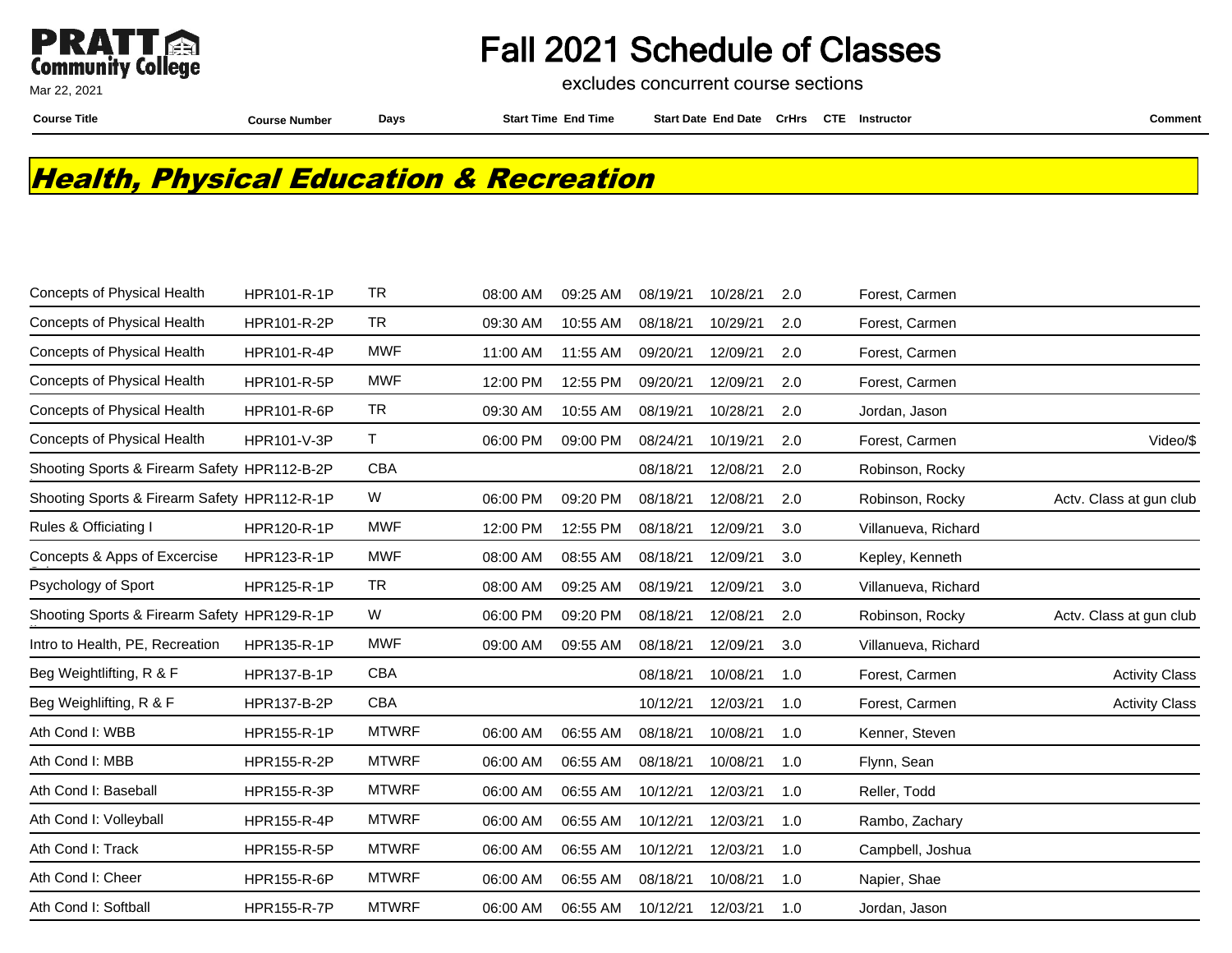# Fall 2021 Schedule of Classes

excludes concurrent course sections

| <b>Course Title</b>         | <b>Course Number</b> | Days         |          | <b>Start Time End Time</b> |          | <b>Start Date End Date</b> |     | CrHrs CTE Instructor | Comment |
|-----------------------------|----------------------|--------------|----------|----------------------------|----------|----------------------------|-----|----------------------|---------|
| Ath Cond I: MSOC            | HPR155-R-8P          | <b>MTWRF</b> | 06:00 AM | 06:55 AM                   | 10/12/21 | 12/03/21                   | 1.0 | Kewley, John         |         |
| Ath Cond I: Wrestling       | HPR155-R-9P          | <b>MTWRF</b> | 06:00 AM | 06:55 AM                   | 08/18/21 | 10/08/21                   | 1.0 | Kepley, Kenneth      |         |
| Ath Cond I: WSoccer         | <b>HPR155-R-AP</b>   | <b>MTWRF</b> | 06:00 AM | 06:55 AM                   | 10/12/21 | 12/03/21                   | 1.0 | Burnett, Ashley      |         |
| Ath Cond I: Cross Country   | HPR155-R-BP          | <b>MTWRF</b> | 06:00 AM | 06:55 AM                   | 10/12/21 | 12/03/21                   | 1.0 | Pearson, Joel        |         |
| Ath Cond II: MBB            | HPR156-R-2P          | <b>MTWRF</b> | 06:00 AM | 06:55 AM                   | 08/18/21 | 10/08/21                   | 1.0 | Flynn, Sean          |         |
| Ath Cond II: Baseball       | HPR156-R-3P          | <b>MTWRF</b> | 06:00 AM | 06:55 AM                   | 10/12/21 | 12/03/21                   | 1.0 | Reller, Todd         |         |
| Ath Cond II: Volleyball     | HPR156-R-4P          | <b>MTWRF</b> | 06:00 AM | 06:55 AM                   | 10/12/21 | 12/03/21                   | 1.0 | Rambo, Zachary       |         |
| Ath Cond II: Track          | HPR156-R-5P          | <b>MTWRF</b> | 06:00 AM | 06:55 AM                   | 10/12/21 | 12/03/21                   | 1.0 | Campbell, Joshua     |         |
| Ath Cond II: Wrestling      | <b>HPR156-R-9P</b>   | <b>MTWRF</b> | 06:00 AM | 06:55 AM                   | 08/18/21 | 10/08/21                   | 1.0 | Kepley, Kenneth      |         |
| Ath Cond III: WBB           | HPR157-R-1P          | <b>MTWRF</b> | 06:00 AM | 06:55 AM                   | 08/18/21 | 10/08/21                   | 1.0 | Kenner, Steven       |         |
| Ath Cond III: MBB           | <b>HPR157-R-2P</b>   | <b>MTWRF</b> | 06:00 AM | 06:55 AM                   | 08/18/21 | 10/08/21                   | 1.0 | Flynn, Sean          |         |
| Ath Cond III: Baseball      | HPR157-R-3P          | <b>MTWRF</b> | 06:00 AM | 06:55 AM                   | 10/12/21 | 12/03/21                   | 1.0 | Reller, Todd         |         |
| Ath Cond III: Volleyball    | HPR157-R-4P          | <b>MTWRF</b> | 06:00 AM | 06:55 AM                   | 10/12/21 | 12/03/21                   | 1.0 | Rambo, Zachary       |         |
| Ath Cond III: Track         | HPR157-R-5P          | <b>MTWRF</b> | 06:00 AM | 06:55 AM                   | 10/12/21 | 12/03/21                   | 1.0 | Campbell, Joshua     |         |
| Ath Cond III: Cheer         | <b>HPR157-R-6P</b>   | <b>MTWRF</b> | 06:00 AM | 06:55 AM                   | 08/18/21 | 10/08/21                   | 1.0 | Napier, Shae         |         |
| Ath Cond III: Softball      | HPR157-R-7P          | <b>MTWRF</b> | 06:00 AM | 06:55 AM                   | 10/12/21 | 12/03/21                   | 1.0 | Jordan, Jason        |         |
| Ath Cond III: MSoccer       | <b>HPR157-R-8P</b>   | <b>MTWRF</b> | 06:00 AM | 06:55 AM                   | 10/12/21 | 12/03/21                   | 1.0 | Kewley, John         |         |
| Ath Cond III: Wrestling     | HPR157-R-9P          | <b>MTWRF</b> | 06:00 AM | 06:55 AM                   | 08/18/21 | 10/08/21                   | 1.0 | Kepley, Kenneth      |         |
| Ath Cond III: WSOC          | <b>HPR157-R-AP</b>   | <b>MTWRF</b> | 06:00 AM | 06:55 AM                   | 10/12/21 | 12/03/21                   | 1.0 | Burnett, Ashley      |         |
| Ath Cond III: Cross Country | HPR157-R-BP          | <b>MTWRF</b> | 06:00 AM | 06:55 AM                   | 10/12/21 | 12/03/21                   | 1.0 | Pearson, Joel        |         |
| Ath Cond IV: Baseball       | HPR158-R-2P          | <b>MTWRF</b> | 06:00 AM | 06:55 AM                   | 10/12/21 | 12/03/21                   | 1.0 | Reller, Todd         |         |
| Var Athl I: WBB             | HPR165-R-1P          | <b>MTWRF</b> | 07:00 AM | 07:55 AM                   | 10/12/21 | 12/03/21                   | 1.0 | Kenner, Steven       |         |
| Var Athl I: MBB             | HPR165-R-2P          | <b>MTWRF</b> | 07:00 AM | 07:55 AM                   | 10/12/21 | 12/03/21                   | 1.0 | Flynn, Sean          |         |
| Var Athl I: Baseball        | HPR165-R-3P          | <b>MTWRF</b> | 07:00 AM | 07:55 AM                   | 08/18/21 | 10/08/21                   | 1.0 | Reller, Todd         |         |
| Var Athl I: Volleyball      | HPR165-R-4P          | <b>MTWRF</b> | 07:00 AM | 07:55 AM                   | 08/18/21 | 10/08/21                   | 1.0 | Rambo, Zachary       |         |
| Var Athl I: Track           | <b>HPR165-R-5P</b>   | <b>MTWRF</b> | 07:00 AM | 07:55 AM                   | 08/18/21 | 10/08/21                   | 1.0 | Campbell, Joshua     |         |
| Var Athl I: Cheer           | HPR165-R-6P          | <b>MTWRF</b> | 07:00 AM | 07:55 AM                   | 10/12/21 | 12/03/21                   | 1.0 | Napier, Shae         |         |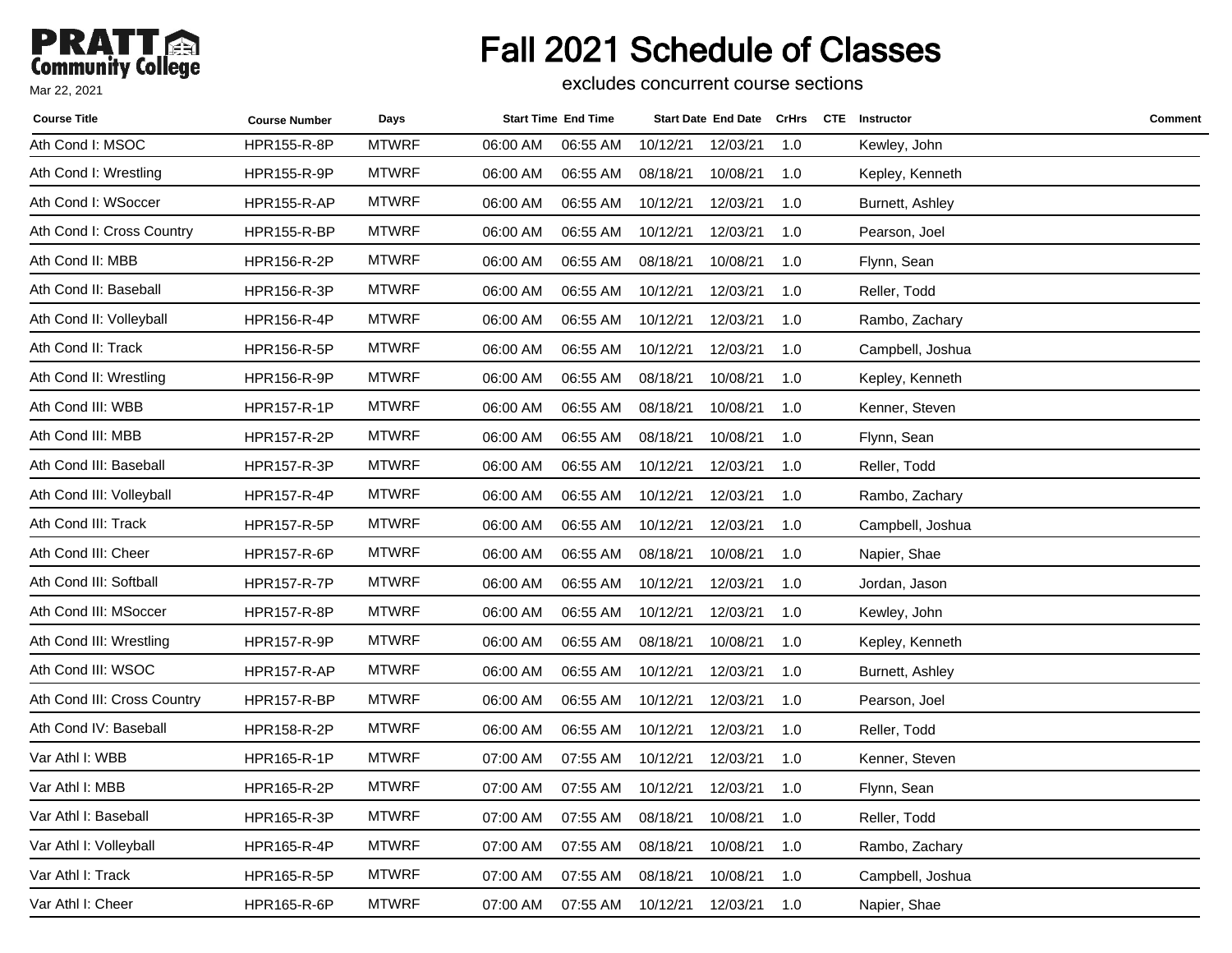# Fall 2021 Schedule of Classes

excludes concurrent course sections

| <b>Course Title</b>                           | <b>Course Number</b> | Days         |          | <b>Start Time End Time</b> |          | <b>Start Date End Date</b> | <b>CrHrs</b> | <b>CTE</b> Instructor | Comment           |
|-----------------------------------------------|----------------------|--------------|----------|----------------------------|----------|----------------------------|--------------|-----------------------|-------------------|
| Var Athl I: Softball                          | HPR165-R-7P          | <b>MTWRF</b> | 07:00 AM | 07:55 AM                   | 08/18/21 | 10/08/21                   | 1.0          | Jordan, Jason         |                   |
| Var Athl I: MSoccer                           | HPR165-R-8P          | <b>MTWRF</b> | 07:00 AM | 07:55 AM                   | 08/18/21 | 10/08/21                   | 1.0          | Kewley, John          |                   |
| Var Athl I: Wrestling                         | HPR165-R-9P          | <b>MTWRF</b> | 07:00 AM | 07:55 AM                   | 10/12/21 | 12/03/21                   | 1.0          | Kepley, Kenneth       |                   |
| Var Athl I: WSoccer                           | <b>HPR165-R-AP</b>   | <b>MTWRF</b> | 07:00 AM | 07:55 AM                   | 08/18/21 | 10/08/21                   | 1.0          | Burnett, Ashley       |                   |
| Var Athl I: Cross Country                     | <b>HPR165-R-BP</b>   | <b>MTWRF</b> | 07:00 AM | 07:55 AM                   | 08/18/21 | 10/08/21                   | 1.0          | Pearson, Joel         |                   |
| Var Athl II: MBB                              | HPR166-R-2P          | <b>MTWRF</b> | 07:00 AM | 07:55 AM                   | 10/12/21 | 12/03/21                   | 1.0          | Flynn, Sean           |                   |
| Var Athl II: Baseball                         | HPR166-R-3P          | <b>MTWRF</b> | 07:00 AM | 07:55 AM                   | 08/18/21 | 10/08/21                   | 1.0          | Reller, Todd          |                   |
| Var Athl II: Volleyball                       | HPR166-R-4P          | <b>MTWRF</b> | 07:00 AM | 07:55 AM                   | 08/18/21 | 10/08/21                   | 1.0          | Rambo, Zachary        |                   |
| Var Athl II: Track                            | HPR166-R-5P          | <b>MTWRF</b> | 07:00 AM | 07:55 AM                   | 08/18/21 | 10/08/21                   | 1.0          | Campbell, Joshua      |                   |
| Var Athl II: Wrestling                        | <b>HPR166-R-9P</b>   | <b>MTWRF</b> | 07:00 AM | 07:55 AM                   | 10/12/21 | 12/03/21                   | 1.0          | Kepley, Kenneth       |                   |
| Var Athl III: WBB                             | HPR167-R-1P          | <b>MTWRF</b> | 07:00 AM | 07:55 AM                   | 10/12/21 | 12/03/21                   | 1.0          | Kenner, Steven        |                   |
| Var Athl III: MBB                             | HPR167-R-2P          | <b>MTWRF</b> | 07:00 AM | 07:55 AM                   | 10/12/21 | 12/03/21                   | 1.0          | Flynn, Sean           |                   |
| Var Athl III: Baseball                        | HPR167-R-3P          | <b>MTWRF</b> | 07:00 AM | 07:55 AM                   | 08/18/21 | 10/08/21                   | 1.0          | Reller, Todd          |                   |
| Var Athl III: Volleyball                      | HPR167-R-4P          | <b>MTWRF</b> | 07:00 AM | 07:55 AM                   | 08/18/21 | 10/08/21                   | 1.0          | Rambo, Zachary        |                   |
| Var Athl III: Track                           | HPR167-R-5P          | <b>MTWRF</b> | 07:00 AM | 07:55 AM                   | 08/18/21 | 10/08/21                   | 1.0          | Campbell, Joshua      |                   |
| Var Athl III: Cheer                           | HPR167-R-6P          | <b>MTWRF</b> | 07:00 AM | 07:55 AM                   | 10/12/21 | 12/03/21                   | 1.0          | Napier, Shae          |                   |
| Var Athl III: Softball                        | <b>HPR167-R-7P</b>   | <b>MTWRF</b> | 07:00 AM | 07:55 AM                   | 08/18/21 | 10/08/21                   | 1.0          | Jordan, Jason         |                   |
| Var Athl III: MSoccer                         | HPR167-R-8P          | <b>MTWRF</b> | 07:00 AM | 07:55 AM                   | 08/18/21 | 10/08/21                   | 1.0          | Kewley, John          |                   |
| Var Athl III: Wrestling                       | <b>HPR167-R-9P</b>   | <b>MTWRF</b> | 07:00 AM | 07:55 AM                   | 10/12/21 | 12/03/21                   | 1.0          | Kepley, Kenneth       |                   |
| Var Athl III: WSoccer                         | <b>HPR167-R-AP</b>   | <b>MTWRF</b> | 07:00 AM | 07:55 AM                   | 08/18/21 | 10/08/21                   | 1.0          | Burnett, Ashley       |                   |
| Var Athl III: Cross Country                   | HPR167-R-BP          | <b>MTWRF</b> | 07:00 AM | 07:55 AM                   | 08/18/21 | 10/08/21                   | 1.0          | Pearson, Joel         |                   |
| Var Athl IV: Baseball                         | HPR168-R-3P          | <b>MTWRF</b> | 07:00 AM | 07:55 AM                   | 08/18/21 | 10/08/21                   | 1.0          | Reller, Todd          |                   |
| Practicum I: Fundamentals of Athl HPR170-R-1P |                      | м            | 01:00 PM | 01:55 PM                   | 08/23/21 | 12/09/21                   | 2.0          | Hitoto, Mbalula       | + weekly lab hrs. |
| First Aid & Safety                            | <b>HPR231-R-1P</b>   | <b>TR</b>    | 11:00 AM | 12:25 PM                   | 08/19/21 | 12/09/21                   | 3.0          | Jackson, Mike         |                   |
| Adv Weightlifting, R&F                        | <b>HPR237-B-1P</b>   | <b>CBA</b>   |          |                            | 08/18/21 | 10/08/21                   | 1.0          | Forest, Carmen        |                   |
| Adv Weightlifting, R&F                        | HPR237-B-2P          | <b>CBA</b>   |          |                            | 10/12/21 | 12/03/21                   | 1.0          | Forest, Carmen        |                   |
| Practicum III: Orthopedic                     | HPR270-R-1P          | $\top$       | 01:00 PM | 01:55 PM                   | 08/24/21 | 12/09/21                   | 2.0          | Hitoto, Mbalula       | +10 hr weekly lab |
|                                               |                      |              |          |                            |          |                            |              |                       |                   |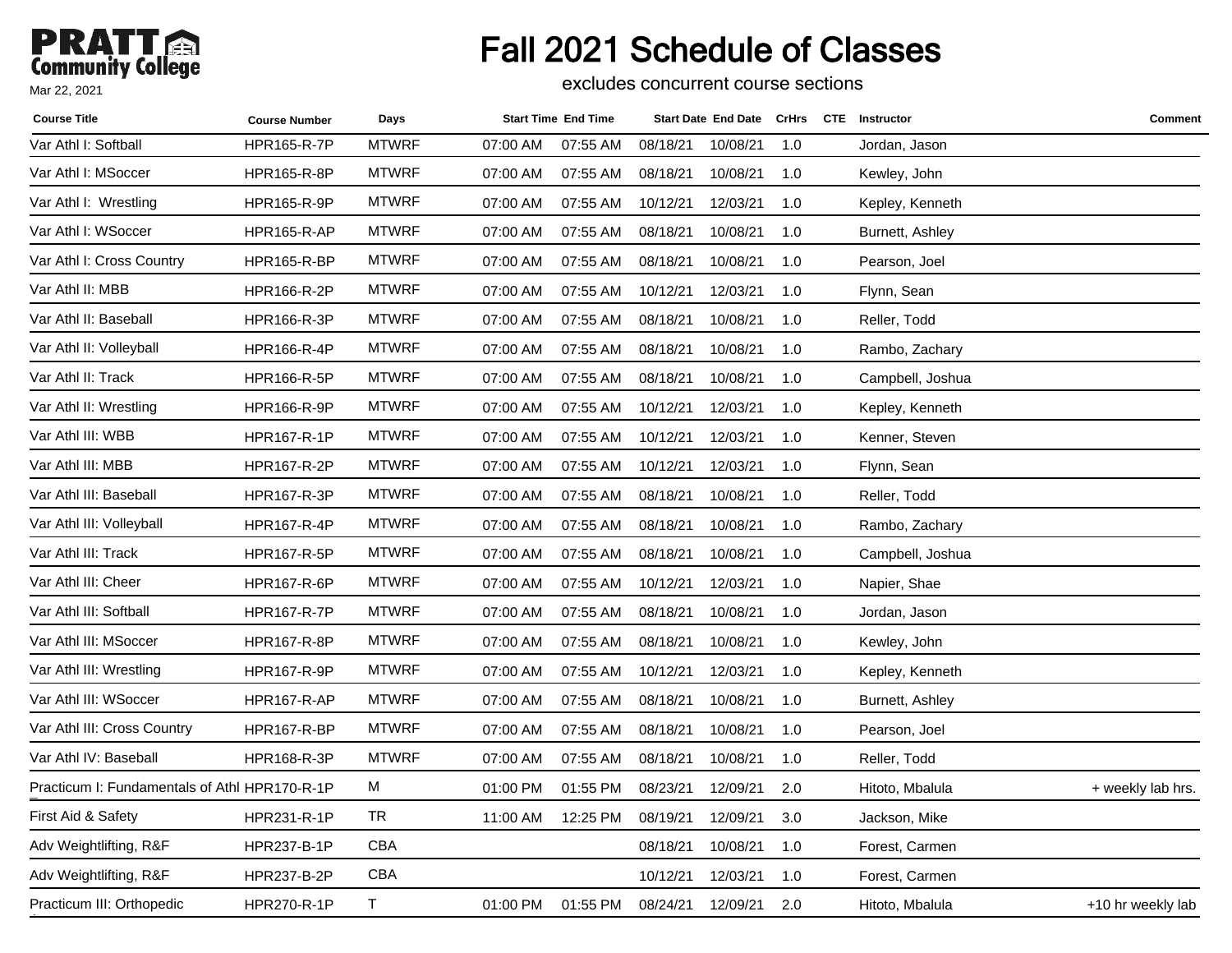# **PRATT**<br>Community College

Mar 22, 2021

# Fall 2021 Schedule of Classes

excludes concurrent course sections

| <b>Course Title</b>              | <b>Course Number</b> | Days       | <b>Start Time End Time</b> | Start Date End Date CrHrs CTE Instructor |     |                 | Comment |
|----------------------------------|----------------------|------------|----------------------------|------------------------------------------|-----|-----------------|---------|
| Fit Ev Ed&Ind Ex Rx              | HPR285-B-1P          | CBA        |                            | 12/03/21<br>08/18/21                     | 2.0 | Forest, Carmen  |         |
| Care and Prevent. of Sports Inj. | HPR292-R-1P          | <b>MWF</b> | 10:55 AM<br>10:00 AM       | 12/09/21<br>08/18/21                     | 3.0 | Hitoto, Mbalula |         |

#### **eLearning Pratt On-line Offerings:**

| Concepts & Apps of Excercise | HPR123-O-1E        | <b>PCC Online</b> | 01/05/22<br>Kepley, Kenneth<br>12/15/21<br>- 3.0 | Canvas Req.              |
|------------------------------|--------------------|-------------------|--------------------------------------------------|--------------------------|
| Psychology of Sport          | <b>HPR125-O-1E</b> | <b>PCC Online</b> | 01/05/22<br>12/15/21<br>- 3.0<br>Kepley, Kenneth | \$/Canvas Req.           |
| edukan On-line Offerings:    |                    |                   | <b>ENROLL ON-LINE @ www.edukan.edu</b>           |                          |
| Lifestyle Management         | <b>HPR176-E-2E</b> | EduKan            | 10/08/21<br>08/16/21<br>-2.0<br>Jilka, Joan      | \$/enroll www.edukan.org |
| Personal & Community Health  | <b>HPR177-E-1E</b> | EduKan            | 12/03/21<br>08/16/21<br>Jilka, Joan<br>3.0       | \$/enroll www.edukan.edu |

#### **History**

| Surv Civilization I      | <b>HST131-R-1P</b> | <b>MWF</b> | 10:00 AM   | $10:55$ AM | 08/18/21 | 12/09/21 | - 3.0 | Ratcliffe, Jason |
|--------------------------|--------------------|------------|------------|------------|----------|----------|-------|------------------|
| Surv Civilization I      | <b>HST131-R-2P</b> | TR         | $11:00$ AM | 12:25 PM   | 08/19/21 | 12/09/21 | - 3.0 | Ratcliffe, Jason |
| American History to 1865 | <b>HST176-R-1P</b> | MWF        | $11:00$ AM | 11:55 AM   | 08/18/21 | 12/09/21 | - 3.0 | Ratcliffe, Jason |
| American History to 1865 | <b>HST176-R-2P</b> | TR         | 09:30 AM   | 10:55 AM   | 08/19/21 | 12/09/21 | - 3.0 | Ratcliffe, Jason |

# **eLearning**

## **edukan On-line Offerings: ENROLL ON-LINE @ www.edukan.edu**

| Surv Civilization I      | <b>HST131-E-1E</b> | EduKan | 08/16/21 | 12/03/21 | -3.0 | Olsen, Jeffrey   | \$/enroll www.edukan.edu |
|--------------------------|--------------------|--------|----------|----------|------|------------------|--------------------------|
| Surv Civilization I      | <b>HST131-E-2E</b> | EduKan | 08/16/21 | 10/08/21 | -3.0 | Thompson, Sandra | \$/enroll www.edukan.edu |
| Surv Civilization I      | <b>HST131-E-3E</b> | EduKan | 09/13/21 | 12/03/21 | 3.O  | Staff,           | \$/enroll www.edukan.edu |
| American History to 1865 | <b>HST176-E-1E</b> | EduKan | 08/16/21 | 12/03/21 | -3.0 | Thompson, Sandra | \$/enroll www.edukan.edu |
| American History to 1865 | <b>HST176-E-2E</b> | EduKan | 08/16/21 | 10/08/21 | .3.O | Thompson, Sandra | \$/enroll www.edukan.edu |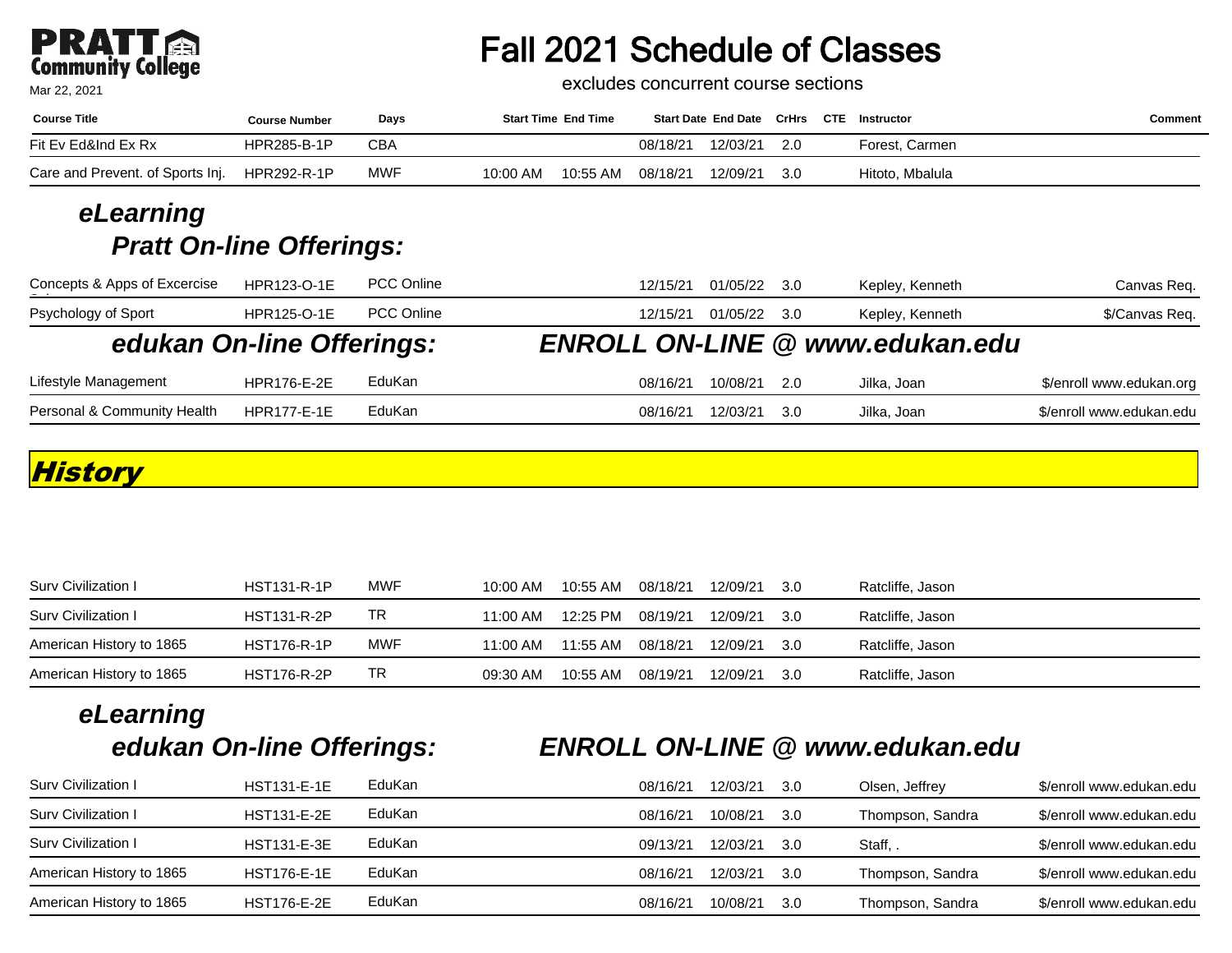# Fall 2021 Schedule of Classes

excludes concurrent course sections

| <b>Course Title</b>          | <b>Course Number</b> | Days   | <b>Start Time End Time</b> |          | <b>Start Date End Date</b> | CrHrs | <b>CTE</b> | <b>Instructor</b> | <b>Comment</b>           |
|------------------------------|----------------------|--------|----------------------------|----------|----------------------------|-------|------------|-------------------|--------------------------|
| American History to 1865     | <b>HST176-E-3E</b>   | EduKan |                            | 09/13/21 | 12/03/21                   | 3.0   |            | Staff,            | \$/enroll www.edukan.edu |
| American History to 1865     | <b>HST176-E-4E</b>   | EduKan |                            | 10/12/21 | 12/03/21                   | -3.0  |            | Olsen, Jeffrey    | \$/enroll www.edukan.edu |
| American History to 1865     | <b>HST176-E-5E</b>   | EduKan |                            | 11/22/21 | 12/17/21                   | -3.0  |            | Olsen, Jeffrey    | \$/enroll www.edukan.edu |
| Amer History 1865 to Present | <b>HST177-E-1E</b>   | EduKan |                            | 08/16/21 | 12/03/21                   | 3.0   |            | Olsen, Jeffrey    | \$/enroll www.edukan.edu |
| Amer History 1865 to Present | <b>HST177-E-2E</b>   | EduKan |                            | 08/16/21 | 10/08/21                   | 3.0   |            | Olsen, Jeffrey    | \$/enroll www.edukan.edu |
| Amer History 1865 to Present | <b>HST177-E-3E</b>   | EduKan |                            | 09/13/21 | 12/03/21                   | 3.0   |            | Staff,            | \$/enroll www.edukan.edu |
| Amer History 1865 to Present | <b>HST177-E-4E</b>   | EduKan |                            | 10/12/21 | 12/03/21                   | 3.0   |            | Thompson, Jerry   | \$/enroll www.edukan.edu |

## **Information Network Technology**

| Introduction to Game Theory | <b>INT105-R-1P</b> | TR          | 08:00 AM   | 09:25 AM | 08/19/21 | 12/09/21 | 3.0 |            | Nelson, Christopher |             |
|-----------------------------|--------------------|-------------|------------|----------|----------|----------|-----|------------|---------------------|-------------|
| CompTIA A+ Essentials       | <b>INT107-R-1P</b> | <b>MWF</b>  | 08:00 AM   | 08:55 AM | 08/18/21 | 12/09/21 | 3.0 | <b>CTF</b> | Nelson, Christopher |             |
| Intro to Network Technology | <b>INT109-R-1P</b> | <b>MTWR</b> | 12:00 PM   | 12:55 PM | 09/07/21 | 11/01/21 | 3.0 | <b>CTE</b> | Nelson, Christopher | Part Online |
| Server Administration I     | <b>INT155-R-1P</b> | <b>MWF</b>  | 11:00 AM   | 11:55 AM | 08/18/21 | 12/09/21 | 3.0 | <b>CTF</b> | Nelson, Christopher |             |
| Varsity eSports I           | <b>INT165-R-1P</b> | <b>MTWR</b> | 03:00 PM   | 03:55 PM | 08/18/21 | 12/09/21 | 2.0 |            | Nelson, Christopher |             |
| Varsity eSports III         | <b>INT167-R-1P</b> | <b>MTWR</b> | 03:00 PM   | 03:55 PM | 08/18/21 | 12/09/21 | 2.0 |            | Nelson, Christopher |             |
| Intro to Comp Programming   | <b>INT218-R-1P</b> | TR          | $01:15$ PM | 02:40 PM | 08/19/21 | 12/09/21 | 3.0 | <b>CTE</b> | Nelson, Christopher |             |
| CompTIA Security+           | <b>INT240-R-1P</b> | <b>MWF</b>  | $10:00$ AM | 10:55 AM | 08/18/21 | 12/09/21 | 3.0 | CTE.       | Nelson, Christopher |             |

| CompTIA A+ Essentials       | <b>INT107-O-1E</b> | <b>PCC Online</b> | 08/25/21 |  | 12/09/21 3.0 CTE Nelson, Christopher | Canvas Req. |
|-----------------------------|--------------------|-------------------|----------|--|--------------------------------------|-------------|
| Intro to Network Technology | INT109-O-1E        | <b>PCC Online</b> | 08/25/21 |  | 12/09/21 3.0 CTE Nelson, Christopher | Canvas Req. |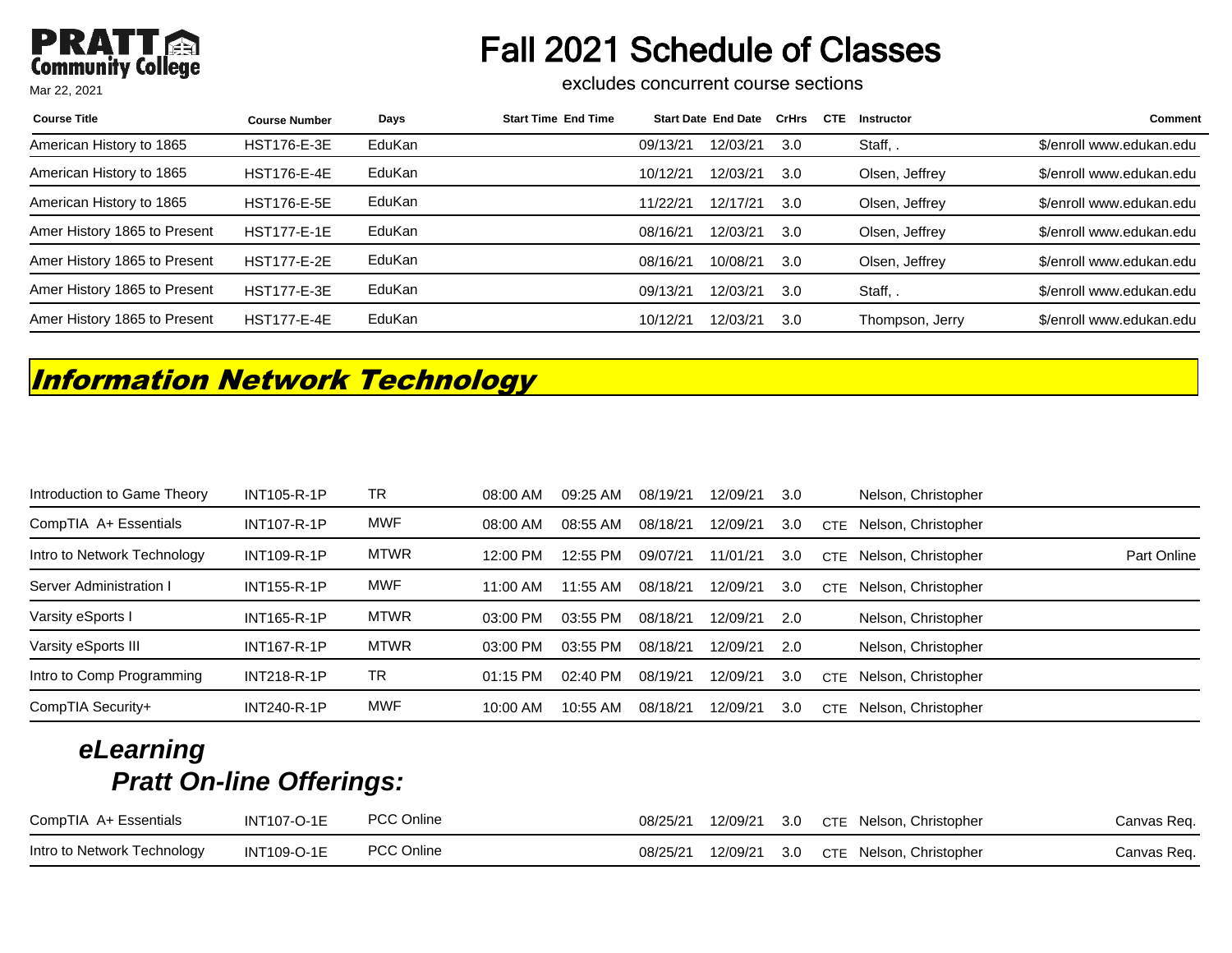

excludes concurrent course sections

| <b>Course Title</b> | <b>Course Number</b> | Days | <b>Start Time End Time</b> | Start Date End Date CrHrs CTE Instructor |  | Comment |
|---------------------|----------------------|------|----------------------------|------------------------------------------|--|---------|
| Literature          |                      |      |                            |                                          |  |         |
|                     |                      |      |                            |                                          |  |         |

| Modern World Literature | ⊔IT177-R-1P | <b>MWF</b> | 09:00 AM | 09:55 AM | 08/18/21 | 12/09/21 | 3.0 | Cummins, Brandon |             |
|-------------------------|-------------|------------|----------|----------|----------|----------|-----|------------------|-------------|
| Modern World Literature | IT177-R-2P  |            | 06:00 PM | 09:15 PM | 09/09/21 | 1/18/21  | 3.0 | DePew, Monette   | Part Online |

# **eLearning**

### **edukan On-line Offerings: ENROLL ON-LINE @ www.edukan.edu**

| <b>World Literature</b> | LIT176-E-1E   | EduKan | 08/16/21 | 12/03/21 | .3.O | Ryan, Steve      | \$/enroll www.edukan.edu |
|-------------------------|---------------|--------|----------|----------|------|------------------|--------------------------|
| <b>World Literature</b> | LIT176-E-3E   | EduKan | 09/13/21 | 12/03/21 | 3.0  | Ryan, Steve      | \$/enroll www.edukan.edu |
| American Literature I   | $LIT202-E-1E$ | EduKan | 08/16/21 | 12/03/21 | .3.O | Holwerda, Jane   | \$/enroll www.edukan.org |
| American Literature I   | LIT202-E-2E   | EduKan | 08/16/21 | 10/08/21 | .3.O | Richmond, Arthur | \$/enroll www.edukan.org |
| American Literature I   | LIT202-E-4E   | EduKan | 10/12/21 | 12/03/21 | .3.O | Ryan, Steve      | \$/enroll www.edukan.org |

### **Mathematics**

| <b>Basic Applied Mathematics</b> | MTH075-R-1P | <b>MWF</b>   | 09:00 AM   | 09:55 AM   | 08/18/21 | 12/09/21 | 3.0 | Jackson, Mike |
|----------------------------------|-------------|--------------|------------|------------|----------|----------|-----|---------------|
| <b>Basic Applied Mathematics</b> | MTH075-R-2P | <b>MTWRF</b> | 01:35 PM   | $02:45$ PM | 08/18/21 | 10/07/21 | 3.0 | Jackson, Mike |
| <b>Basic Applied Mathematics</b> | MTH075-R-3P | <b>MWF</b>   | $10:00$ AM | $10:55$ AM | 08/18/21 | 12/09/21 | 3.0 | Jackson, Mike |
| <b>Basic Applied Mathematics</b> | MTH075-R-4P | <b>MWF</b>   | 09:00 AM   | 09:55 AM   | 08/18/21 | 12/09/21 | 3.0 | Staff,.       |
| <b>Basic Applied Mathematics</b> | MTH075-R-5P | ТR           | $11:00$ AM | $12:25$ PM | 08/19/21 | 12/09/21 | 3.0 | Tatro, Angie  |
| Beginning Algebra                | MTH076-R-1P | ТR           | 08:00 AM   | 09:25 AM   | 08/19/21 | 12/09/21 | 3.0 | Clark, Roy    |
| Beginning Algebra                | MTH076-R-2P | <b>MWF</b>   | $10:00$ AM | $10:55$ AM | 08/18/21 | 12/09/21 | 3.0 | Clark, Roy    |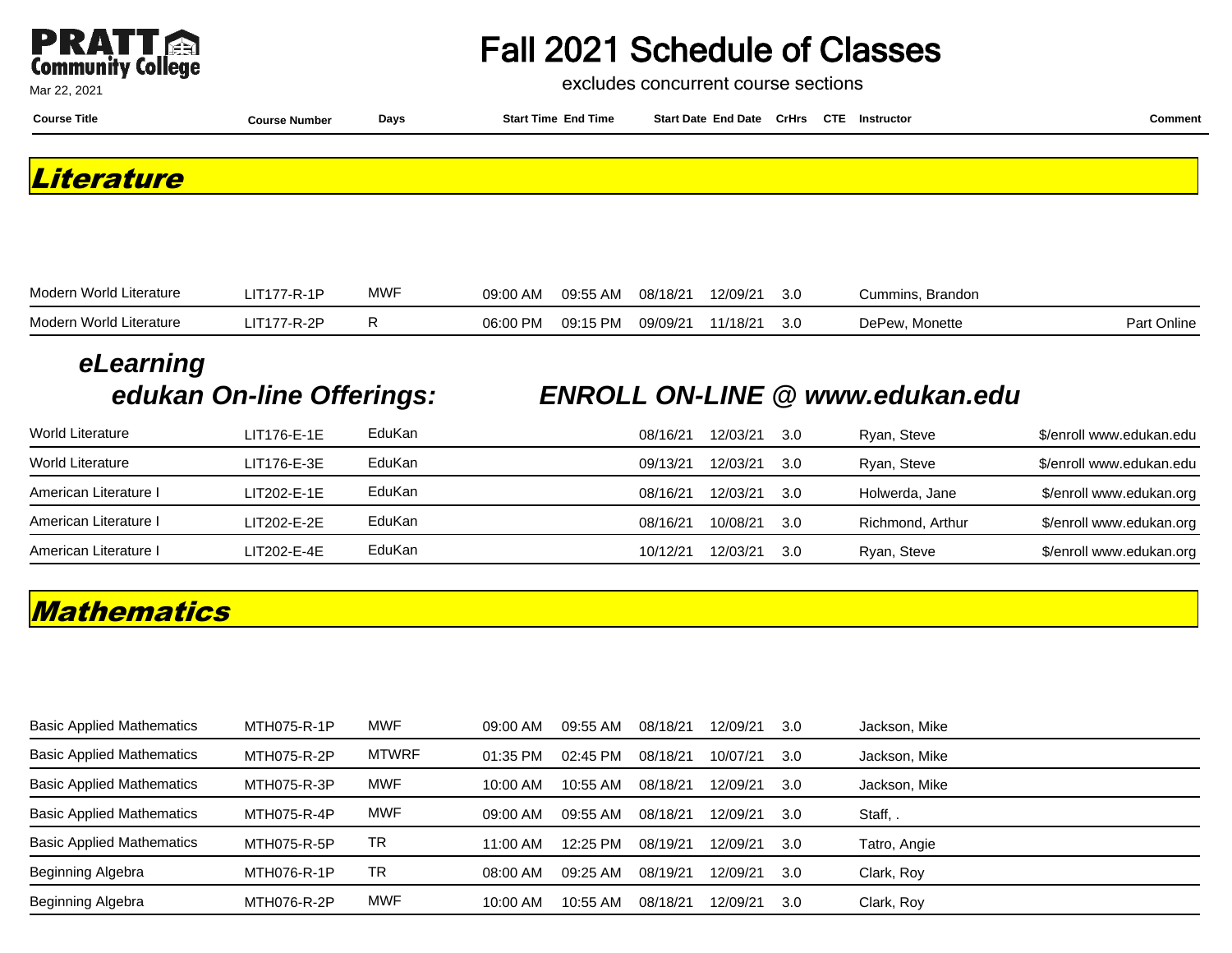# Fall 2021 Schedule of Classes

excludes concurrent course sections

| <b>Course Title</b>   | <b>Course Number</b> | Days         | <b>Start Time End Time</b> |          | <b>Start Date End Date</b> | <b>CrHrs</b> | <b>CTE</b> | Instructor     | Comment |
|-----------------------|----------------------|--------------|----------------------------|----------|----------------------------|--------------|------------|----------------|---------|
| Beginning Algebra     | MTH076-R-3P          | TR           | 10:55 AM<br>09:30 AM       | 08/19/21 | 12/09/21                   | 3.0          |            | Jackson, Mike  |         |
| <b>Technical Math</b> | MTH126-R-1P          | TR           | 09:30 AM<br>10:55 AM       | 08/19/21 | 12/09/21                   | 3.0          |            | Jackson, Sarah |         |
| Intermediate Algebra  | MTH130-R-1P          | TR           | 09:30 AM<br>10:55 AM       | 08/19/21 | 12/09/21                   | 3.0          |            | Clark, Roy     |         |
| Intermediate Algebra  | MTH130-R-2P          | <b>MWF</b>   | 10:00 AM<br>10:55 AM       | 08/18/21 | 12/09/21                   | 3.0          |            | Jackson, Sarah |         |
| Intermediate Algebra  | MTH130-R-3P          | <b>MWF</b>   | 08:00 AM<br>08:55 AM       | 08/18/21 | 12/09/21                   | 3.0          |            | Jackson, Sarah |         |
| College Algebra       | <b>MTH178-R-1P</b>   | <b>MWF</b>   | 08:00 AM<br>08:55 AM       | 08/18/21 | 12/09/21                   | 3.0          |            | Clark, Roy     |         |
| College Algebra       | MTH178-R-2P          | <b>MWF</b>   | 11:55 AM<br>11:00 AM       | 08/18/21 | 12/09/21                   | 3.0          |            | Clark, Roy     |         |
| College Algebra       | MTH178-R-3P          | <b>MWF</b>   | 01:55 PM<br>$01:00$ PM     | 08/18/21 | 12/09/21                   | 3.0          |            | Jackson, Sarah |         |
| Anal Geom & Calc I    | <b>MTH191-R-1P</b>   | <b>MTWRF</b> | 11:00 AM<br>11:55 AM       | 08/18/21 | 12/09/21                   | 5.0          |            | Jackson, Sarah |         |

| <b>Technical Math</b>                        | MTH126-O-1E               | PCC Online        | 08/25/21 | 12/09/21 | 3.0 | Egging, Jenny                          | Canvas req.              |
|----------------------------------------------|---------------------------|-------------------|----------|----------|-----|----------------------------------------|--------------------------|
| College Algebra                              | MTH178-O-1E               | <b>PCC Online</b> | 08/25/21 | 12/09/21 | 3.0 | Jackson, Sarah                         | Canvas req.              |
|                                              | edukan On-line Offerings: |                   |          |          |     | <b>ENROLL ON-LINE @ www.edukan.edu</b> |                          |
| <b>Basic Applied Mathematics</b>             | MTH075-E-1E               | EduKan            | 08/16/21 | 12/03/21 | 3.0 | Jackson, Sarah                         | \$/enroll www.edukan.edu |
| <b>Basic Applied Mathematics</b>             | MTH075-E-2E               | EduKan            | 08/16/21 | 10/08/21 | 3.0 | Wenzel, Leslie                         | \$/enroll www.edukan.edu |
| <b>Basic Applied Mathematics</b>             | MTH075-E-3E               | EduKan            | 09/13/21 | 12/03/21 | 3.0 | Wenzel, Leslie                         | \$/enroll www.edukan.edu |
| Beginning Algebra                            | MTH076-E-1E               | EduKan            | 08/16/21 | 12/03/21 | 3.0 | Wenzel, Leslie                         | \$/enroll www.edukan.edu |
| Beginning Algebra                            | MTH076-E-2E               | EduKan            | 08/16/21 | 10/08/21 | 3.0 | Wenzel, Leslie                         | \$/enroll www.edukan.edu |
| Intermediate Algebra                         | MTH130-E-2E               | EduKan            | 08/16/21 | 10/08/21 | 3.0 | Goymerac, Addie                        | \$/enroll www.edukan.edu |
| Intermediate Algebra                         | MTH130-E-3E               | EduKan            | 09/13/21 | 12/03/21 | 3.0 | Goymerac, Addie                        | \$/enroll www.edukan.edu |
| Intermediate Algebra                         | MTH130-E-4E               | EduKan            | 10/12/21 | 12/03/21 | 3.0 | Bruce, Susan                           | \$/enroll www.edukan.edu |
| Intermediate Algebra                         | MTH130-E-AE               | EduKan            | 08/16/21 | 12/03/21 | 3.0 | Goymerac, Addie                        | \$/enroll www.edukan.edu |
| Intermediate Algebra                         | <b>MTH130-E-BE</b>        | EduKan            | 08/16/21 | 12/03/21 | 3.0 | Summer, Jonathan                       | \$/enroll www.edukan.edu |
| Intermediate Algebra with Review MTH131-E-1E |                           | EduKan            | 08/16/21 | 12/03/21 | 3.0 | Bosworth, David                        | \$/enroll www.edukan.edu |
| Intermediate Algebra with Review MTH131-E-2E |                           | EduKan            | 08/16/21 | 10/08/21 | 3.0 | Bosworth, David                        | \$/enroll www.edukan.org |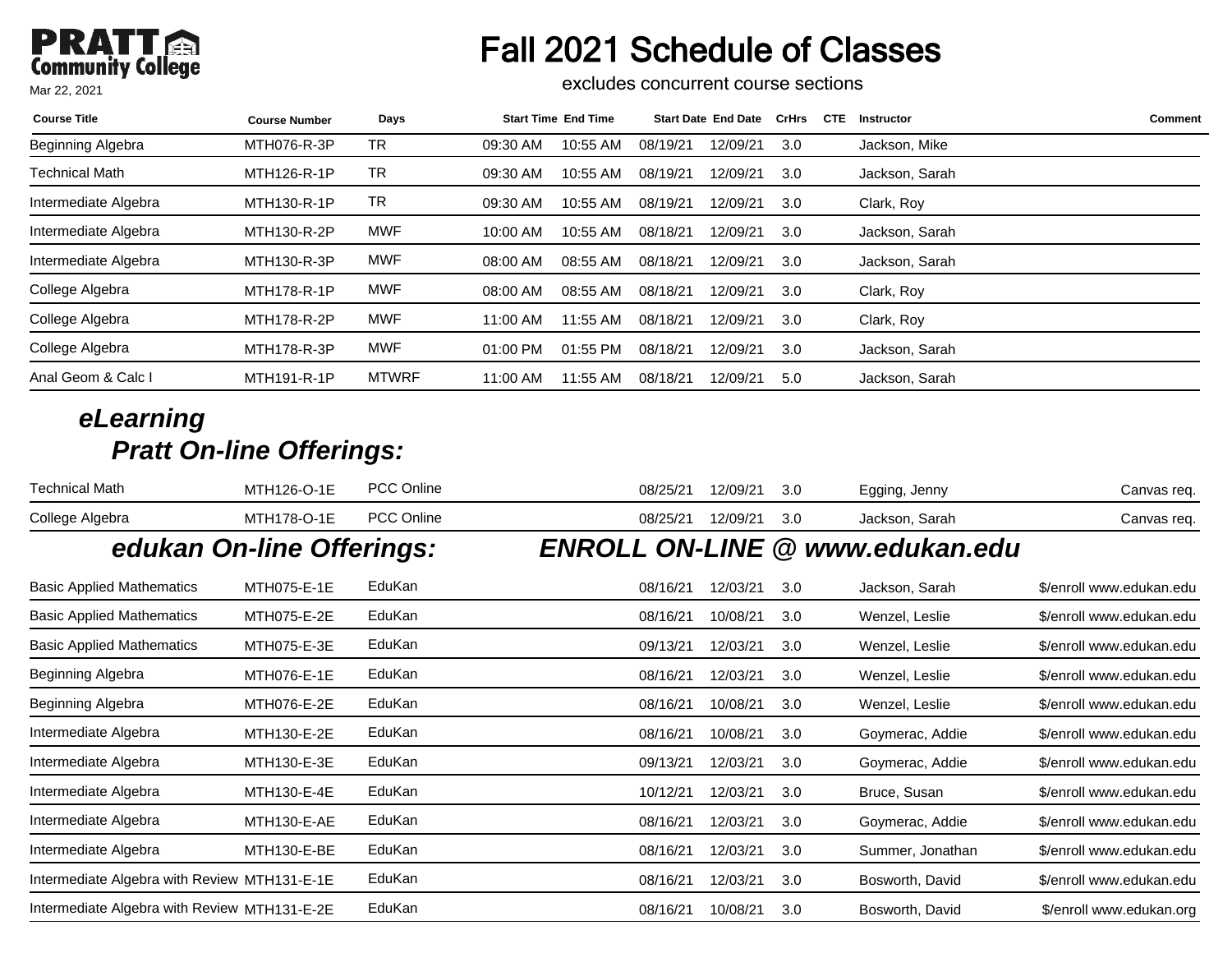# Fall 2021 Schedule of Classes

excludes concurrent course sections

| <b>Course Title</b>                          | <b>Course Number</b> | Days   | <b>Start Time End Time</b> |          | <b>Start Date End Date</b> | <b>CrHrs</b> | <b>CTE</b> | Instructor       | Comment                  |
|----------------------------------------------|----------------------|--------|----------------------------|----------|----------------------------|--------------|------------|------------------|--------------------------|
| Intermediate Algebra with Review MTH131-E-3E |                      | EduKan |                            | 09/13/21 | 12/03/21                   | 3.0          |            | Bosworth, David  | \$/enroll www.edukan.org |
| Intermediate Algebra with Review MTH131-E-4E |                      | EduKan |                            | 10/12/21 | 12/03/21                   | 3.0          |            | Bosworth, David  | \$/enroll www.edukan.org |
| College Algebra                              | MTH178-E-4E          | EduKan |                            | 10/12/21 | 12/03/21                   | 3.0          |            | Davied, Angela   | \$/enroll www.edukan.org |
| College Algebra                              | MTH178-E-BE          | EduKan |                            | 08/16/21 | 12/03/21                   | 3.0          |            | Bruce, Susan     | \$/enroll www.edukan.org |
| College Algebra                              | MTH178-E-CE          | EduKan |                            | 08/16/21 | 10/08/21                   | 3.0          |            | Davied, Angela   | \$/enroll www.edukan.org |
| College Algebra                              | MTH178-E-DE          | EduKan |                            | 08/16/21 | 10/08/21                   | 3.0          |            | Bruce, Susan     | \$/enroll www.edukan.org |
| College Algebra                              | MTH178-E-EE          | EduKan |                            | 09/13/21 | 12/03/21                   | 3.0          |            | Davied, Angela   | \$/enroll www.edukan.org |
| College Algebra                              | MTH178-E-FE          | EduKan |                            | 09/13/21 | 12/03/21                   | 3.0          |            | Bruce, Susan     | \$/enroll www.edukan.org |
| <b>Elementary Statistics</b>                 | MTH181-E-1E          | EduKan |                            | 08/16/21 | 12/03/21                   | 3.0          |            | Goymerac, Addie  | \$/enroll www.edukan.edu |
| <b>Elementary Statistics</b>                 | MTH181-E-3E          | EduKan |                            | 09/13/21 | 12/03/21                   | 3.0          |            | Dowell, Luke     | \$/enroll www.edukan.edu |
| <b>Calculus Methods</b>                      | MTH187-E-1E          | EduKan |                            | 08/16/21 | 12/03/21                   | 4.0          |            | Summer, Jonathan | \$/enroll www.edukan.edu |
| <b>Calculus Methods</b>                      | MTH187-E-3E          | EduKan |                            | 09/13/21 | 12/03/21                   | 4.0          |            | Summer, Jonathan | \$/enroll www.edukan.edu |

## **Modern Distribution Sales & Management**

| Introduction to Industrial                   | <b>DSM100-R-1P</b> | MWF | 08:00 AM | 08:55 AM | 08/18/21 | 12/09/21 | 3.0   | CTE Egging, Jenny |
|----------------------------------------------|--------------------|-----|----------|----------|----------|----------|-------|-------------------|
| Distributor Operations & Finance DSM101-R-1P |                    | TR  | 11:00 AM | 12:25 PM | 08/19/21 | 12/09/21 | - 3.0 | CTE Egging, Jenny |
| Materials Management &                       | <b>DSM200-R-1P</b> | TR  | 12:30 PM | 01:55 PM | 08/19/21 | 12/09/21 | 3.0   | CTE Egging, Jenny |
| Leadership & Mngmnt of Branch                | DSM201-R-1P        | MWF | 11:00 AM | 11:55 AM | 08/18/21 | 12/09/21 | -3.0  | Egging, Jenny     |
|                                              |                    |     |          |          |          |          |       |                   |

| Distributor Operations & Finance DSM101-O-1E |             | <b>PCC Online</b> | 10/18/21 |                       | 12/09/21 3.0 CTE Egging, Jenny | Canvas req. |
|----------------------------------------------|-------------|-------------------|----------|-----------------------|--------------------------------|-------------|
| Manufacturer & Distributor<br>_ _ _ _        | DSM103-O-1E | PCC Online        |          | 08/25/21 10/15/21 3.0 | Egging, Jenny                  | Canvas reg. |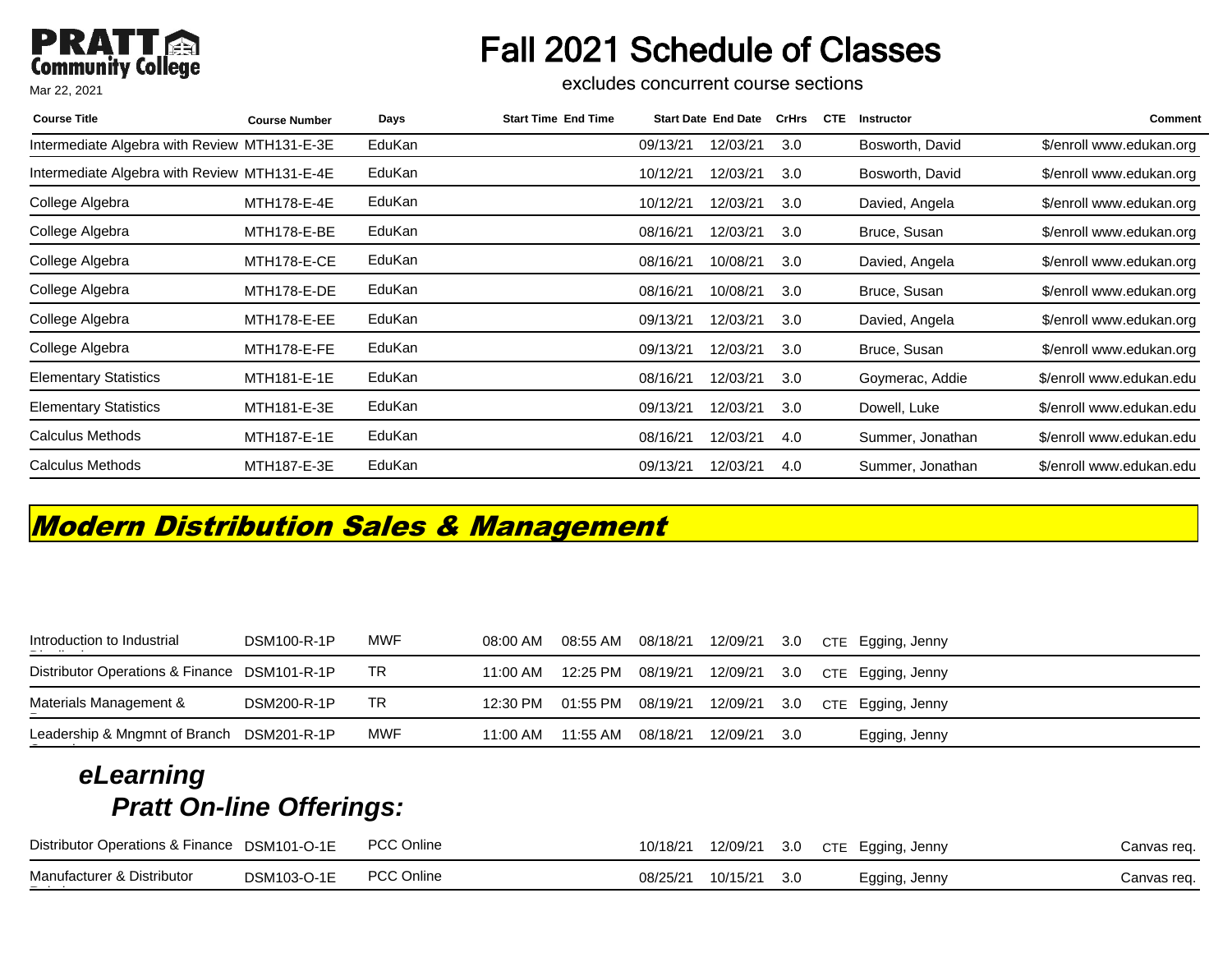

excludes concurrent course sections

**Course Title Course Number Days Start Time End Time Start Date End Date CrHrs Instructor Comment CTE**

**Modern Languages**

| eLearning             | edukan On-line Offerings: |        | <b>ENROLL ON-LINE @ www.edukan.edu</b> |          |      |                |                          |
|-----------------------|---------------------------|--------|----------------------------------------|----------|------|----------------|--------------------------|
| Elementary Spanish I  | MLN176-E-3E               | EduKan | 09/13/21                               | 12/03/21 | -5.0 | Workman, Amber | \$/enroll www.edukan.edu |
| Elementary Spanish II | MLN177-E-1E               | EduKan | 08/16/21                               | 12/03/21 | 5.0  | Workman, Amber | \$/enroll www.edukan.edu |

#### **Music**

| Band I                | <b>MUS111-R-1P</b> | M   | 08:00 PM | 09:55 PM | 08/23/21 | 12/06/21 | 1.0     | Herndon, Bradley |                    |
|-----------------------|--------------------|-----|----------|----------|----------|----------|---------|------------------|--------------------|
| Choir I               | <b>MUS113-R-1P</b> | М   | 06:00 PM | 07:55 PM | 08/23/21 | 12/06/21 | 1.0     | Herndon, Bradley |                    |
| Choir III             | <b>MUS115-R-1P</b> | М   | 06:00 PM | 07:55 PM | 08/23/21 | 12/06/21 | 1.0     | Herndon, Bradley |                    |
| Jazz Band I           | <b>MUS145-R-1P</b> | TR  | 12:30 PM | 01:55 PM | 08/19/21 | 12/09/21 | 1.0     | Herndon, Bradley |                    |
| Show Choir I Lab      | <b>MUS151-L-1P</b> | W   | 04:00 PM | 06:30 PM | 08/18/21 | 12/09/21 | $0.0\,$ | Herndon, Bradley | +MUS151-R-1P       |
| Show Choir I          | <b>MUS151-R-1P</b> | MWF | 12:00 PM | 12:55 PM | 08/18/21 | 12/09/21 | 1.0     | Herndon, Bradley | Instruc. perm/+lab |
| Show Choir III        | MUS153-B-2P        | CBA |          |          | 08/18/21 | 12/09/21 | 1.0     | Herndon, Bradley | Instructor Perm.   |
| Show Choir III Lab    | <b>MUS153-L-1P</b> | W   | 04:00 PM | 06:30 PM | 08/18/21 | 12/09/21 | 0.0     | Herndon, Bradley | +MUS153-R-1P       |
| Show Choir III        | MUS153-R-1P        | MWF | 12:00 PM | 12:55 PM | 08/18/21 | 12/09/21 | 1.0     | Herndon, Bradley | Instruc. perm/+lab |
| Introduction to Music | <b>MUS176-R-1P</b> | TR  | 08:00 AM | 09:25 AM | 08/19/21 | 12/09/21 | 3.0     | Herndon, Bradley |                    |
| Introduction to Music | <b>MUS176-R-2P</b> | TR  | 09:30 AM | 10:55 AM | 08/19/21 | 12/09/21 | 3.0     | Herndon, Bradley |                    |
| Band III              | <b>MUS211-R-1P</b> | М   | 08:00 PM | 09:55 PM | 08/23/21 | 12/06/21 | 1.0     | Herndon, Bradley |                    |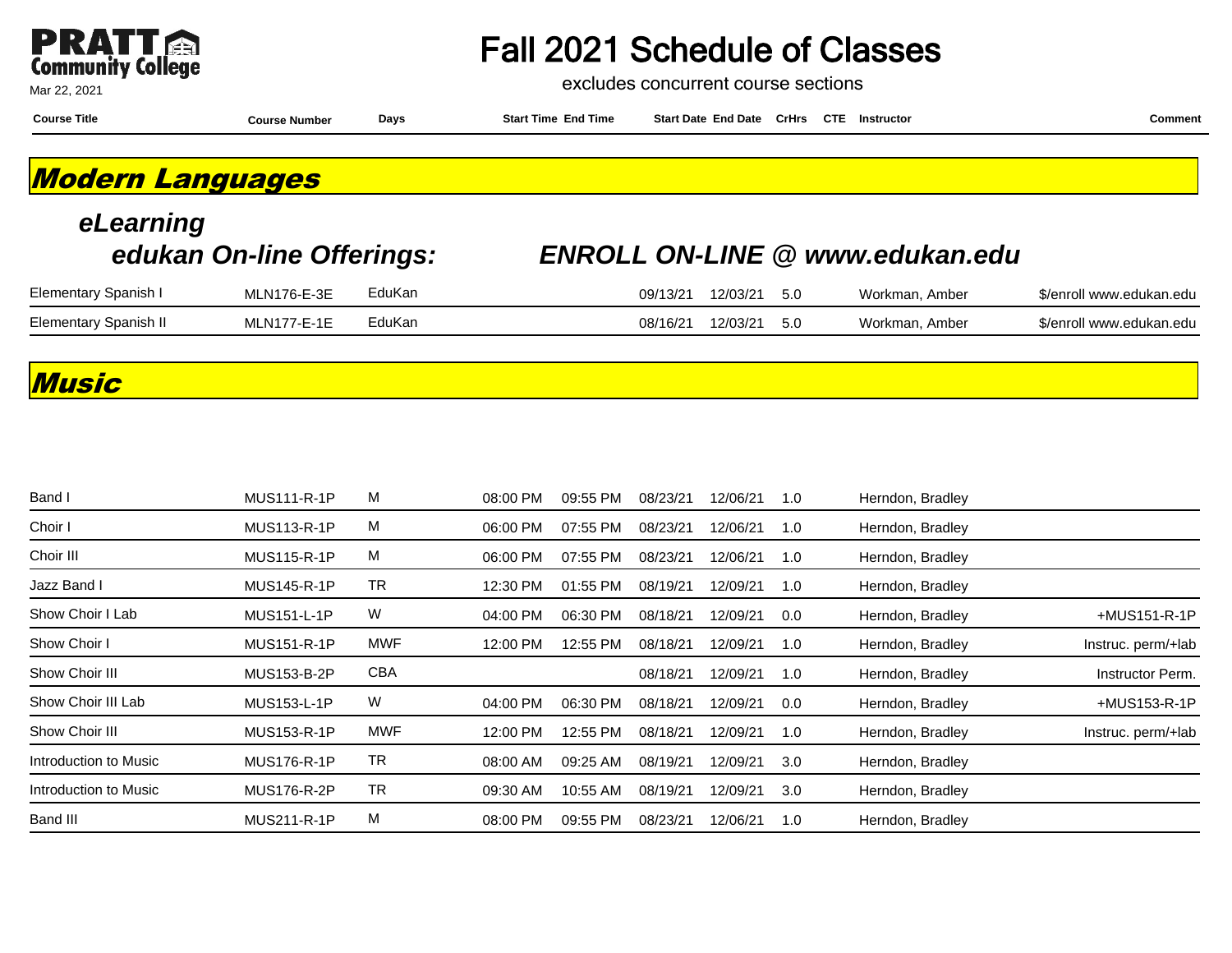

excludes concurrent course sections

| <b>Course Title</b>                          | <b>Course Number</b> | Days | <b>Start Time End Time</b> | <b>Start Date End Date</b> |  | CrHrs CTE Instructor | Comment |
|----------------------------------------------|----------------------|------|----------------------------|----------------------------|--|----------------------|---------|
| eLearning<br><b>Pratt On-line Offerings:</b> |                      |      |                            |                            |  |                      |         |

| Introduction to Music | MUS176-O-1E               | <b>PCC Online</b> | 09/07/21 | 12/09/21 | 3.0  | Herndon, Bradley                       | Canvas req.              |
|-----------------------|---------------------------|-------------------|----------|----------|------|----------------------------------------|--------------------------|
|                       | edukan On-line Offerings: |                   |          |          |      | <b>ENROLL ON-LINE @ www.edukan.edu</b> |                          |
| Introduction to Music | <b>MUS176-E-2E</b>        | EduKan            | 08/16/21 | 10/08/21 | -3.0 | Fryberger, Vern                        | \$/enroll www.edukan.edu |
| Introduction to Music | <b>MUS176-E-3E</b>        | EduKan            | 09/13/21 | 12/03/21 | -3.0 | Fryberger, Vern                        | \$/enroll www.edukan.edu |
| Introduction to Music | <b>MUS176-E-4E</b>        | EduKan            | 10/12/21 | 12/03/21 | -3.0 | Fryberger, Vern                        | \$/enroll www.edukan.edu |
| Introduction to Music | <b>MUS176-E-5E</b>        | EduKan            | 11/22/21 | 12/17/21 | -3.0 | Fryberger, Vern                        | \$/enroll www.edukan.edu |

## **Nursing**

| Foundations of Nursing                      | <b>KSPN110-R-1P</b> | <b>TWR</b> | 09:00 AM | 01:00 PM | 08/18/21 | 09/23/21 | 4.0 |            | CTE Giefer, Amy  |                          |
|---------------------------------------------|---------------------|------------|----------|----------|----------|----------|-----|------------|------------------|--------------------------|
| Foundations of Nursing Clinical             | <b>KSPN111-C-1P</b> | F          | 08:30 AM | 05:00 PM | 08/20/21 | 09/24/21 | 1.0 |            | CTE Giefer, Amy  |                          |
| Care of Aging Adults                        | KSPN114-R-1P        | <b>TWR</b> | 09:00 AM | 01:00 PM | 10/19/21 | 11/04/21 | 2.0 |            | CTE Giefer, Amy  |                          |
| Mental Health Nursing I                     | <b>KSPN120-R-1P</b> | <b>TWR</b> | 09:00 AM | 01:00 PM | 11/10/21 | 12/02/21 | 2.0 | <b>CTE</b> | Giefer, Amy      |                          |
| Leadership, Roles & Issues                  | <b>KSPN122-R-1P</b> | м          | 09:00 AM | 01:00 PM | 10/04/21 | 11/01/21 | 1.0 | <b>CTE</b> | Giefer, Amy      |                          |
| <b>Fundamentals</b><br><b>-</b> - - - - - - | <b>KSPN182-R-1P</b> | <b>TWR</b> | 09:00 AM | 01:00 PM | 09/28/21 | 10/14/21 | 2.0 | CTE        | Stein, Cassandra |                          |
| Transition to Professional Nsg              | NUR230-R-1P         | <b>WR</b>  | 09:00 AM | 12:00 PM | 08/18/21 | 08/26/21 | 1.0 | <b>CTE</b> | Reid, Anna       | part online/see calendar |
| Health Assessment & Skills                  | NUR231-C-1P         | MT         | 08:30 AM | 04:30 PM | 08/23/21 | 10/19/21 | 3.0 | <b>CTE</b> | Reid, Anna       |                          |
| Health Assessment & Skills                  | <b>NUR231-C-2P</b>  | MT         | 08:30 AM | 04:30 PM | 08/23/21 | 10/19/21 | 3.0 |            | CTE Diaz, Flora  |                          |
| <b>Medical Surgical Nursing III</b>         | NUR232-R-1P         | <b>WR</b>  | 09:00 AM | 12:00 PM | 09/01/21 | 10/27/21 | 4.0 | <b>CTE</b> | Reid, Anna       |                          |
| Collaborative Clinical I                    | NUR233-C-1P         | F.         | 06:30 AM | 04:30 PM | 10/22/21 | 12/08/21 | 2.0 | <b>CTE</b> | Reid, Anna       | See clinical rotation    |
| Collaborative Clinical I                    | NUR233-C-2P         | M          | 06:30 AM | 04:30 PM | 10/25/21 | 12/08/21 | 2.0 | <b>CTE</b> | Diaz, Flora      | See clinical rotation    |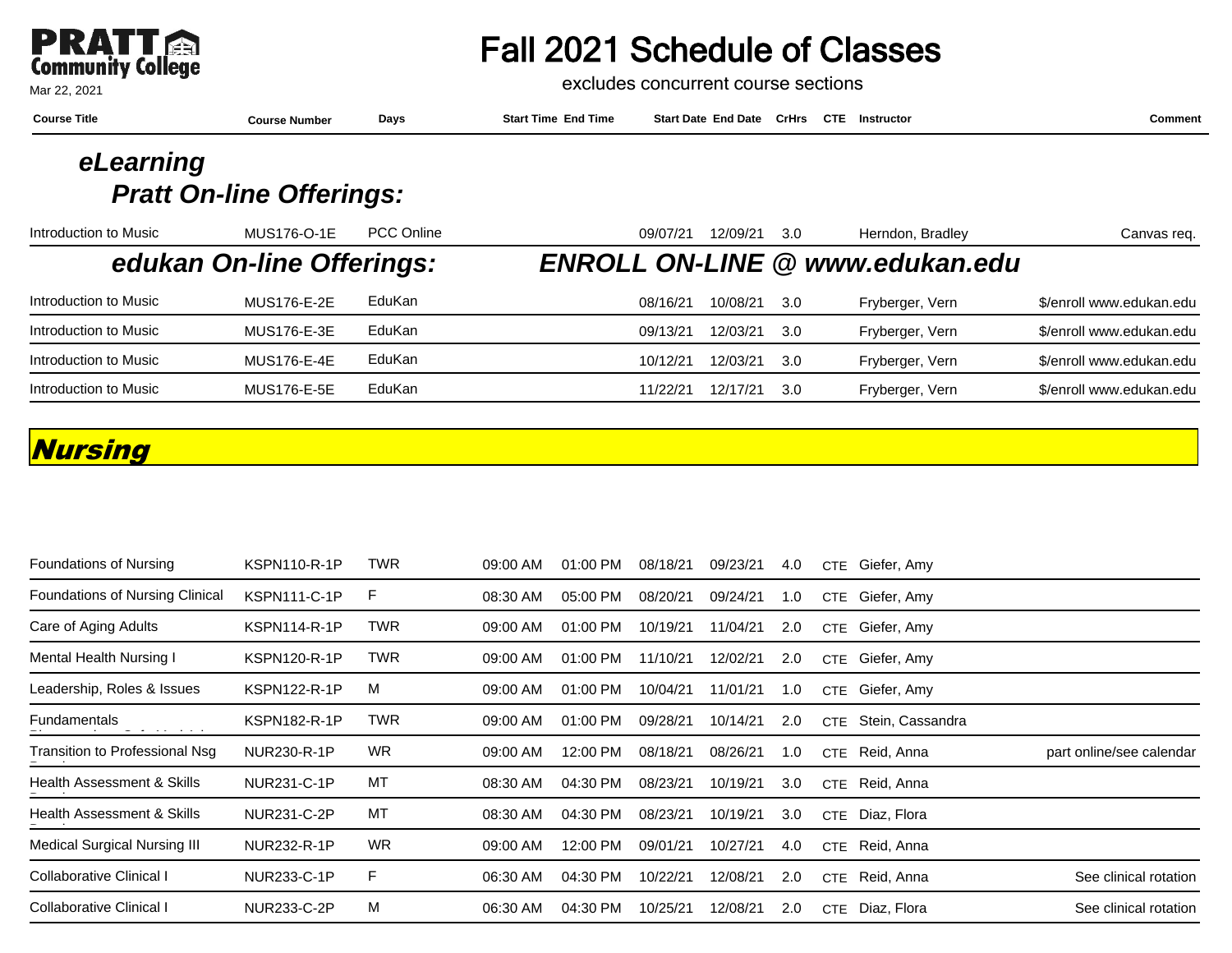# **PRATT**

Mar 22, 2021

# Fall 2021 Schedule of Classes

excludes concurrent course sections

| <b>Course Title</b>       | Course Number      | Days      |          | <b>Start Time End Time</b> |          | Start Date End Date CrHrs |     | CTE | Instructor     | こomment |
|---------------------------|--------------------|-----------|----------|----------------------------|----------|---------------------------|-----|-----|----------------|---------|
| Maternal Child Nursing II | <b>NUR234-R-1P</b> | <b>WR</b> | 09:00 AM | 12:00 PM                   | 10/28/21 | 12/02/21                  | 2.0 |     | CTE Reid, Anna |         |

### **eLearning Pratt On-line Offerings:**

| <b>Transition to Professional Nsg</b><br>the contract of the contract of the contract of the contract of the contract of | NUR230-O-1E PCC Online |            |          |  | 08/18/21 08/26/21 1.0 CTE Reid, Anna         | online     |
|--------------------------------------------------------------------------------------------------------------------------|------------------------|------------|----------|--|----------------------------------------------|------------|
| Medical Surgical Nursing III                                                                                             | NUR232-O-1E PCC Online |            |          |  | 09/01/21 10/27/21 4.0 CTE Watters, Christina | online     |
| Maternal Child Nursing II                                                                                                | NUR234-O-1E            | PCC Online | 10/28/21 |  | 12/02/21 2.0 CTE Watters, Christina          | Canvas req |

## **Winfield**

| Foundations of Nursing                 | <b>KSPN110-R-1A</b> | TWR        | 09:00 AM | 01:00 PM   | 08/18/21 | 09/23/21 | 4.0 | <b>CTE</b> | Diaz, Flora        |                          |
|----------------------------------------|---------------------|------------|----------|------------|----------|----------|-----|------------|--------------------|--------------------------|
| <b>Foundations of Nursing Clinical</b> | <b>KSPN111-C-1A</b> | F          | 08:30 AM | 05:00 PM   | 08/20/21 | 09/24/21 | 1.0 | CTE        | Winter, Amy        |                          |
| Care of Aging Adults                   | <b>KSPN114-R-1A</b> | TWR        | 09:00 AM | $01:00$ PM | 10/19/21 | 11/04/21 | 2.0 | CTE        | Diaz, Flora        |                          |
| Mental Health Nursing I                | <b>KSPN120-R-1A</b> | <b>TWR</b> | 09:00 AM | 01:00 PM   | 11/10/21 | 12/02/21 | 2.0 | CTE        | Diaz, Flora        |                          |
| Leadership, Roles & Issues             | <b>KSPN122-R-1A</b> | м          | 09:00 AM | 01:00 PM   | 10/04/21 | 11/01/21 | 1.0 | CTE        | Diaz, Flora        |                          |
| Fundamentals                           | <b>KSPN182-R-1A</b> | TWR        | 09:00 AM | 01:00 PM   | 09/28/21 | 10/14/21 | 2.0 | <b>CTE</b> | Stein, Cassandra   |                          |
| Transition to Professional Nsg         | NUR230-R-1A         | <b>WR</b>  | 09:00 AM | 12:00 PM   | 08/18/21 | 08/26/21 | 1.0 | CTE        | Watters, Christina | part online/see calendar |
| Health Assessment & Skills             | <b>NUR231-C-1A</b>  | МT         | 08:30 AM | 04:30 PM   | 08/23/21 | 10/19/21 | 3.0 | <b>CTE</b> | Watters, Christina |                          |
| <b>Medical Surgical Nursing III</b>    | NUR232-R-1A         | WR         | 09:00 AM | 12:00 PM   | 09/01/21 | 10/27/21 | 4.0 | CTE        | Watters, Christina |                          |
| Collaborative Clinical I               | <b>NUR233-C-1A</b>  |            | 06:30 AM | 04:30 PM   | 10/26/21 | 12/08/21 | 2.0 | CTE        | Watters, Christina | See clinical rotation    |
| Maternal Child Nursing II              | NUR234-R-1A         | <b>WR</b>  | 09:00 AM | 12:00 PM   | 10/28/21 | 12/02/21 | 2.0 | CTE        | Watters, Christina |                          |

## **Philosophy**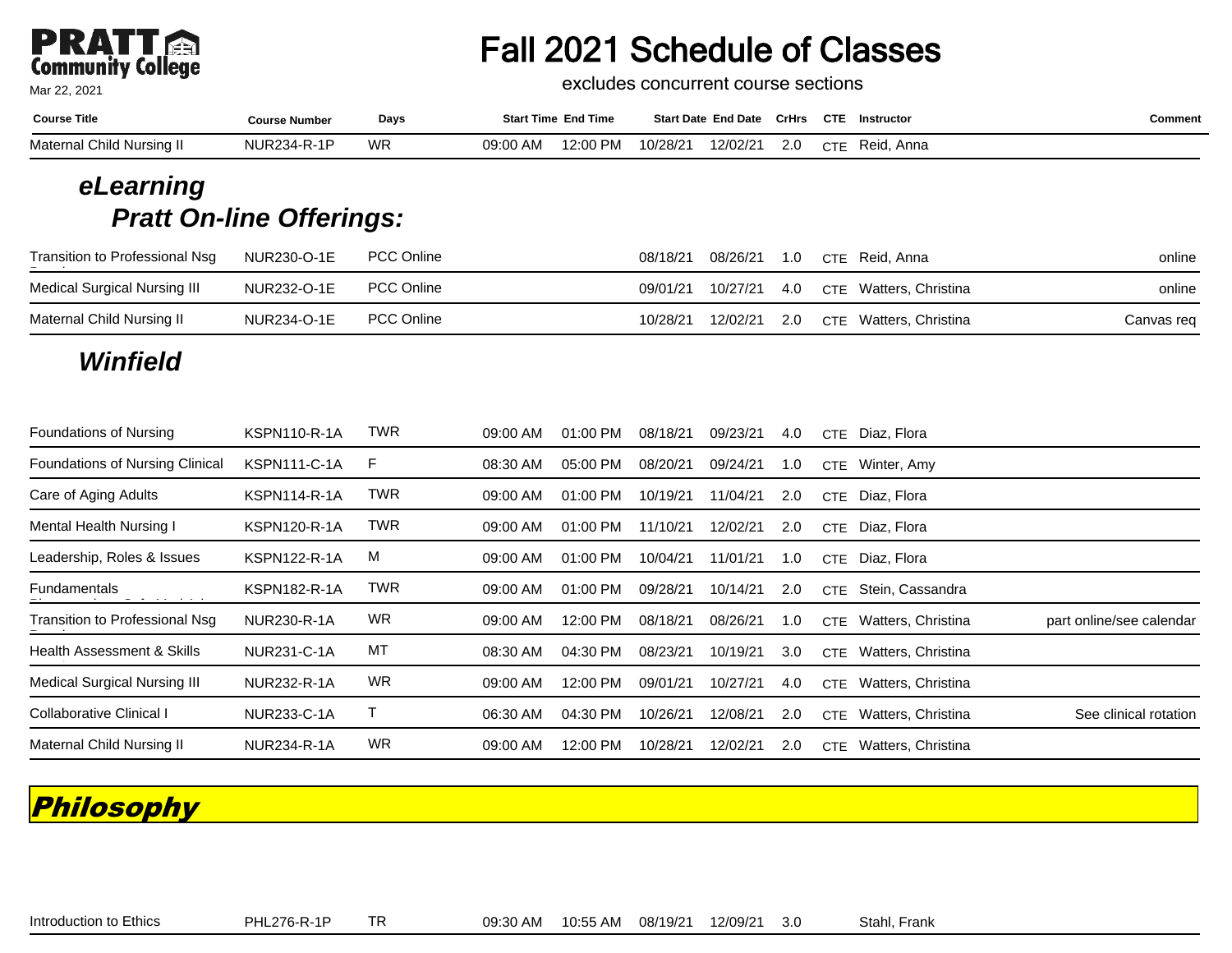

#### Mar 22, 2021

## Fall 2021 Schedule of Classes

excludes concurrent course sections

| <b>Course Number</b> | Days              | <b>Start Time End Time</b>                                   |          |          |                            |               | Comment                                                         |
|----------------------|-------------------|--------------------------------------------------------------|----------|----------|----------------------------|---------------|-----------------------------------------------------------------|
|                      |                   |                                                              |          |          |                            |               |                                                                 |
|                      |                   |                                                              |          |          |                            |               |                                                                 |
| PHL123-O-1E          | <b>PCC Online</b> |                                                              | 08/25/21 | 12/09/21 | 3.0                        | Stahl, Frank  | Canvas Req.                                                     |
| PHL276-O-1E          | <b>PCC Online</b> |                                                              | 08/25/21 | 12/09/21 | 3.0                        | Stahl, Frank  |                                                                 |
|                      |                   |                                                              |          |          |                            |               |                                                                 |
| PHL105-E-1E          | EduKan            |                                                              | 08/16/21 | 12/03/21 | 3.0                        | Stahl, Frank  | \$/enroll www.edukan.org                                        |
| PHL105-E-2E          | EduKan            |                                                              | 08/16/21 | 10/08/21 | 3.0                        | Allison, Geth | \$/enroll www.edukan.org                                        |
| PHL105-E-3E          | EduKan            |                                                              | 09/13/21 | 12/03/21 | 3.0                        | Allison, Geth | \$/enroll www.edukan.org                                        |
| PHL106-E-1E          | EduKan            |                                                              | 08/16/21 | 12/03/21 | 3.0                        | Stahl, Frank  | \$/enroll www.edukan.edu                                        |
| PHL106-E-3E          | EduKan            |                                                              | 09/13/21 | 12/03/21 | 3.0                        | Allison, Geth | \$/enroll www.edukan.edu                                        |
| PHL106-E-4E          | EduKan            |                                                              | 10/12/21 | 12/03/21 | 3.0                        | Allison, Geth | \$/enroll www.edukan.edu                                        |
| PHL130-E-1E          | EduKan            |                                                              | 08/16/21 | 12/03/21 | 3.0                        | Stahl, Frank  | \$/enroll www.edukan.edu                                        |
| PHL130-E-2E          | EduKan            |                                                              | 08/16/21 | 10/08/21 | 3.0                        | Arandia, Mark | \$/enroll www.edukan.edu                                        |
| PHL130-E-3E          | EduKan            |                                                              | 09/13/21 | 12/03/21 | 3.0                        | Arandia, Mark | \$/enroll www.edukan.edu                                        |
| PHL130-E-4E          | EduKan            |                                                              | 10/12/21 | 12/03/21 | 3.0                        | Arandia, Mark | \$/enroll www.edukan.edu                                        |
| PHL276-E-1E          | EduKan            |                                                              | 08/16/21 | 12/03/21 | 3.0                        | Stahl, Frank  | \$/enroll www.edukan.edu                                        |
| PHL276-E-2E          | EduKan            |                                                              | 08/16/21 | 10/08/21 | 3.0                        | Stahl, Frank  | \$/enroll www.edukan.edu                                        |
| PHL276-E-3E          | EduKan            |                                                              | 09/13/21 | 12/03/21 | 3.0                        | Arandia, Mark | \$/enroll www.edukan.edu                                        |
| <b>PHL276-E-4E</b>   | EduKan            |                                                              | 10/12/21 | 12/03/21 | 3.0                        | Arandia, Mark | \$/enroll www.edukan.edu                                        |
|                      |                   | <b>Pratt On-line Offerings:</b><br>edukan On-line Offerings: |          |          | <b>Start Date End Date</b> | CrHrs         | <b>CTE</b> Instructor<br><b>ENROLL ON-LINE @ www.edukan.edu</b> |

## **Physical Science**

| Introduction to Geology Lab | <b>PSC175-L-1P</b> | w   | 11:00 AM | 12:25 PM | 08/18/21 | 12/09/21 | 0.0 | Primrose, Aaron | ⊦PSC175 lecture |
|-----------------------------|--------------------|-----|----------|----------|----------|----------|-----|-----------------|-----------------|
| Introduction to Geology     | <b>PSC175-R-1P</b> | MWF | 10:00 AM | 10:55 AM | 08/18/21 | 12/09/21 | 4.0 | Primrose, Aaron | +PSC175 Lab     |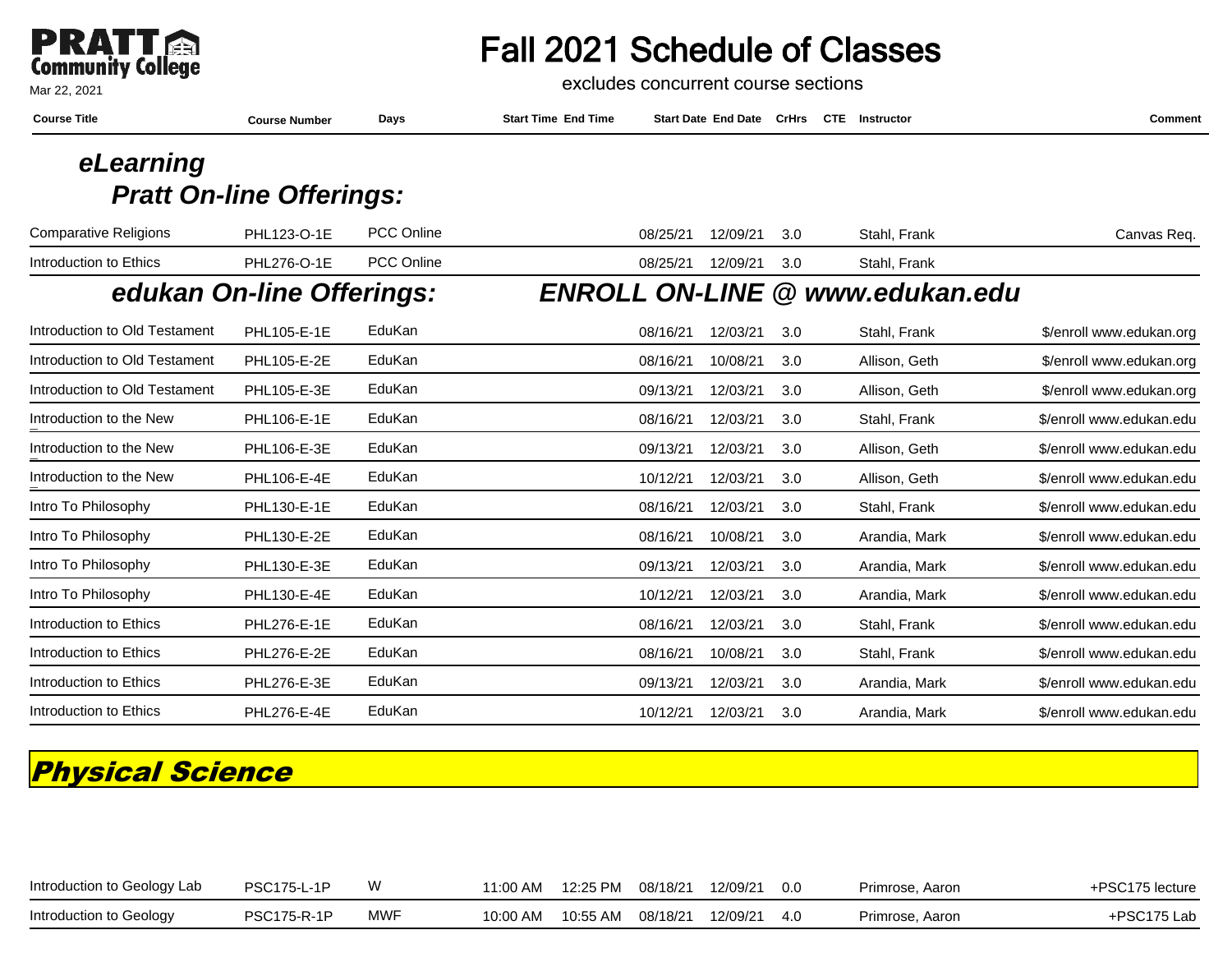# **PRATT**

Mar 22, 2021

# Fall 2021 Schedule of Classes

excludes concurrent course sections

| <b>Course Title</b>  | <b>Course Number</b> | Days       | <b>Start Time End Time</b> | <b>Start Date End Date CrHrs</b> |     | <b>CTE</b><br>Instructor | Comment      |
|----------------------|----------------------|------------|----------------------------|----------------------------------|-----|--------------------------|--------------|
| Physical Science Lab | <b>PSC176-L-1P</b>   | TR.        | 10:55 AM<br>09:30 AM       | 12/09/21<br>08/19/21             | 0.0 | Staff, .                 | +PSC176-R-1P |
| Physical Science     | <b>PSC176-R-1P</b>   | <b>MWF</b> | 08:00 AM<br>08:55 AM       | 12/09/21<br>08/18/21             | 5.0 | Staff, .                 | +PSC176 Lab  |

# **eLearning**

### **edukan On-line Offerings: ENROLL ON-LINE @ www.edukan.edu**

| <b>Physical Science</b>   | <b>PSC176-E-1E</b> | EduKan | 08/16/21 | 12/03/21 | 5.0 | McGovern, Thomas | \$/enroll www.edukan.edu |
|---------------------------|--------------------|--------|----------|----------|-----|------------------|--------------------------|
| <b>Physical Science</b>   | <b>PSC176-E-3E</b> | EduKan | 09/13/21 | 12/03/21 | 5.0 | McGovern, Thomas | \$/enroll www.edukan.edu |
| Introduction to Geology   | <b>PSC177-E-1E</b> | EduKan | 08/16/21 | 12/03/21 | 5.0 | Abanda, Peter    | \$/enroll www.edukan.edu |
| Introduction to Geology   | <b>PSC177-E-3E</b> | EduKan | 09/13/21 | 12/03/21 | 5.0 | Abanda, Peter    | \$/enroll www.edukan.edu |
| Introduction to Astronomy | <b>PSC178-E-2E</b> | EduKan | 08/16/21 | 10/08/21 | 3.0 | Hook, Darrin     | \$/enroll www.edukan.edu |
| Introduction to Astronomy | <b>PSC178-E-4E</b> | EduKan | 10/12/21 | 12/03/21 | 3.O | Hook, Darrin     | \$/enroll www.edukan.org |

## **Physics**

| General Physics I Lab | PHS251-L-1P | TR         | 12:30 PM | 01:55 PM | 08/18/21 | 12/09/21 | 0.0 | Staff, . | $+PHS251-R-1P$ |
|-----------------------|-------------|------------|----------|----------|----------|----------|-----|----------|----------------|
| General Physics I     | PHS251-R-1P | <b>MWF</b> | 10:00 AM | 10:55 AM | 08/18/21 | 12/09/21 | 5.0 | Staff,   | +PHS251-L-1P   |

# **eLearning**

#### **edukan On-line Offerings: ENROLL ON-LINE @ www.edukan.edu**

| General Physics I | <b>PHS251-E-1E</b> | EduKan | 08/16/21 | 12/03/21 | -5.0 | Hook, Darrin    | \$/enroll www.edukan.edu |
|-------------------|--------------------|--------|----------|----------|------|-----------------|--------------------------|
| General Physics I | <b>PHS251-E-3E</b> | EduKan | 09/13/21 | 12/03/21 | -5.0 | Kennedy, Joshua | \$/enroll www.edukan.edu |
| Gen Physics II    | <b>PHS252-E-1E</b> | EduKan | 08/16/21 | 12/03/21 | -50  | Hook. Darrin    | \$/enroll www.edukan.edu |
| Gen Physics II    | <b>PHS252-E-3E</b> | EduKan | 09/13/21 | 12/03/21 | -5.0 | Kennedy, Joshua | \$/enroll www.edukan.org |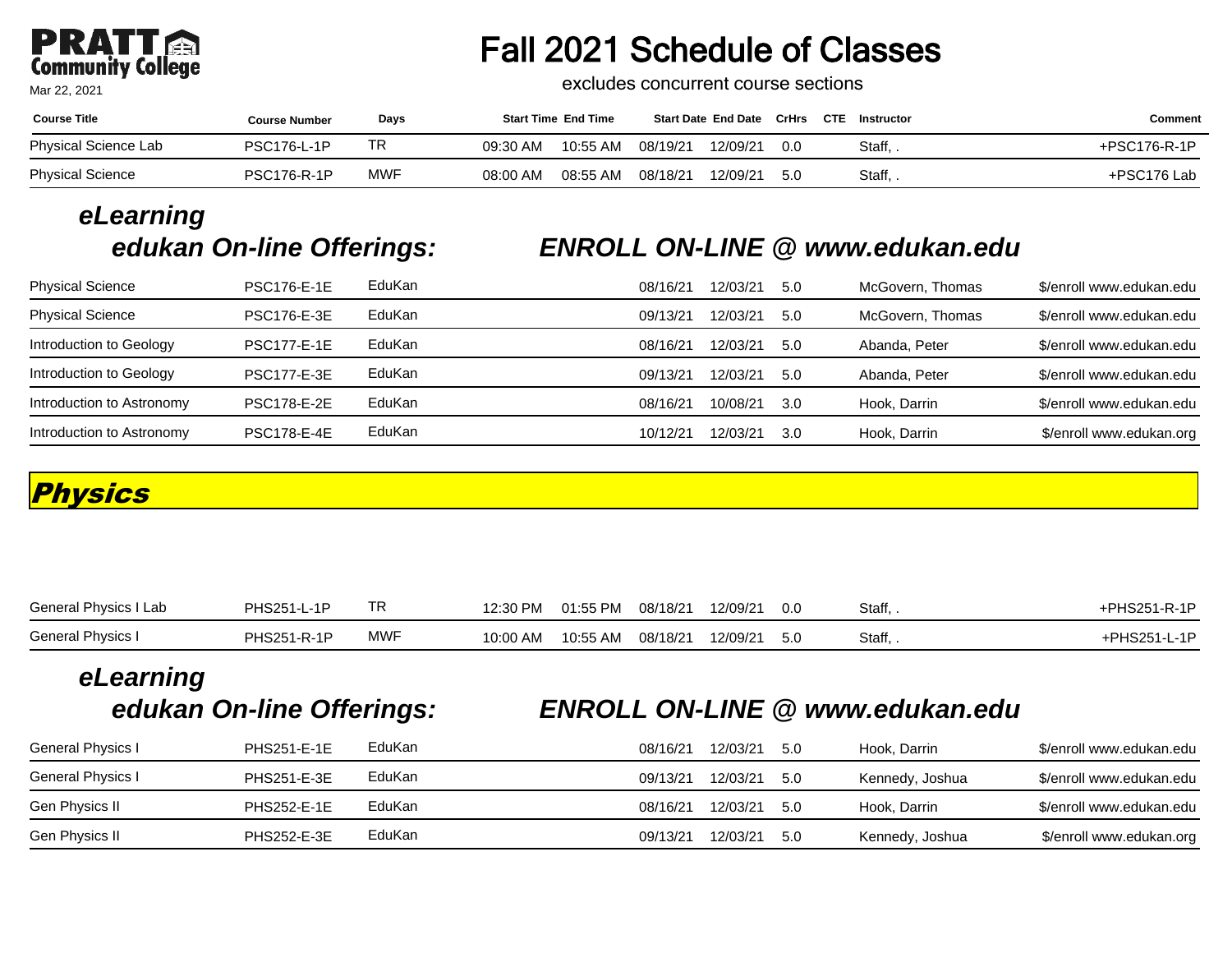| <b>Community College</b> |  |
|--------------------------|--|

excludes concurrent course sections

| Mar 22, 2021             |                           |            |          | excludes concurrent course sections |          |                                          |     |  |                                        |                          |
|--------------------------|---------------------------|------------|----------|-------------------------------------|----------|------------------------------------------|-----|--|----------------------------------------|--------------------------|
| <b>Course Title</b>      | <b>Course Number</b>      | Days       |          | <b>Start Time End Time</b>          |          | Start Date End Date CrHrs CTE Instructor |     |  |                                        | <b>Comment</b>           |
| <b>Political Science</b> |                           |            |          |                                     |          |                                          |     |  |                                        |                          |
| American Government      | POS176-R-1P               | <b>MWF</b> | 09:00 AM | 09:55 AM                            | 08/18/21 | 12/09/21                                 | 3.0 |  | Ratcliffe, Jason                       |                          |
| eLearning                |                           |            |          |                                     |          |                                          |     |  |                                        |                          |
|                          | edukan On-line Offerings: |            |          |                                     |          |                                          |     |  | <b>ENROLL ON-LINE @ www.edukan.edu</b> |                          |
| American Government      | POS176-E-1E               | EduKan     |          |                                     | 08/16/21 | 12/03/21                                 | 3.0 |  | Lahargoue, Brian                       | \$/enroll www.edukan.edu |
| American Government      | POS176-E-2E               | EduKan     |          |                                     | 08/16/21 | 10/08/21                                 | 3.0 |  | Lahargoue, Esther                      | \$/enroll www.edukan.edu |
| American Government      | POS176-E-4E               | EduKan     |          |                                     | 10/12/21 | 12/03/21                                 | 3.0 |  | Lahargoue, Brian                       | \$/enroll www.edukan.edu |
| Psychology               |                           |            |          |                                     |          |                                          |     |  |                                        |                          |
| Developmental Psych      | PSY132-R-1P               | <b>TR</b>  | 12:30 PM | 01:55 PM                            | 08/19/21 | 12/09/21                                 | 3.0 |  | Thompson, Jerry                        |                          |
| General Psychology       | <b>PSY176-R-1P</b>        | <b>MWF</b> | 11:00 AM | 11:55 AM                            | 08/18/21 | 12/09/21                                 | 3.0 |  | Thompson, Jerry                        |                          |
| General Psychology       | <b>PSY176-R-3P</b>        | <b>TR</b>  | 08:00 AM | 09:25 AM                            | 08/19/21 | 12/09/21                                 | 3.0 |  | Thompson, Jerry                        |                          |

| Developmental Psych | PSY132-O-1E               | <b>PCC Online</b> | 12/09/21<br>3.0<br>08/25/21<br>Thompson, Jerry  | Canvas Req.              |
|---------------------|---------------------------|-------------------|-------------------------------------------------|--------------------------|
| General Psychology  | <b>PSY176-O-1E</b>        | <b>PCC Online</b> | 12/09/21<br>08/25/21<br>Cramer, David<br>.3.O   | Canvas Req.              |
|                     | edukan On-line Offerings: |                   | <b>ENROLL ON-LINE @ www.edukan.edu</b>          |                          |
| Developmental Psych | <b>PSY132-E-1E</b>        | EduKan            | 12/03/21<br>Whitehill, Judy<br>08/16/21<br>.3.O | \$/enroll www.edukan.edu |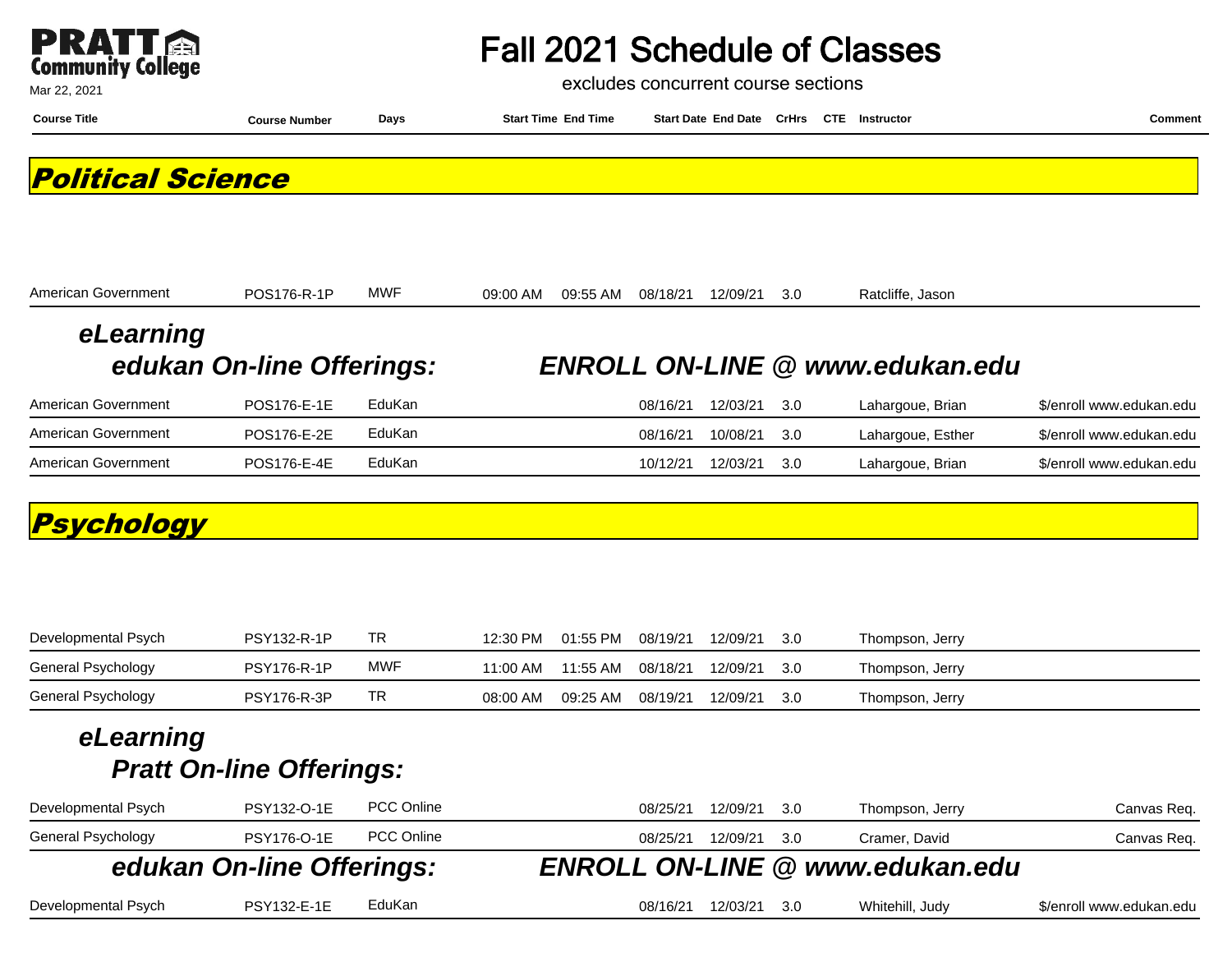#### **PRAT PRATT** Mar 22, 2021

# Fall 2021 Schedule of Classes

excludes concurrent course sections

| <b>Course Title</b> | <b>Course Number</b> | Days   | <b>Start Time End Time</b> |          | <b>Start Date End Date</b> | <b>CrHrs</b> | <b>CTE</b> | Instructor       | <b>Comment</b>           |
|---------------------|----------------------|--------|----------------------------|----------|----------------------------|--------------|------------|------------------|--------------------------|
| Developmental Psych | PSY132-E-2E          | EduKan |                            | 08/16/21 | 10/08/21                   | 3.0          |            | Carter, Krista   | \$/enroll www.edukan.edu |
| Developmental Psych | PSY132-E-3E          | EduKan |                            | 09/13/21 | 12/03/21                   | 3.0          |            | Whitehill, Judy  | \$/enroll www.edukan.edu |
| Developmental Psych | <b>PSY132-E-4E</b>   | EduKan |                            | 10/12/21 | 12/03/21                   | 3.0          |            | Carter, Krista   | \$/enroll www.edukan.edu |
| General Psychology  | <b>PSY176-E-1E</b>   | EduKan |                            | 08/16/21 | 12/03/21                   | 3.0          |            | Wiebe, Robin     | \$/enroll www.edukan.edu |
| General Psychology  | <b>PSY176-E-2E</b>   | EduKan |                            | 08/16/21 | 10/08/21                   | 3.0          |            | Triscornia, Star | \$/enroll www.edukan.edu |
| General Psychology  | <b>PSY176-E-3E</b>   | EduKan |                            | 09/13/21 | 12/03/21                   | 3.0          |            | Triscornia, Star | \$/enroll www.edukan.edu |
| General Psychology  | <b>PSY176-E-4E</b>   | EduKan |                            | 10/12/21 | 12/03/21                   | 3.0          |            | Hutcheson, Tammy | \$/enroll www.edukan.edu |
| General Psychology  | <b>PSY176-E-5E</b>   | EduKan |                            | 11/22/21 | 12/17/21                   | 3.0          |            | Wiebe, Robin     | \$/enroll www.edukan.edu |

## **Social Science**

# **eLearning**

## **edukan On-line Offerings: ENROLL ON-LINE @ www.edukan.edu**

| Intro Law Enforcement        | SSC161-E-2E | EduKan | 08/16/21 | 10/08/21 | 3.0 | Boye-Doe, Koifi       | \$/enroll www.edukan.edu |
|------------------------------|-------------|--------|----------|----------|-----|-----------------------|--------------------------|
| Intro Law Enforcement        | SSC161-E-4E | EduKan | 10/12/21 | 12/03/21 | 3.0 | Boye-Doe, Koifi       | \$/enroll www.edukan.edu |
| World Regional Geography     | SSC176-E-1E | EduKan | 08/16/21 | 12/03/21 | 3.0 | Butler, Gerald        | \$/enroll www.edukan.edu |
| World Regional Geography     | SSC176-E-2E | EduKan | 08/16/21 | 10/08/21 | 3.0 | Butler, Gerald        | \$/enroll www.edukan.edu |
| World Regional Geography     | SSC176-E-3E | EduKan | 09/13/21 | 12/03/21 | 3.0 | Butler, Gerald        | \$/enroll www.edukan.edu |
| World Regional Geography     | SSC176-E-4E | EduKan | 10/12/21 | 12/03/21 | 3.0 | Butler, Gerald        | \$/enroll www.edukan.edu |
| World Regional Geography     | SSC176-E-5E | EduKan | 11/22/21 | 12/17/21 | 3.0 | Butler, Gerald        | \$/enroll www.edukan.edu |
| <b>Cultural Anthropology</b> | SSC177-E-1E | EduKan | 08/16/21 | 12/03/21 | 3.0 | Davis-Stephens, Linda | \$/enroll www.edukan.edu |
| Cultural Anthropology        | SSC177-E-2E | EduKan | 08/16/21 | 10/08/21 | 3.0 | Davis-Stephens, Linda | \$/enroll www.edukan.edu |
| Cultural Anthropology        | SSC177-E-3E | EduKan | 09/13/21 | 12/03/21 | 3.0 | Davis-Stephens, Linda | \$/enroll www.edukan.edu |
| Cultural Anthropology        | SSC177-E-4E | EduKan | 10/12/21 | 12/03/21 | 3.0 | Davis-Stephens, Linda | \$/enroll www.edukan.edu |
| Introduction to Corrections  | SSC212-E-1E | EduKan | 08/16/21 | 12/03/21 | 3.0 | Morgan, Linda         | \$/enroll www.edukan.org |
| Introduction to Corrections  | SSC212-E-2E | EduKan | 08/16/21 | 10/08/21 | 3.0 | Morgan, Linda         | \$/enroll www.edukan.org |
| Introduction to Corrections  | SSC212-E-4E | EduKan | 10/12/21 | 12/03/21 | 3.0 | Morgan, Linda         | \$/enroll www.edukan.org |
|                              |             |        |          |          |     |                       |                          |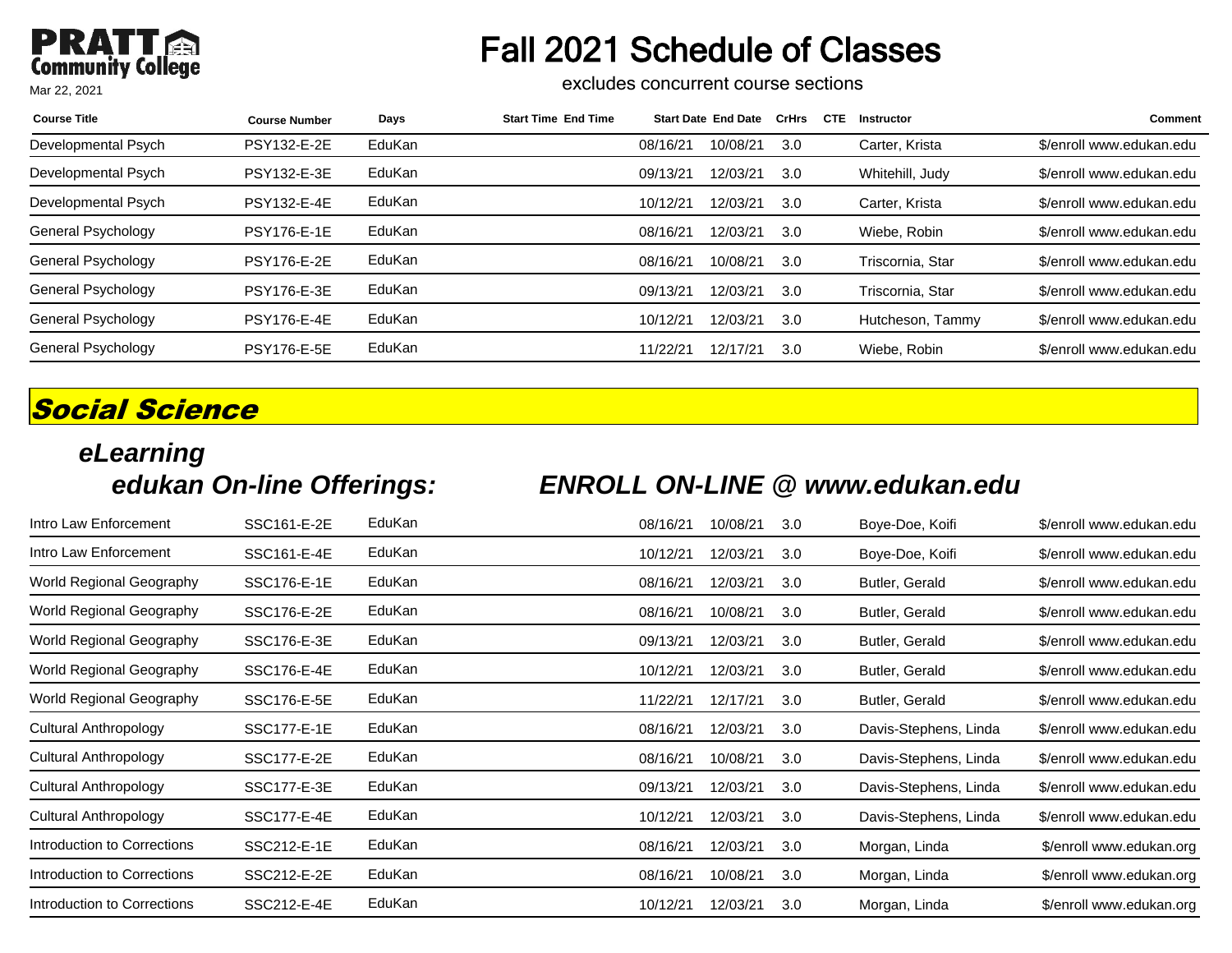

excludes concurrent course sections

**Course Title Course Number Days Start Time End Time Start Date End Date CrHrs Instructor Comment CTE**

**Sociology**

| Persp Hum Sexuality       | SOC138-R-1P | <b>MWF</b> | 12:00 PM | 12:55 PM | 08/18/21 | 12/09/21 | -3.0 | Thompson, Jerry |  |
|---------------------------|-------------|------------|----------|----------|----------|----------|------|-----------------|--|
| Introduction to Sociology | SOC176-R-1P | MWF        | 09:00 AM | 09:55 AM | 08/18/21 | 12/09/21 | -3.0 | Thompson, Jerry |  |
| Human Relations           | SOC178-R-1P | TR         | 06:00 PM | 08:50 PM | 10/12/21 | 12/07/21 | -3.0 | Egging, Jenny   |  |
| Social Problems           | SOC233-R-1P | <b>TR</b>  | 11:00 AM | 12:25 PM | 08/19/21 | 12/09/21 | -3.0 | Thompson, Jerry |  |

| Introduction to Sociology | SOC176-O-1E               | <b>PCC Online</b> | 08/25/21 | 12/09/21 | 3.0 | Cramer, David                          | Canvas Req.              |
|---------------------------|---------------------------|-------------------|----------|----------|-----|----------------------------------------|--------------------------|
|                           | edukan On-line Offerings: |                   |          |          |     | <b>ENROLL ON-LINE @ www.edukan.edu</b> |                          |
| Criminology               | SOC123-E-2E               | EduKan            | 08/16/21 | 10/08/21 | 3.0 | Morgan, Linda                          | \$/enroll www.edukan.edu |
| Introduction to Sociology | SOC176-E-1E               | EduKan            | 08/16/21 | 12/03/21 | 3.0 | Gomm, Jeffrey                          | \$/enroll www.edukan.edu |
| Introduction to Sociology | SOC176-E-2E               | EduKan            | 08/16/21 | 12/03/21 | 3.0 | Gomm, Jeffrey                          | \$/enroll www.edukan.edu |
| Introduction to Sociology | SOC176-E-4E               | EduKan            | 10/12/21 | 12/03/21 | 3.0 | Konda, Kurt                            | \$/enroll www.edukan.edu |
| Introduction to Sociology | SOC176-E-5E               | EduKan            | 11/22/21 | 12/17/21 | 3.0 | Gomm, Jeffrey                          | \$/enroll www.edukan.edu |
| Juvenile Delinguency      | SOC177-E-1E               | EduKan            | 08/16/21 | 12/03/21 | 3.0 | Konda, Kurt                            | \$/enroll www.edukan.edu |
| Juvenile Delinquency      | SOC177-E-2E               | EduKan            | 08/16/21 | 10/08/21 | 3.0 | Konda, Kurt                            | \$/enroll www.edukan.edu |
| Juvenile Delinguency      | SOC177-E-4E               | EduKan            | 10/12/21 | 12/03/21 | 3.0 | Konda, Kurt                            | \$/enroll www.edukan.edu |
| Sociology of Families     | SOC182-E-1E               | EduKan            | 08/16/21 | 12/03/21 | 3.0 | Gomm, Jeffrey                          | \$/enroll www.edukan.edu |